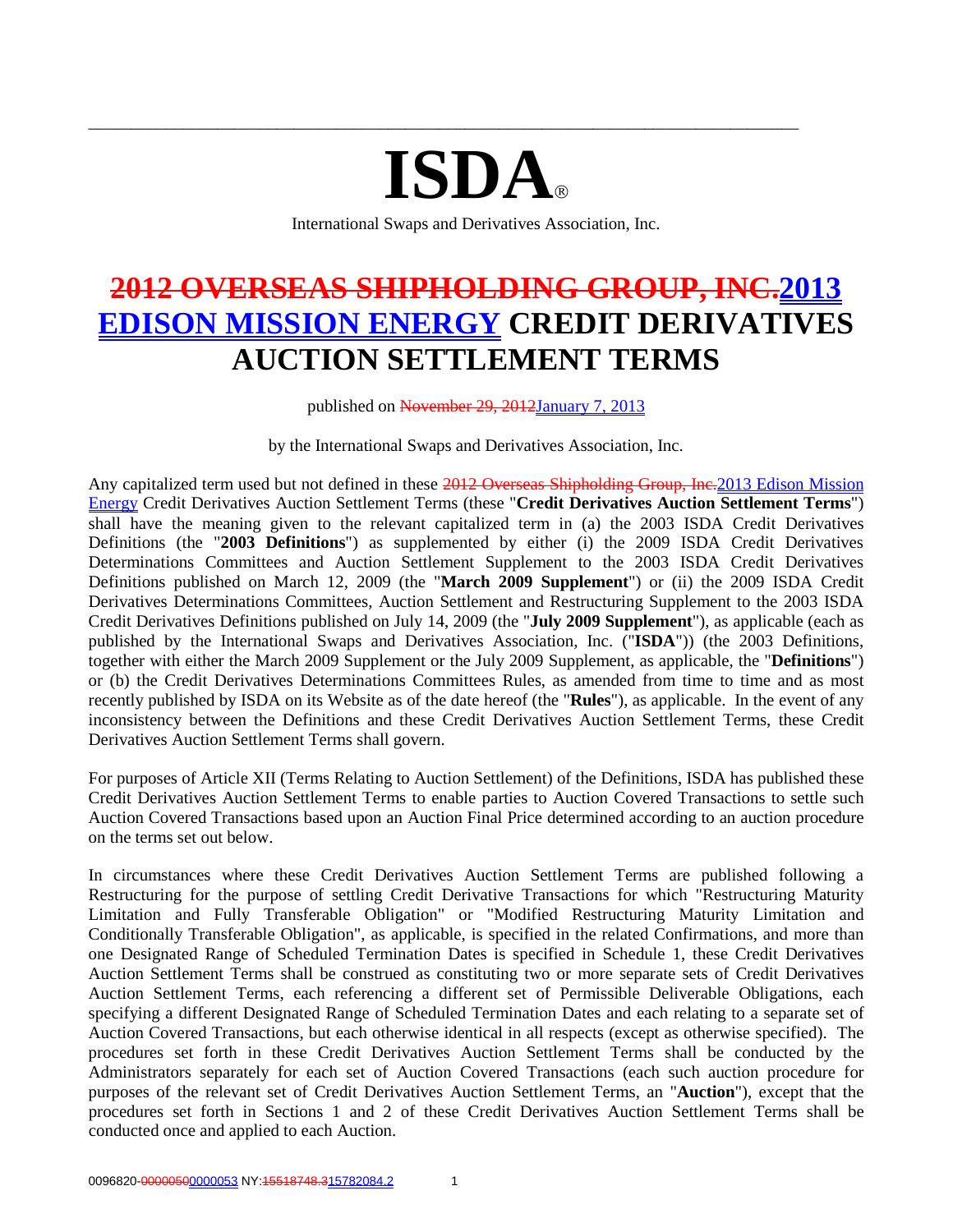#### 1 **List of Participating Bidders**

On or before the later of (a) the date of publication of these Credit Derivatives Auction Settlement Terms and (b) the Business Day prior to the Originally Scheduled Auction Currency Fixing Date, the Administrators will publish one or more lists of the institutions that will act as participating bidders (each such institution, a "**Participating Bidder**"), which lists will consist of (i) each Global Dealer Voting Member, Global Dealer Consultative Member, Regional Dealer Voting Member and Regional Dealer Consultative Member that is a Convened DC Member of the relevant Convened DC (unless the Administrators are otherwise notified by any such Convened DC Member that such Convened DC Member does not intend to participate in the Auction, in which case such Convened DC Member will not be included on the list of Participating Bidders published by the Administrators), subject to Sections 1.10(e)(i) and 1.10(f) of the Rules and (ii) any other institution that submits to the DC Secretary a Participating Bidder Letter that (A) is effectively received by the DC Secretary no later than 5:00 p.m. Relevant City Time on the later of (I) the date that is five Business Days prior to the Originally Scheduled Auction Currency Fixing Date and (II) the earlier of  $(\alpha)$  the Business Day following publication of these Credit Derivatives Auction Settlement Terms and (β) the second Business Day prior to the Originally Scheduled Auction Currency Fixing Date and (B) is approved by the relevant Convened DC pursuant to Section 3.2(b)(ii) of the Rules. Following the initial publication of the list of Participating Bidders but prior to the Auction Date, the Administrators may publish revisions to such list to add further Participating Bidders or remove previously included Participating Bidders.

#### 2 **Determining the Auction Currency Rate**

On the relevant Auction Currency Fixing Date, the Administrators will determine the rate of conversion (each, an "**Auction Currency Rate**") as between (i) the Relevant Currency and the currency of denomination of each Deliverable Obligation and (ii) in the case where a revolving credit arrangement (a "**Revolver**") is included on the Final List, the base currency of such Revolver and the currency of any drawings under such Revolver (each, a "**Relevant Pairing**") as follows:

- (a) **Currency Rate Source.** Where it is possible for the Administrators to determine the rate of conversion for a Relevant Pairing by reference to the Currency Rate Source on the relevant Auction Currency Fixing Date, the relevant rate of conversion shall be the Auction Currency Rate for such Relevant Pairing.
- (b) **Currency Rate Source Unavailable.** On each Business Day from, and including, the relevant Auction Currency Fixing Date to, and including, the earlier of (i) the Auction Final Price Determination Date and (ii) the Auction Cancellation Date, the Administrators will determine whether an Auction Currency Rate can be determined for any Relevant Pairing in accordance with Section 2(a) of these Credit Derivatives Auction Settlement Terms. If the Administrators are not able to determine an Auction Currency Rate for any Relevant Pairing in accordance with Section 2(a) of these Credit Derivatives Auction Settlement Terms on any such Business Day, the Administrators will determine the Auction Currency Rate for each such Relevant Pairing as follows:
	- (A) Between 1:45 p.m. and 2:00 p.m. Relevant City Time on any such Business Day (in the case where the Relevant Transaction Type is included in the Americas), or between 8:45 a.m. and 9:00 a.m. Relevant City Time on the Business Day following any such Business Day (in the case where the Relevant Transaction Type is included in any Region other than the Americas), the Administrators will seek to obtain from each Participating Bidder, and each Participating Bidder may submit, the mid-market rate of conversion, determined by each such Participating Bidder in a commercially reasonable manner, for each such Relevant Pairing.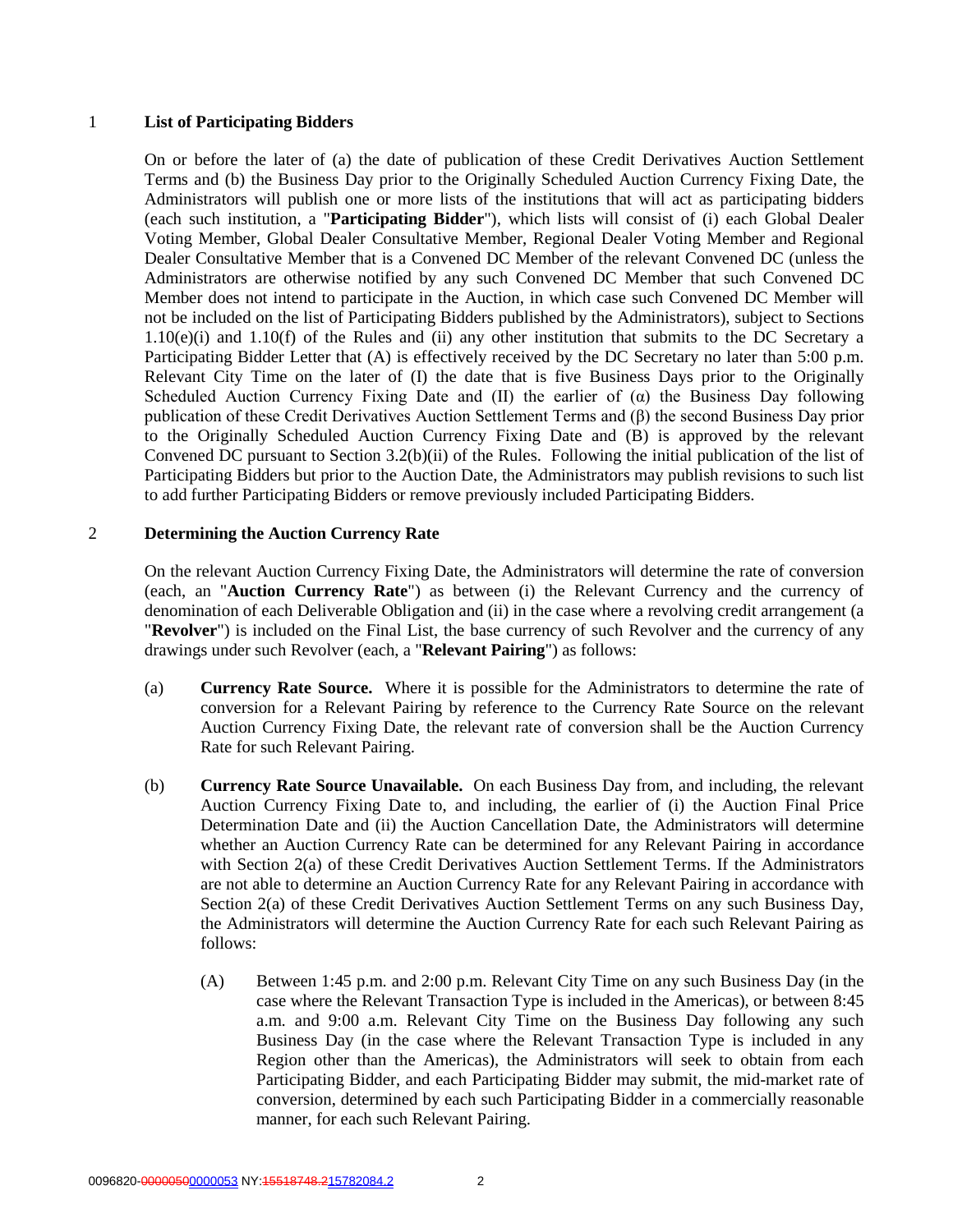- (B) If more than three such rates are obtained by the Administrators, the Auction Currency Rate will be the arithmetic mean of such rates, without regard to the rates having the highest and lowest values. If exactly three rates are obtained, the Auction Currency Rate will be the rate remaining after disregarding the rates having the highest and lowest values. For this purpose, if more than one rate has the same highest or lowest value, then one of such rates shall be disregarded. If fewer than three rates are obtained, it will be deemed that the Auction Currency Rate cannot be determined for such Relevant Pairing.
- (c) **Publication of Auction Currency Rate.** If the Administrators determine an Auction Currency Rate for each Relevant Pairing in accordance with either Section 2(a) or 2(b) of these Credit Derivatives Auction Settlement Terms, the Administrators will publish on their respective websites such Auction Currency Rates as soon as is reasonably practicable following determination thereof, but in no event later than 3:00 p.m. Relevant City Time (in the case where the Relevant Transaction Type is included in the Americas) or 10:00 a.m. Relevant City Time (in the case where the Relevant Transaction Type is included in any Region other than the Americas), in each case, on the Business Day prior to the Auction Date (or as soon as possible thereafter in the case where Section 13 of these Credit Derivatives Auction Settlement Terms apply).
- (d) **Inability to Determine Auction Currency Rate.** If the Administrators are unable to determine an Auction Currency Rate for each Relevant Pairing in accordance with Sections 2(a) and 2(b) of these Credit Derivatives Auction Settlement Terms, Section 13(b) of these Credit Derivatives Auction Settlement Terms shall apply.

#### 3 **Customer Physical Settlement Requests**

Any customer that wishes to submit a Customer Physical Settlement Request to a Participating Bidder must submit a Customer Physical Settlement Request Letter to the relevant Participating Bidder no later than 5:00 p.m. Relevant City Time on the Business Day prior to the Auction Final Price Determination Date (provided that a Participating Bidder may elect, in its sole discretion, to accept a Customer Physical Settlement Request Letter at any later time prior to the commencement of the Initial Bidding Period). Each Customer Physical Settlement Request submitted to a Participating Bidder must be, to the best of the relevant customer's knowledge and belief, on the same side of the market as, and (when aggregated with all other Customer Physical Settlement Requests, if any, submitted by such customer and/or the Affiliates of such customer to one or more other Participating Bidders) not in excess of, such customer's Market Position. Each Participating Bidder must accept Customer Physical Settlement Requests from any customer with whom it or its Affiliates has a trading relationship under a Governing Master Agreement, provided that such Customer Physical Settlement Request (a) would not, in the discretion of the Participating Bidder, cause any credit limits established by the relevant Participating Bidder with respect to such customer that are in effect at the time of the receipt of such Customer Physical Settlement Request to be exceeded, and (b) is no larger than, and is on the same side of the market as, such customer's Dealer-Specific Market Position with respect to the relevant Participating Bidder and/or the Affiliates of such Participating Bidder (in aggregate). A Participating Bidder may elect, in its sole discretion, to accept a Customer Physical Settlement Request that is larger than (or on the opposite side of the market as) the relevant customer's Dealer-Specific Market Position with respect to such Participating Bidder and/or the Affiliates of such Participating Bidder.

#### 4 **Initial Market Submissions and Dealer Physical Settlement Requests**

During the Initial Bidding Period, each Participating Bidder shall submit to the Administrators an Initial Market Submission and may submit to the Administrators a Physical Settlement Request (which Physical Settlement Request will equal the aggregate of the relevant Participating Bidder's Dealer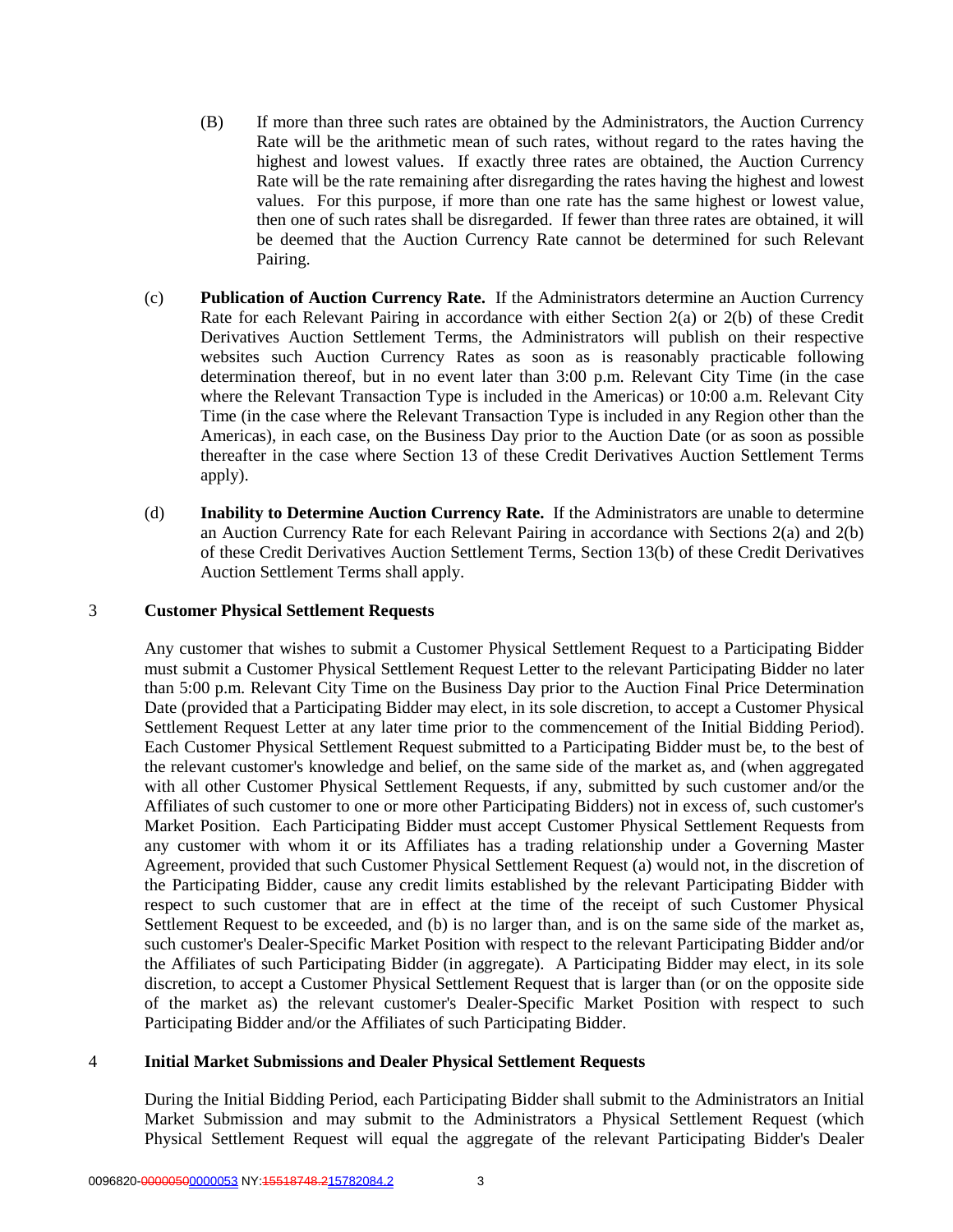Physical Settlement Request and all valid Customer Physical Settlement Requests, if any, that the relevant Participating Bidder receives and accepts from its customers pursuant to Section 3 of these Credit Derivatives Auction Settlement Terms). Each Dealer Physical Settlement Request must be, to the best of the relevant Participating Bidder's knowledge and belief, on the same side of the market as, and not in excess of, the Market Position of such Participating Bidder and/or the Affiliates of such Participating Bidder.

#### 5 **Determining the Initial Market Midpoint**

If the Administrators receive no fewer than the Minimum Number of Valid Initial Market Submissions, the Administrators will determine the "**Initial Market Midpoint**" as follows:

- (a) **Matched Markets.** The Administrators will sort the Initial Market Bids and Initial Market Offers that comprise the Valid Initial Market Submissions separately, with the Initial Market Bids sorted in descending order and the Initial Market Offers sorted in ascending order. Each Initial Market Bid will then be matched with the corresponding Initial Market Offer (i.e., the highest Initial Market Bid will be matched with the lowest Initial Market Offer, the second highest Initial Market Bid will be matched with the second lowest Initial Market Offer, etc.) (each such matching of an Initial Market Bid with the corresponding Initial Market Offer, a "**Matched Market**"). For purposes of sorting the Initial Market Bids and Initial Market Offers, where two Initial Market Bids are equal, the one received first in time by the Administrators will be considered to be the lower of the two, and where two Initial Market Offers are equal, the one received first in time by the Administrators will be considered to be the higher of the two.
- (b) **Tradeable and Non-Tradeable Markets.** After sorting the Initial Market Bids and Initial Market Offers pursuant to Section 5(a) of these Credit Derivatives Auction Settlement Terms, the Administrators will determine which Matched Markets are Tradeable Markets by reference to whether the relevant Initial Market Bid is (i) equal to the corresponding Initial Market Offer, in which case such Matched Market constitutes a Tradeable Market that is a Touching Market, or (ii) higher than the corresponding Initial Market Offer, in which case such Matched Market constitutes a Tradeable Market that is a Crossing Market. Any Matched Market that is not a Tradeable Market is a Non-Tradeable Market.
- (c) **Best Half.** The Administrators will then calculate the mean of the Initial Market Bids and Initial Market Offers included in the Best Half of Non-Tradeable Markets. To identify the Best Half, the Administrators will list all Non-Tradeable Markets in an order based on the spread between the Initial Market Bid and the Initial Market Offer within each Non-Tradeable Market, from the smallest spread to the largest spread (i.e., the Non-Tradeable Market with the smallest spread between its Initial Market Bid and its Initial Market Offer will be at the top of the list, the Non-Tradeable Market with the second smallest spread between its Initial Market Bid and its Initial Market Offer will be next on the list, etc.). The Best Half of the Non-Tradeable Markets are those in the top half of the list of Non-Tradeable Markets. In the event that the number of Non-Tradeable Markets is an odd number, the Administrators will round up the number of Non-Tradeable Markets to include in the Best Half to the nearest whole number. The Administrators will then calculate the Initial Market Midpoint by finding the mean of all the Initial Market Bids and Initial Market Offers that form Non-Tradeable Markets included in the Best Half (with the results rounded to the nearest fraction of a percentage point that is the Relevant Pricing Increment, provided that where such results fall equidistant between two Relevant Pricing Increments, such results will be rounded up).
- (d) **Example Calculation of Initial Market Midpoint.** The steps described in (a), (b) and (c) above are illustrated in the following example (which is not intended to reflect indicative prices for the Deliverable Obligations):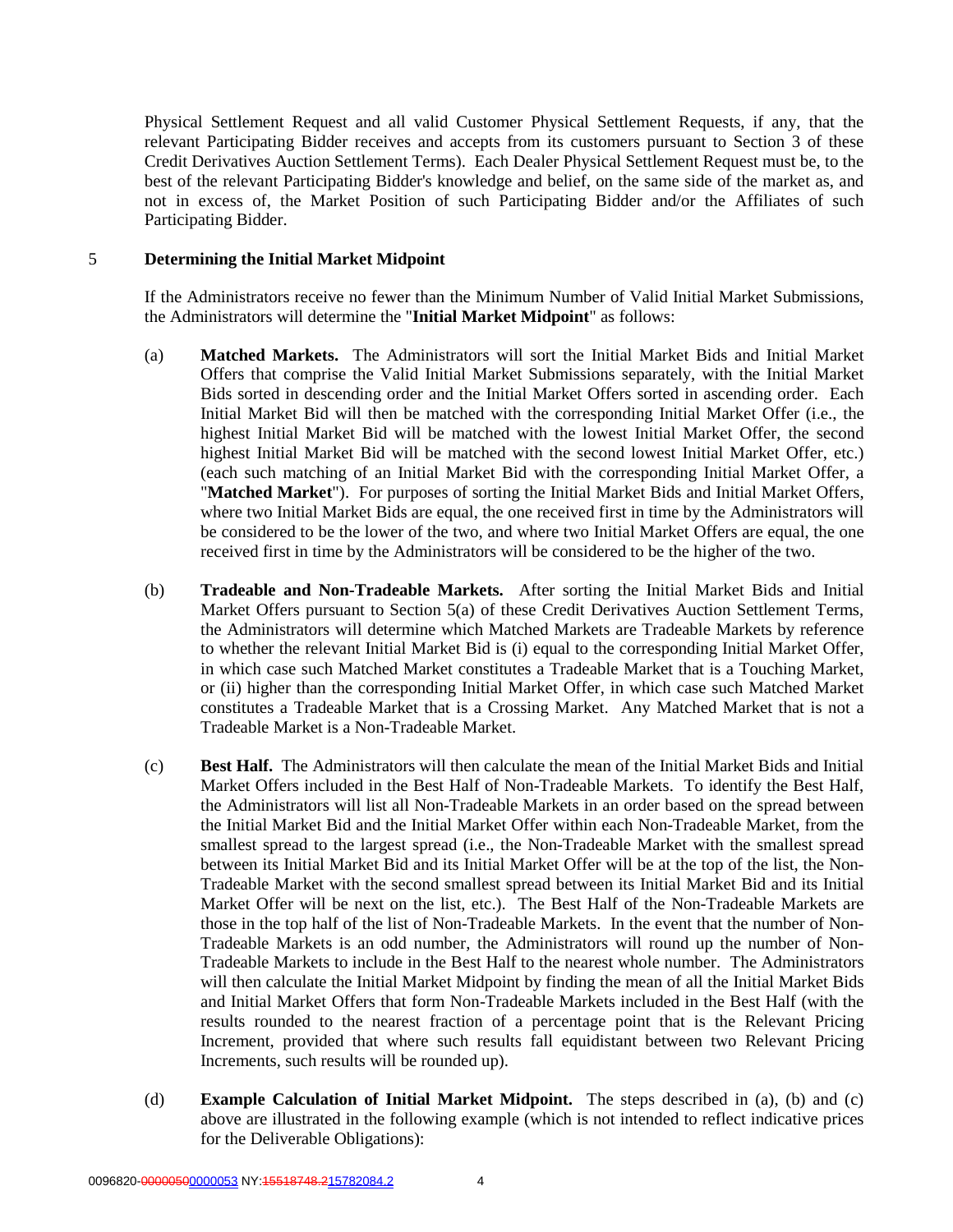| Contributed          |         |         | <b>Sorted</b> |                  |
|----------------------|---------|---------|---------------|------------------|
| IM Offers<br>IM Bids |         | IM Bids | IM Offers     |                  |
| 41.000%<br>39.500%   |         | 45.000% | 34.000%       |                  |
| 42.000%<br>40.000%   |         | 41.000% | 39.500%       | Tradeable        |
| 43.000%<br>41.000%   |         | 41.000% | 40.000%       | Markets          |
| 45.000%<br>47.000%   | Matched | 40.000% | 41.000%       |                  |
| 32.000%<br>34.000%   | Markets | 39.500% | 42.000%       | <b>Best Half</b> |
| 40.000%<br>38.750%   |         | 38.750% | 42.750%       | Non-Tradeable    |
| 38.000%<br>39.500%   |         | 38.000% | 43.000%       | Markets          |
| 41.000%<br>42.750%   |         | 32.000% | 47.000%       |                  |

Step 1 – Sort Bids from highest to lowest and Offers from lowest to highest.

Step 2 – Ignore all Tradeable Markets.

Step 3 – The Initial Market Midpoint is the mean of the Best Half of the Non-Tradeable Markets. If there is an odd number of Non-Tradeable Markets, round up the number of Non-Tradeable Markets to include in the Best Half to the nearest whole number. In this example, the Relevant Pricing Increment is assumed to be one-eighth of one percentage point.

| <b>Best Half</b> |                  |
|------------------|------------------|
| <b>IM Bids</b>   | <b>IM</b> Offers |
| 40.000%          | 41.000%          |
| 39.500%          | 42.000%          |
| 38.750%          | 42.750%          |

**Initial Market Midpoint** = Average (40, 41, 39.5, 42, 38.75, 42.75) = 40.667%, rounded to the nearest oneeighth of one percentage point.  $= 40.625\%$ 

#### 6 **Market Position Trades and determining the Open Interest**

If an Initial Market Midpoint has been determined pursuant to Section 5 of these Credit Derivatives Auction Settlement Terms, the Administrators will match all Valid Physical Settlement Requests with one another in order to determine the Open Interest. If the sum of all Quotation Amounts stated in each Physical Settlement Sell Request is less than the sum of all Quotation Amounts stated in each Physical Settlement Buy Request, all Physical Settlement Sell Requests will be matched with Physical Settlement Buy Requests, subject to the Rounding Convention, or if the sum of all Quotation Amounts stated in each Physical Settlement Buy Request is less than the sum of all Quotation Amounts stated in each Physical Settlement Sell Request, all Physical Settlement Buy Requests will be matched with Physical Settlement Sell Requests, subject to the Rounding Convention (each such match, a "**Market Position Trade**"), and each such pair will form a trade at the Auction Final Price as described in Section 12 below.

#### 7 **Determining Adjustment Amounts**

For each Tradeable Market, the Participating Bidder whose Initial Market Bid or Initial Market Offer forms part of such Tradeable Market will make a payment to ISDA (the "**Adjustment Amount**") on the third Business Day after the Auction Final Price Determination Date as follows:

(a) **Procedure for Calculating Adjustment Amounts.** The Adjustment Amount with respect to a Tradeable Market will be an amount calculated by the Administrators equal to (i) the Initial Market Quotation Amount multiplied by (ii) either (A) if the Open Interest is an offer to sell Deliverable Obligations, the greater of (I) zero and (II) an amount equal to  $(\alpha)$  the Initial Market Bid forming part of such Tradeable Market minus (β) the Initial Market Midpoint or (B) if the Open Interest is a bid to purchase Deliverable Obligations, the greater of (I) zero and (II) an amount equal to (α) the Initial Market Midpoint minus (β) the Initial Market Offer forming part of such Tradeable Market. Each Participating Bidder agrees that (1) if the Open Interest is an offer to sell Deliverable Obligations, the Participating Bidder whose Initial Market Bid formed part of such Tradeable Market will pay the Adjustment Amount to ISDA and (2) if the Open Interest is a bid to purchase Deliverable Obligations, the Participating Bidder whose Initial Market Offer formed part of such Tradeable Market will pay the Adjustment Amount to ISDA.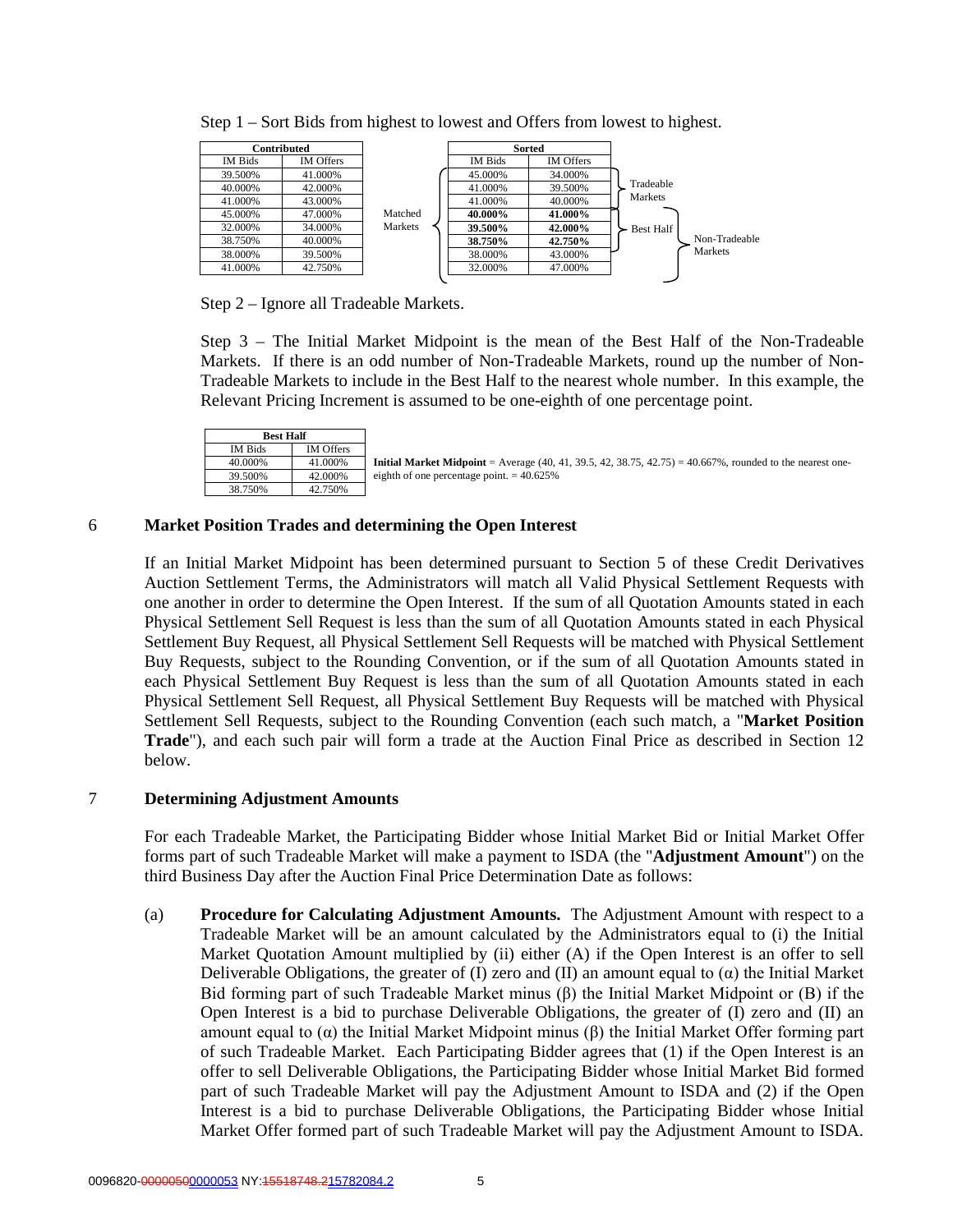Any payments of Adjustment Amounts shall be used by ISDA to defray any costs related to any auction that ISDA has coordinated (including the Auction), or that ISDA will in the future coordinate, for purposes of settlement of Credit Derivative Transactions. To the extent that ISDA determines at any time that the aggregate of all such payments received by ISDA (and not previously applied by ISDA to defray auction-related costs) up to and including such time exceeds the costs (including future costs as determined by ISDA) of such auctions, ISDA may in its sole discretion distribute any such excess among all entities that have previously acted as participating bidders in any prior auction proportionately, based upon participation as a participating bidder in such prior auctions. Payments of Adjustment Amounts will not be conducted or effected by, or through, any Administrator.

(b) **Example Calculation of Adjustment Amount.** The steps described in Section 7(a) of these Credit Derivatives Auction Settlement Terms are illustrated in the following example (which is not intended to reflect indicative prices for the Deliverable Obligations):

Step 1 – Consider only Tradeable Markets.

| <b>Tradeable Markets</b> |                  |
|--------------------------|------------------|
| <b>IM Bids</b>           | <b>IM Offers</b> |
| 45.000%                  | 34.000%          |
| 41.000%                  | 39.500%          |
| 41.000%                  | 40.000 %         |

Step 2 – Calculate the Adjustment Amount for each Tradeable Market by (i) if the Open Interest is (A) an offer to sell Deliverable Obligations, determining the greater of (I) zero and (II) an amount equal to (α) the Initial Market Bid forming part of such Tradeable Market minus (β) the Initial Market Midpoint or (B) a bid to purchase Deliverable Obligations, determining the greater of (I) zero and (II) an amount equal to  $(\alpha)$  the Initial Market Midpoint minus ( $\beta$ ) the Initial Market Offer forming part of such Tradeable Market and (ii) multiplying the resulting amount by the Initial Market Quotation Amount.

Example calculation of Adjustment Amount if the Open Interest is an offer to sell Deliverable Obligations:

|                |         | <b>Adjustment Amount</b>                                 |
|----------------|---------|----------------------------------------------------------|
| <b>IM Bids</b> | IMM     | (as a percentage of the Initial Market Quotation Amount) |
| 45.000%        | 40.625% | 4.375%                                                   |
| 41.000%        | 40.625% | 0.375%                                                   |
| 41.000%        | 40.625% | 0.375%                                                   |

Example calculation of Adjustment Amount if the Open Interest is a bid to purchase Deliverable Obligations:

| <b>IMM</b> | <b>IM Offers</b> | <b>Adjustment Amount</b><br>(as a percentage of the Initial Market Quotation Amount) |
|------------|------------------|--------------------------------------------------------------------------------------|
| 40.625%    | 34.000%          | 6.625%                                                                               |
| 40.625%    | 39.500%          | 1.125%                                                                               |
| 40.625%    | 40.000%          | 0.625%                                                                               |

#### 8 **Publication of Initial Bidding Information**

At or prior to the Initial Bidding Information Publication Time, on any day on which the Initial Bidding Period has successfully concluded, each Administrator will publish on its website the following information:

- (a) the size and direction of the Open Interest;
- (b) the Initial Market Midpoint; and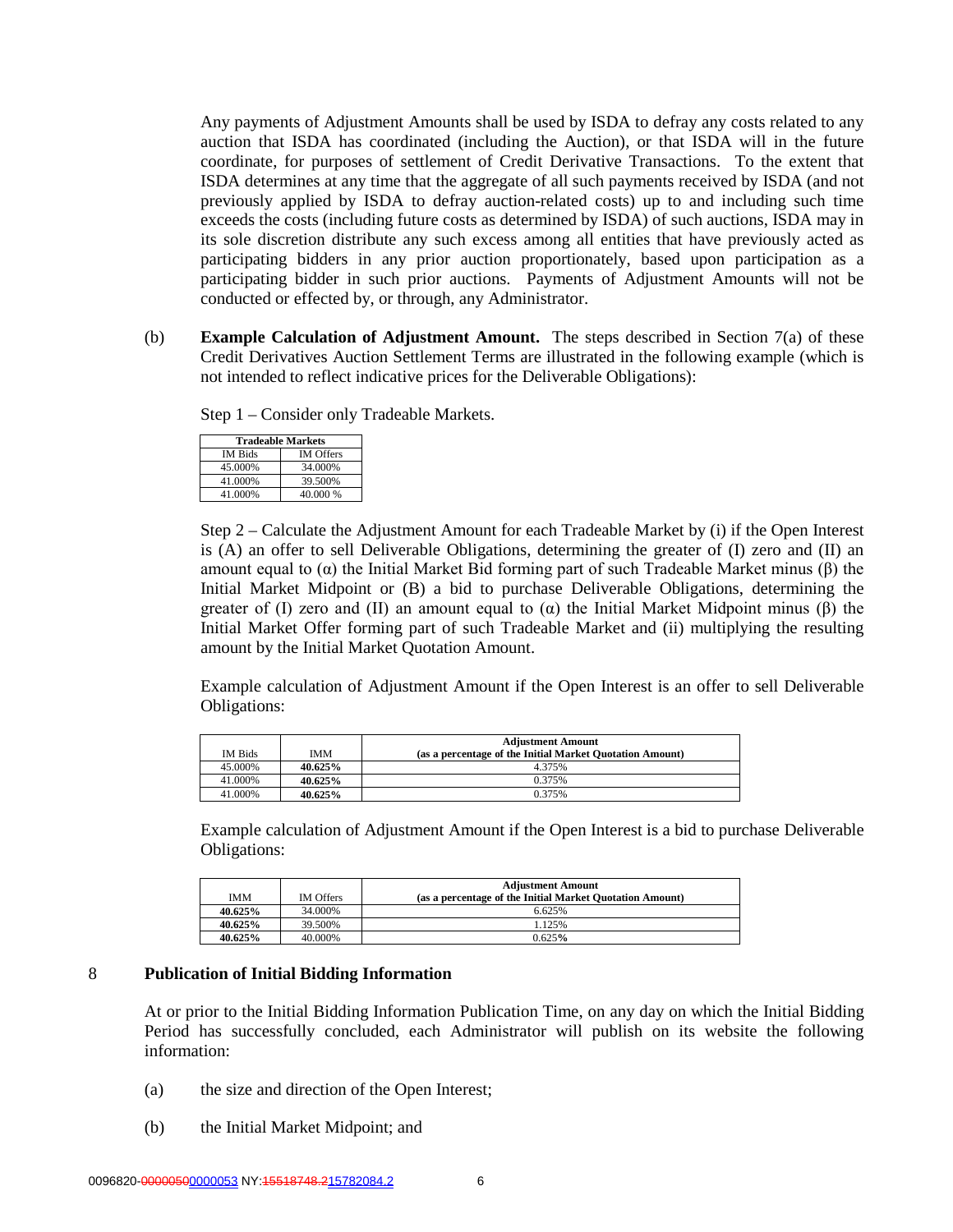(c) the details of any Adjustment Amounts,

(such information with respect to such successfully concluded Initial Bidding Period, the "**Initial Bidding Information**"). In addition, if any Other Initial Bidding Period has successfully concluded on such day, each Administrator will, at the same time that it publishes the Initial Bidding Information, also publish on its website equivalent information with respect to such Other Initial Bidding Period(s).

If (i) for any reason, (A) the Initial Bidding Period lasts longer, or occurs later, than the Originally Scheduled Initial Bidding Period or (B) a relevant Other Initial Bidding Period lasts longer, or occurs later, than the related Other Originally Scheduled Initial Bidding Period, or (ii) as of the time on the relevant day at which the Administrators would otherwise publish the Initial Bidding Information, (A) a Materiality Event has been declared pursuant to Section 13(a) of these Credit Derivatives Auction Settlement Terms or (B) an event has occurred or exists that is considered by any two or more Participating Bidders to be a Potential Materiality Event and it remains to be determined whether such Potential Materiality Event will result in the declaration of a Materiality Event, the Administrators may delay the Subsequent Bidding Period until, and publish the Initial Bidding Information on their respective websites at, such time as they determine (in their sole and absolute discretion) in order to preserve the integrity of the Auction (except that in the case of the declaration of a Materiality Event under Section 8(ii)(A) of these Credit Derivatives Auction Settlement Terms, the Administrators shall refrain from publishing the Initial Bidding Information with respect to such Initial Bidding Period).

#### 9 **If the Open Interest is Zero**

In the event that the Open Interest is zero, no Subsequent Bidding Period will be conducted by the Administrators, and the Initial Market Midpoint, published in accordance with Section 8 of these Credit Derivatives Auction Settlement Terms, will be the Auction Final Price.

#### 10 **Customer Limit Order Submissions**

In the event that the Open Interest does not equal zero, a Subsequent Bidding Period will be conducted by the Administrators. Any Customer Limit Order Submission must be submitted to, and received by, the relevant Participating Bidder during the period from and including the time at which the Initial Bidding Information is published to and including the time at which the Subsequent Bidding Period concludes; provided that in the case where the Subsequent Bidding Period is extended by the Administrators (whether such Subsequent Bidding Period is the Originally Scheduled Subsequent Bidding Period or a postponed Subsequent Bidding Period), no Customer Limit Order Submission may be submitted to the relevant Participating Bidder after the time at which such Subsequent Bidding Period was originally scheduled to conclude. Each Customer Limit Order Submission submitted to a Participating Bidder must be on the opposite side of the market from the Open Interest and, to the best of the customer's knowledge and belief, (when aggregated with all other Customer Limit Order Submissions, if any, submitted by such customer to one or more Participating Bidders) not in excess of the size of the Open Interest. The Participating Bidder may, but is not obliged to, take into account in one or more of its Limit Order Submissions any Customer Limit Order Submission submitted to it in accordance with this Section 10 of these Credit Derivatives Auction Settlement Terms, provided that if a Participating Bidder, for any reason, decides not to accept a Customer Limit Order Submission from a customer, such Participating Bidder shall promptly notify such customer of such decision.

#### 11 **Participating Bidder Limit Order Submissions and Unmatched Limit Orders**

During the Subsequent Bidding Period, each Participating Bidder may submit Limit Order Submissions that are on the opposite side of the market from the Open Interest. Any Initial Market Bid (if the Open Interest is an offer to sell Deliverable Obligations) or Initial Market Offer (if the Open Interest is a bid to purchase Deliverable Obligations), as applicable, submitted during the Initial Bidding Period (regardless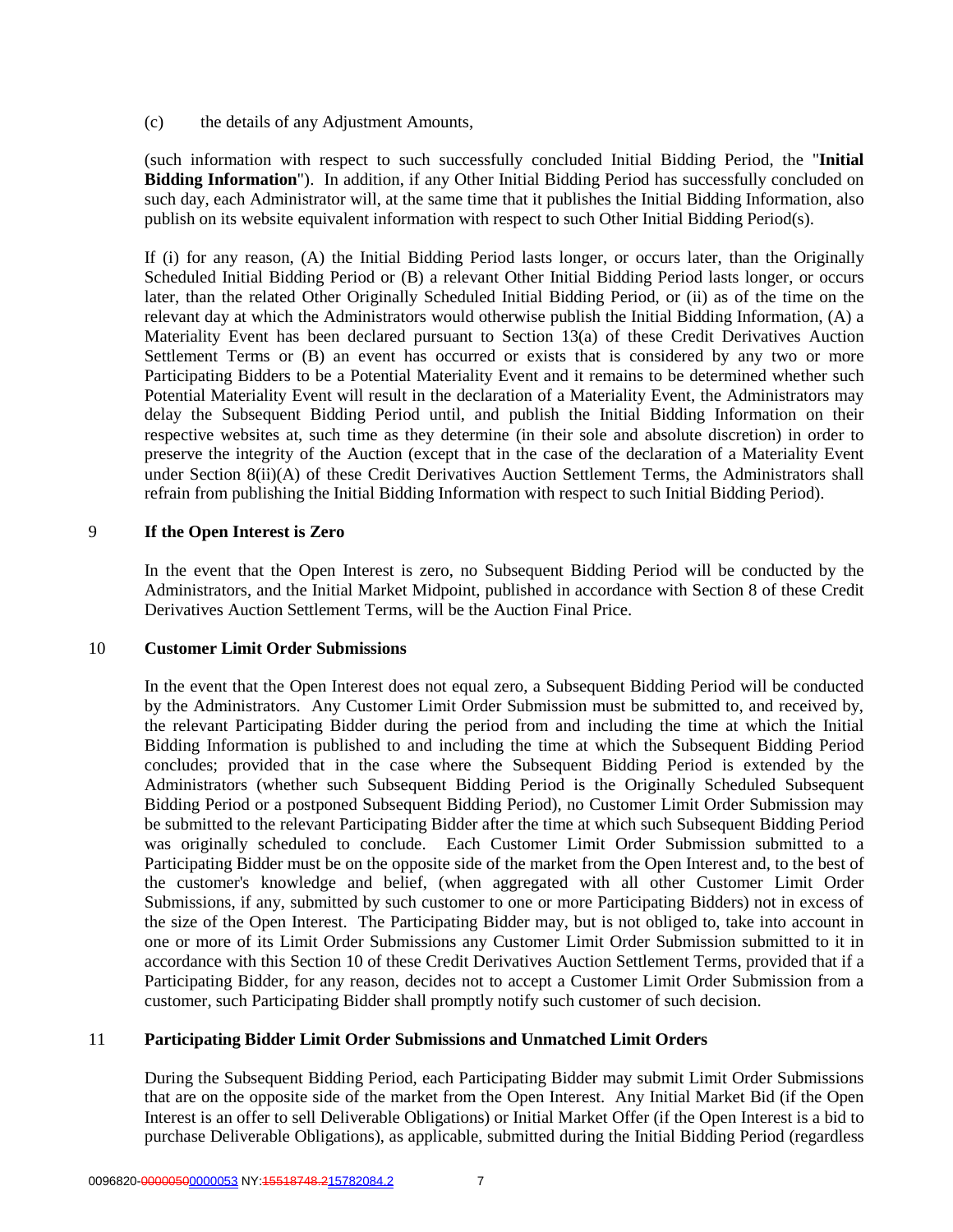of whether such Initial Market Bid or Initial Market Offer, as applicable, forms part of a Tradeable Market) will, together with any Limit Bid (if the Open Interest is an offer to sell Deliverable Obligations) or Limit Offer (if the Open Interest is a bid to purchase Deliverable Obligations), as applicable, be considered an "**Unmatched Limit Order**", however any Initial Market Bid that forms part of a Tradeable Market and is higher than the Initial Market Midpoint and any Initial Market Offer that forms part of a Tradeable Market and is lower than the Initial Market Midpoint will, in each case, be deemed to be equal to the Initial Market Midpoint for purposes of serving as an Unmatched Limit Order. The sum of (a) the excess, if any, of (i) the aggregate Quotation Amount of a Participating Bidder's Valid Limit Order Submissions over (ii) the portion of such aggregate Quotation Amount attributable to any Customer Limit Order Submissions received by such Participating Bidder that are taken into account in such Participating Bidder's Valid Limit Order Submissions and (b) such Participating Bidder's Initial Market Bid or Initial Market Offer, as applicable, that is on the same side of the market as its Valid Limit Order Submissions must be, to the best of such Participating Bidder's knowledge and belief, not in excess of the size of the Open Interest. If the Open Interest is an offer to sell Deliverable Obligations, then any Limit Bid that would otherwise be at a price above the Initial Market Midpoint plus the Cap Amount shall be deemed to be at a price equal to the Initial Market Midpoint plus the Cap Amount. If the Open Interest is a bid to purchase Deliverable Obligations, then any Limit Offer that would otherwise be at a price below the Initial Market Midpoint minus the Cap Amount shall be deemed to be at a price equal to the Initial Market Midpoint minus the Cap Amount.

## 12 **Matching the Open Interest Against Unmatched Limit Orders and determining the Auction Final Price**

After the conclusion of the Subsequent Bidding Period, the Administrators will match the Open Interest against the corresponding Unmatched Limit Orders.

- (a) **Matching Offers or Bids.** If the Open Interest is a bid to purchase Deliverable Obligations, the Open Interest will be matched against the Unmatched Limit Orders that are Offers. If the Open Interest is an offer to sell Deliverable Obligations, the Open Interest will be matched against the Unmatched Limit Orders that are Bids.
- (b) **Filling or Not Filling the Open Interest.** The Open Interest will be matched against each applicable Unmatched Limit Order, beginning with the Unmatched Limit Order that is the lowest Offer or the highest Bid, as applicable, and moving to the next remaining lowest (in the case of Offers) or next remaining highest (in the case of Bids) until:
	- (i) the full amount of the Open Interest has been matched against Unmatched Limit Orders totaling the same size as the Open Interest; or
	- (ii) all of the Unmatched Limit Orders of the relevant direction (i.e. Offers, if the Open Interest is a bid to purchase Deliverable Obligations or Bids, if the Open Interest is an offer to sell Deliverable Obligations) have been matched to the Open Interest.
- (c) **Matched Limit Orders and Matched Limit Order Trades.** Each Unmatched Limit Order that is matched to the Open Interest under Section 12(b)(i) or 12(b)(ii) of these Credit Derivatives Auction Settlement Terms is a "**Matched Limit Order**", and each such match between a Matched Limit Order and a Valid Physical Settlement Request is a "**Matched Limit Order Trade**". If (i) the final matching of the Open Interest against the applicable Unmatched Limit Orders occurs pursuant to Section 12(b)(i) of these Credit Derivatives Auction Settlement Terms, (ii) there are multiple Unmatched Limit Orders stating the same price and (iii) each such Unmatched Limit Order stating the same price could be the final Unmatched Limit Order to be matched to the Open Interest, then each such potentially final Unmatched Limit Order stating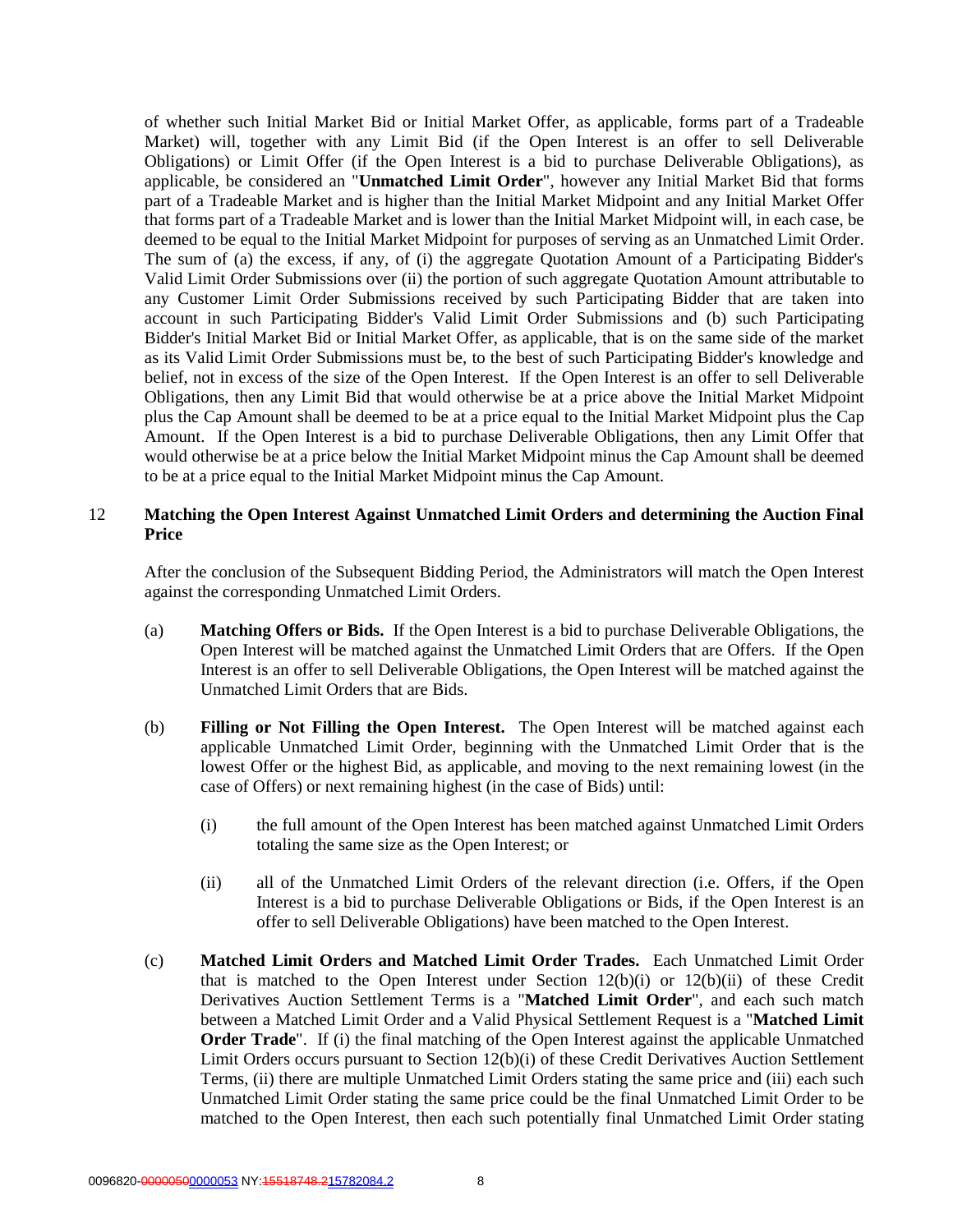the same price will be filled Pro Rata against the remaining Open Interest, subject to the Rounding Convention.

- (d) **Auction Final Price when the Open Interest is Filled.** If the final matching of the Open Interest against the applicable Unmatched Limit Orders occurs pursuant to Section 12(b)(i) of these Credit Derivatives Auction Settlement Terms, the Auction Final Price will be the price associated with the Matched Limit Order that is the highest Offer or the lowest Bid, as applicable, provided that (i) if the Open Interest is a bid to purchase Deliverable Obligations and the Initial Market Midpoint exceeds the price associated with the highest Matched Limit Order by more than the Cap Amount, then the Auction Final Price will be the Initial Market Midpoint minus the Cap Amount and (ii) if the Open Interest is an offer to sell Deliverable Obligations and the price associated with the lowest Matched Limit Order exceeds the Initial Market Midpoint by more than the Cap Amount, then the Auction Final Price will be the Initial Market Midpoint plus the Cap Amount. If the Open Interest is zero, the Auction Final Price will be the Initial Market Midpoint.
- (e) **Auction Final Price when the Open Interest is Not Filled.** If the final matching of the Open Interest against the applicable Unmatched Limit Orders occurs pursuant to Section 12(b)(ii) of these Credit Derivatives Auction Settlement Terms, the Auction Final Price will be (i) if the Open Interest is a bid to purchase Deliverable Obligations, the greater of (A) 100 percent and (B) the highest Offer received or (ii) if the Open Interest is an offer to sell Deliverable Obligations, zero. In such case, notwithstanding Sections 6 or 12(b) of these Credit Derivatives Auction Settlement Terms, all Valid Physical Settlement Requests on the same side of the market as the Open Interest (e.g., bids to purchase or offers to sell) will be matched Pro Rata, subject to the Rounding Convention, against the Valid Limit Order Submissions and Valid Physical Settlement Requests on the opposite side of the market to form Market Position Trades or Matched Limit Order Trades, as applicable.
- (f) **100 Percent Cap to Auction Final Price.** In all cases, if the Auction Final Price determined pursuant to these Credit Derivatives Auction Settlement Terms is greater than 100 percent, then, for purposes of settling the Auction Covered Transactions only, the Auction Final Price will be deemed to be 100 percent.
- (g) **Deemed Bilateral Agreement between Participating Bidders.** Each Participating Bidder whose Valid Physical Settlement Request or Matched Limit Order, as applicable, forms part of either a Market Position Trade or a Matched Limit Order Trade will be deemed to have entered into a bilateral agreement on terms equivalent to the Representative Auction-Settled Transaction for which (i) the Floating Rate Payer Calculation Amount is equal to the Quotation Amount with respect to the relevant Market Position Trade or Matched Limit Order Trade, as applicable, and (ii) (A) Seller is the Participating Bidder whose Physical Settlement Buy Request forms part of such Market Position Trade or whose Physical Settlement Buy Request, Limit Bid or Initial Market Bid, as applicable, forms part of such Matched Limit Order Trade and (B) Buyer is the Participating Bidder whose Physical Settlement Sell Request forms part of such Market Position Trade or whose Physical Settlement Sell Request, Limit Offer or Initial Market Offer, as applicable, forms part of such Matched Limit Order Trade; provided that, (I) in the case of the Matched Limit Order Trades containing the highest Offer or the lowest Bid, as applicable, the Quotation Amount will, if necessary, be reduced to reflect the size of the remaining Open Interest, and (II) in the event that there are multiple Matched Limit Orders stating the highest Offer or lowest Bid, as applicable, then such Matched Limit Orders will be filled Pro Rata against the remaining Open Interest, subject to the Rounding Convention. Participating Bidders whose Valid Physical Settlement Request or Matched Limit Order, as applicable, forms part of a Market Position Trade or Matched Limit Order Trade will be matched with one another by the Administrators in their sole and absolute discretion so as to minimize, to the extent reasonably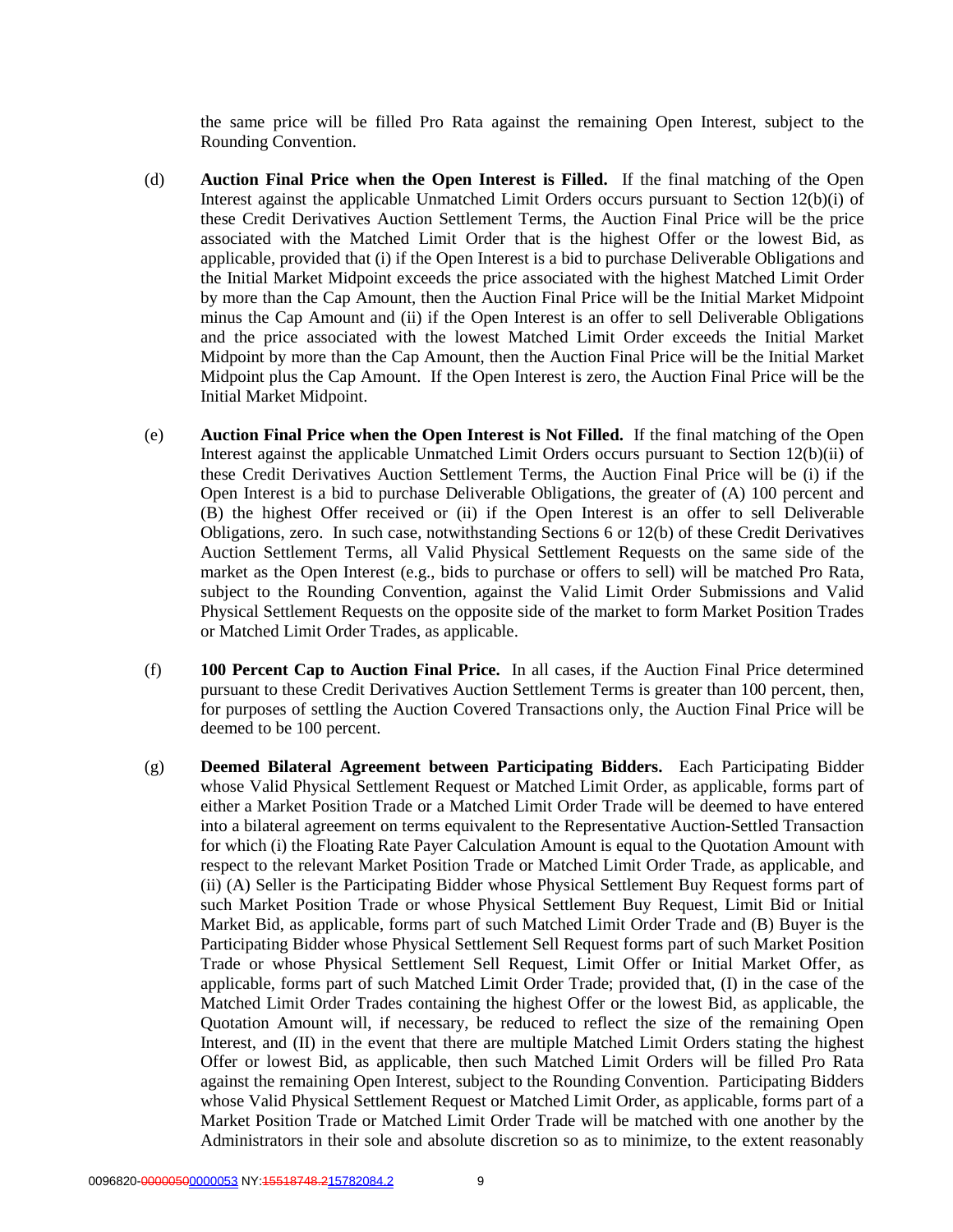practicable, first, the number of Representative Auction-Settled Transactions for which the Floating Rate Payer Calculation Amount will be either smaller than the Initial Market Quotation Amount or not an integral multiple of the RAST Notional Amount Increment and second, the number of Representative Auction-Settled Transactions to be entered into; provided that, prior to such matching, the Quotation Amounts with respect to Matched Limit Orders or Valid Physical Settlement Requests, as applicable, submitted by the same Participating Bidder will be matched with each other, to the extent possible. Transactions entered into by and between Participating Bidders pursuant to Market Position Trades or Matched Limit Order Trades will not be conducted or effected by, or through, any Administrator.

#### 13 **Delayed Auction Provisions**

The Auction timing may be adjusted under the relevant following circumstances:

(a) **Materiality Event Delayed Auction Date.** If at any time on or after the Business Day prior to the Auction Date but before the conclusion of the Subsequent Bidding Period on the Auction Final Price Determination Date, an event occurs or exists that is determined by any two or more Participating Bidders to be a Potential Materiality Event, then such Participating Bidders shall have a right to require the DC Secretary to call a vote of the Participating Bidders to determine whether such Potential Materiality Event is a Materiality Event, which vote will take place, if such Potential Materiality Event is identified prior to the commencement of the Initial Bidding Period, before the conclusion of such Initial Bidding Period, and otherwise before the conclusion of such Subsequent Bidding Period. If a simple majority of all the Participating Bidders votes that such Potential Materiality Event is a Materiality Event, then such Initial Bidding Period and, if applicable, such Subsequent Bidding Period will be deemed to have been cancelled, annulled or postponed, as applicable, and the auction procedure contemplated by these Credit Derivatives Auction Settlement Terms shall recommence as if the Auction had originally been scheduled to take place on the next Business Day, unless, prior to the commencement of the Initial Bidding Period on such next Business Day, the DC Secretary holds a vote of the Participating Bidders, and a simple majority of all the Participating Bidders votes that the news of the Materiality Event has not yet been sufficiently widely disseminated or another Materiality Event has occurred or exists, in which case the auction procedure contemplated by these Credit Derivatives Auction Settlement Terms shall recommence as if the Auction had originally been scheduled to take place on the following Business Day (i.e., the second Business Day after the later of the original vote establishing the occurrence of a Materiality Event and the Auction Date), or, if necessary, on each following Business Day thereafter, but in no event later than the fifth Business Day after the Auction Date (any such delayed date on which a new Initial Bidding Period actually occurs following a particular Materiality Event, a "**Materiality Event Delayed Auction Date**"). The Administrators will publish the results of any vote of the Participating Bidders with respect to the declaration of a Materiality Event (including the vote cast by each Participating Bidder participating in such vote) on their respective websites.

In the event of the occurrence of a Materiality Event Delayed Auction Date, (i) each previously submitted Customer Physical Settlement Request and Dealer Physical Settlement Request shall be deemed to be revoked and must be re-submitted pursuant to Section 3 or 4, as applicable, of these Credit Derivatives Auction Settlement Terms as if the Auction had originally been scheduled to take place on the relevant Materiality Event Delayed Auction Date and (ii) the Auction Currency Fixing Date shall mean with respect to a Relevant Transaction Type included in (A) the Americas, the Business Day prior to the Materiality Event Delayed Auction Date and (B) any Region other than the Americas, two Business Days prior to the Materiality Event Delayed Auction Date, and the steps set forth in Section 2 of these Credit Derivatives Auction Settlement Terms will be repeated with respect to each Relevant Pairing (regardless of whether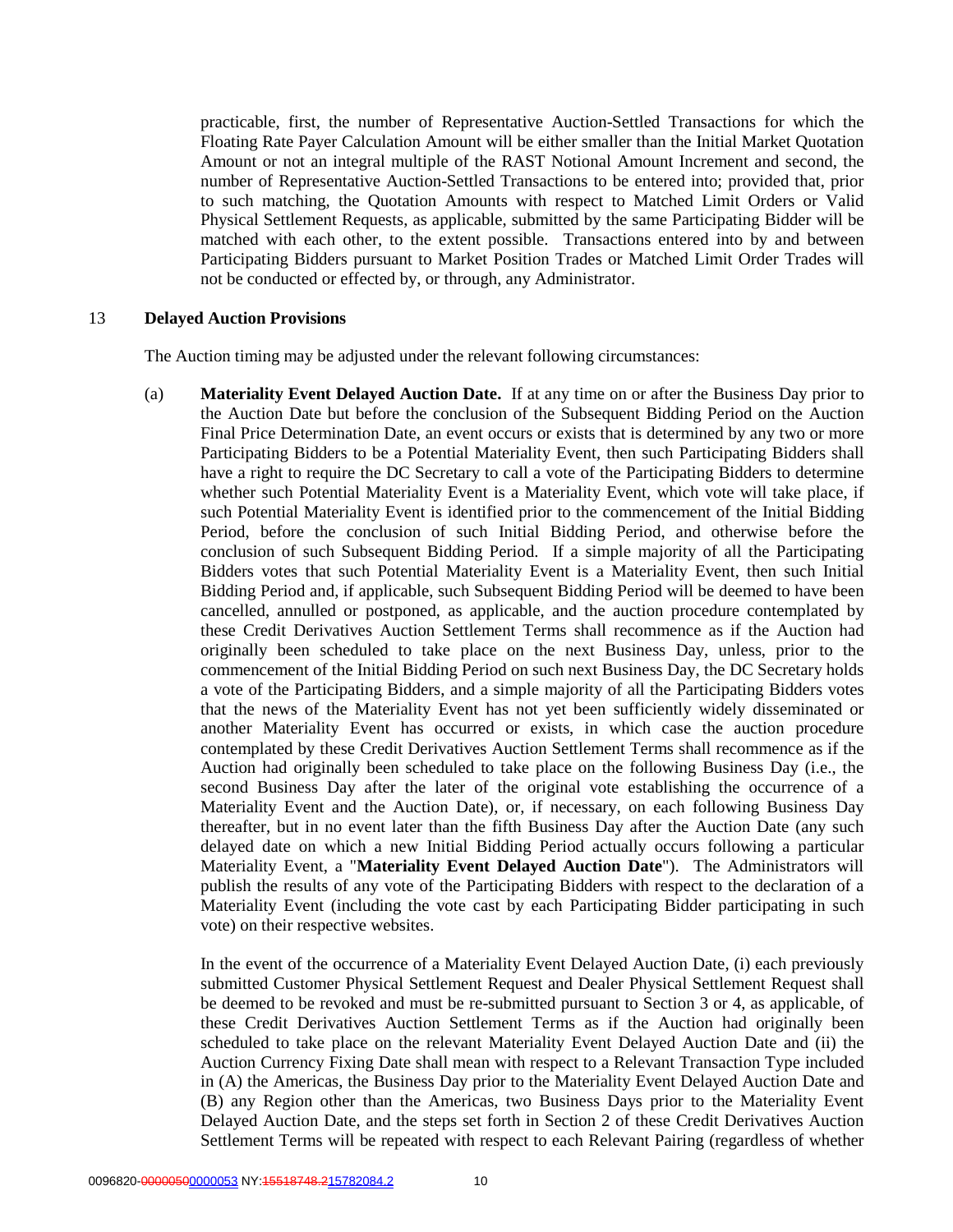an Auction Currency Rate was previously determined with respect to any Relevant Pairing) as of such newly designated Auction Currency Fixing Date.

- (b) **Currency Rate Delayed Auction Date**. If the Administrators are unable to determine an Auction Currency Rate on an Auction Currency Fixing Date (the "**Relevant Auction Currency Fixing Date**") with respect to each Relevant Pairing, the steps set forth in Section 2 of these Credit Derivatives Auction Settlement Terms will be repeated with respect to each Relevant Pairing (regardless of whether an Auction Currency Rate was previously determined with respect to any Relevant Pairing) on the Business Day following such Relevant Auction Currency Fixing Date, and (if necessary) the second Business Day following such Relevant Auction Currency Fixing Date, but in no event later than the second Business Day following the Relevant Auction Currency Fixing Date, and the date on which the Auction is held will be, in the case of a Relevant Transaction Type included in (i) the Americas, the date that is one Business Day following the newly designated Auction Currency Fixing Date and (ii) any Region other than the Americas, the date that is two Business Days following the newly designated Auction Currency Fixing Date (any such delayed date on which an Initial Bidding Period actually occurs following a particular newly designated Auction Currency Fixing Date, a "**Currency Rate Delayed Auction Date**"). In the event of the occurrence of a Currency Rate Delayed Auction Date, each previously submitted Customer Physical Settlement Request and Dealer Physical Settlement Request shall be deemed to be revoked and must be re-submitted pursuant to Section 3 or 4, as applicable, of these Credit Derivatives Auction Settlement Terms as if the Auction had originally been scheduled to take place on the relevant Currency Rate Delayed Auction Date.
- (c) **Administratively Delayed Auction Date.** If the auction procedure described in these Credit Derivatives Auction Settlement Terms does not result in an Auction Final Price for any reason (including, but not limited to, the failure to receive the Minimum Number of Valid Initial Market Submissions) other than the reasons described in Sections  $13(a)$  and  $13(b)$  of these Credit Derivatives Auction Settlement Terms, the relevant steps will be repeated on the Auction Date with the auction procedure described in these Credit Derivatives Auction Settlement Terms recommencing at such time(s) specified by the Administrators. If an Auction Final Price cannot be determined on any such subsequent attempt(s) on the Auction Date itself for any reason other than the reasons described in Sections 13(a) and 13(b) of these Credit Derivatives Auction Settlement Terms, the relevant steps will be repeated according to a schedule to be determined by the Administrators on the Business Day following the Auction Date, and if necessary, the second Business Day following the Auction Date, but in no event later than the second Business Day following the Auction Date (any such delayed date on which a new Initial Bidding Period actually occurs, an "**Administratively Delayed Auction Date**").

In the event of the occurrence of an Administratively Delayed Auction Date, (i) each previously submitted Customer Physical Settlement Request and Dealer Physical Settlement Request shall be deemed to be revoked and must be re-submitted pursuant to Section 3 or 4, as applicable, of these Credit Derivatives Auction Settlement Terms as if the Auction had originally been scheduled to take place on the relevant Administratively Delayed Auction Date and (ii) the Auction Currency Fixing Date shall mean with respect to a Relevant Transaction Type included in (A) the Americas, the Business Day prior to the Administratively Delayed Auction Date and (B) any Region other than the Americas, two Business Days prior to the Administratively Delayed Auction Date, and the steps set forth in Section 2 of these Credit Derivatives Auction Settlement Terms will be repeated with respect to each Relevant Pairing (regardless of whether an Auction Currency Rate was previously determined with respect to any Relevant Pairing) as of such newly designated Auction Currency Fixing Date.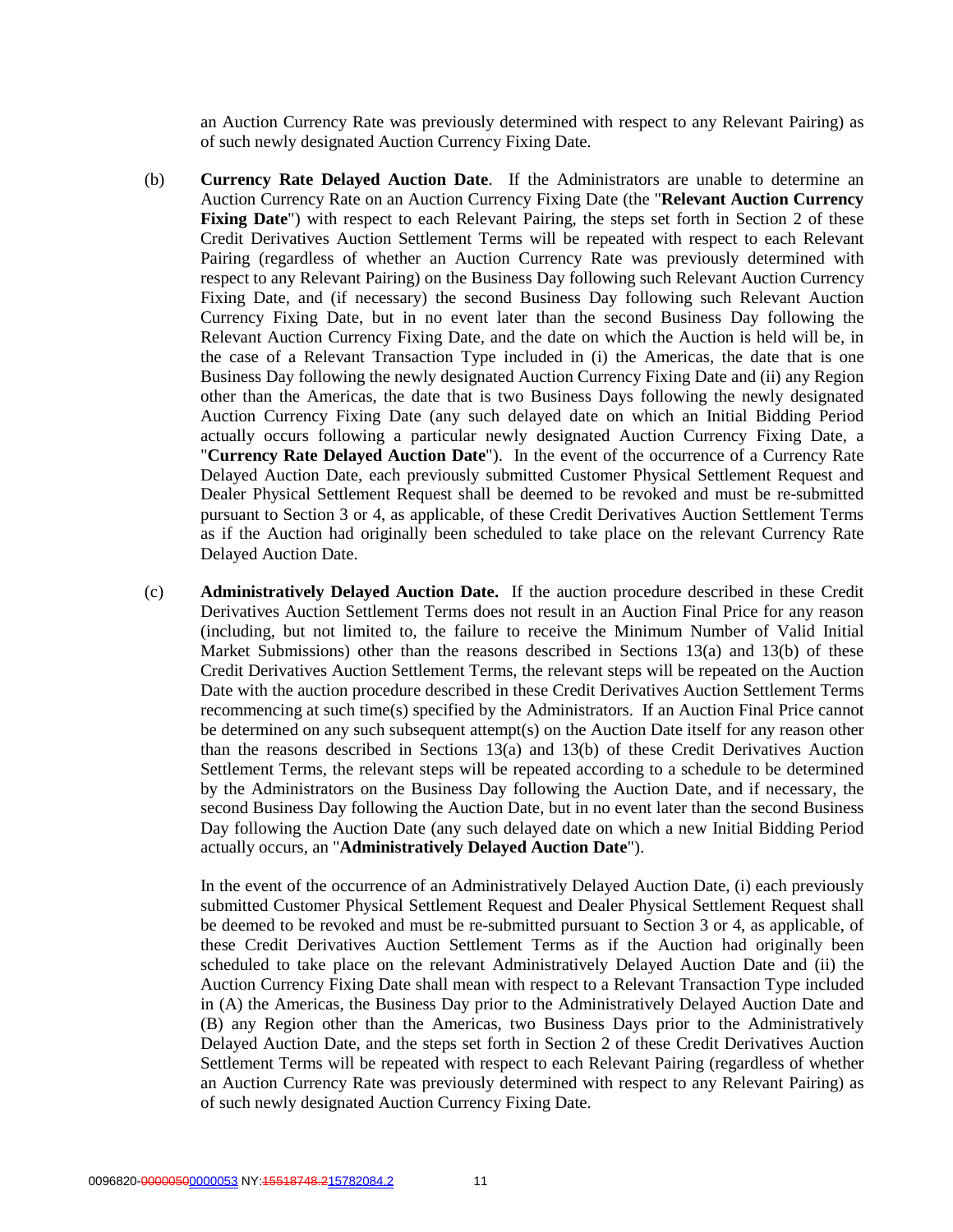- (d) **Combination of Materiality Event Delayed Auction Date, Currency Rate Delayed Auction Date and/or Administratively Delayed Auction Date.** In the event that the Auction must be held on a later date as a result of any combination of the events described in Sections 13(a), 13(b) and/or 13(c) of these Credit Derivatives Auction Settlement Terms, (i) the Administrators shall (A) adjust the Auction Currency Fixing Date and (B) reschedule the date on which the Auction will be held in their sole and absolute discretion in order to preserve the integrity of the Auction, provided that such rescheduled Auction shall be held no later than five Business Days after the Auction Date and (ii) each previously submitted Customer Physical Settlement Request and Dealer Physical Settlement Request shall be deemed to be revoked and must be resubmitted pursuant to Section 3 or 4, as applicable, of these Credit Derivatives Auction Settlement Terms as if the Auction had originally been scheduled to take place on the relevant date determined by the Administrators to be the date on which the rescheduled Auction is to be held.
- (e) **Auction Cancellation Date.** If an Auction Final Price has not been determined on or prior to (i) the fifth Business Day following the Auction Date, if Section 13(a) or 13(d) of these Credit Derivatives Auction Settlement Terms is applicable or (ii) the second Business Day following the Auction Date, if Section 13(b) or 13(c) of these Credit Derivatives Auction Settlement Terms is applicable, then the Auction will be deemed to have been cancelled (the date of such cancellation, an "**Auction Cancellation Date**"). The Administrators and ISDA will announce the occurrence of an Auction Cancellation Date on their respective websites.

#### 14 **Publication of Subsequent Bidding Information**

At or prior to the Subsequent Bidding Information Publication Time on any day on which the Subsequent Bidding Period has successfully concluded, each Administrator will publish on its website the following information:

- (a) the Auction Final Price;
- (b) the names of the Participating Bidders who submitted Bids, Offers and Valid Physical Settlement Requests, together with the details of all such Bids, Offers and Valid Physical Settlement Requests submitted by each (e.g., the identity of the Participating Bidders and the size of the Quotation Amounts); and
- (c) the details and size of all Market Position Trades or Matched Limit Order Trades,

(such information with respect to such successfully concluded Subsequent Bidding Period, the "**Subsequent Bidding Information**"). In addition, if any Other Subsequent Bidding Period has successfully concluded on such day, each Administrator will, at the same time that it publishes the Subsequent Bidding Information, also publish on its website equivalent information with respect to such Other Subsequent Bidding Period(s).

If, for any reason, (i) the Subsequent Bidding Period lasts longer, or occurs later, than the Originally Scheduled Subsequent Bidding Period or (ii) a relevant Other Subsequent Bidding Period lasts longer, or occurs later than, the related Other Originally Scheduled Subsequent Bidding Period, the Administrators will publish the Subsequent Bidding Information on their respective websites at such time as they determine (in their sole and absolute discretion) in order to preserve the integrity of the Auction. If, as of the conclusion of the Subsequent Bidding Period, it has been determined that the auction procedures contemplated by these Credit Derivatives Auction Settlement Terms must be repeated pursuant to Section 13 of these Credit Derivatives Auction Settlement Terms, the Administrators will not publish on their respective websites the Subsequent Bidding Information with respect to such Subsequent Bidding Period.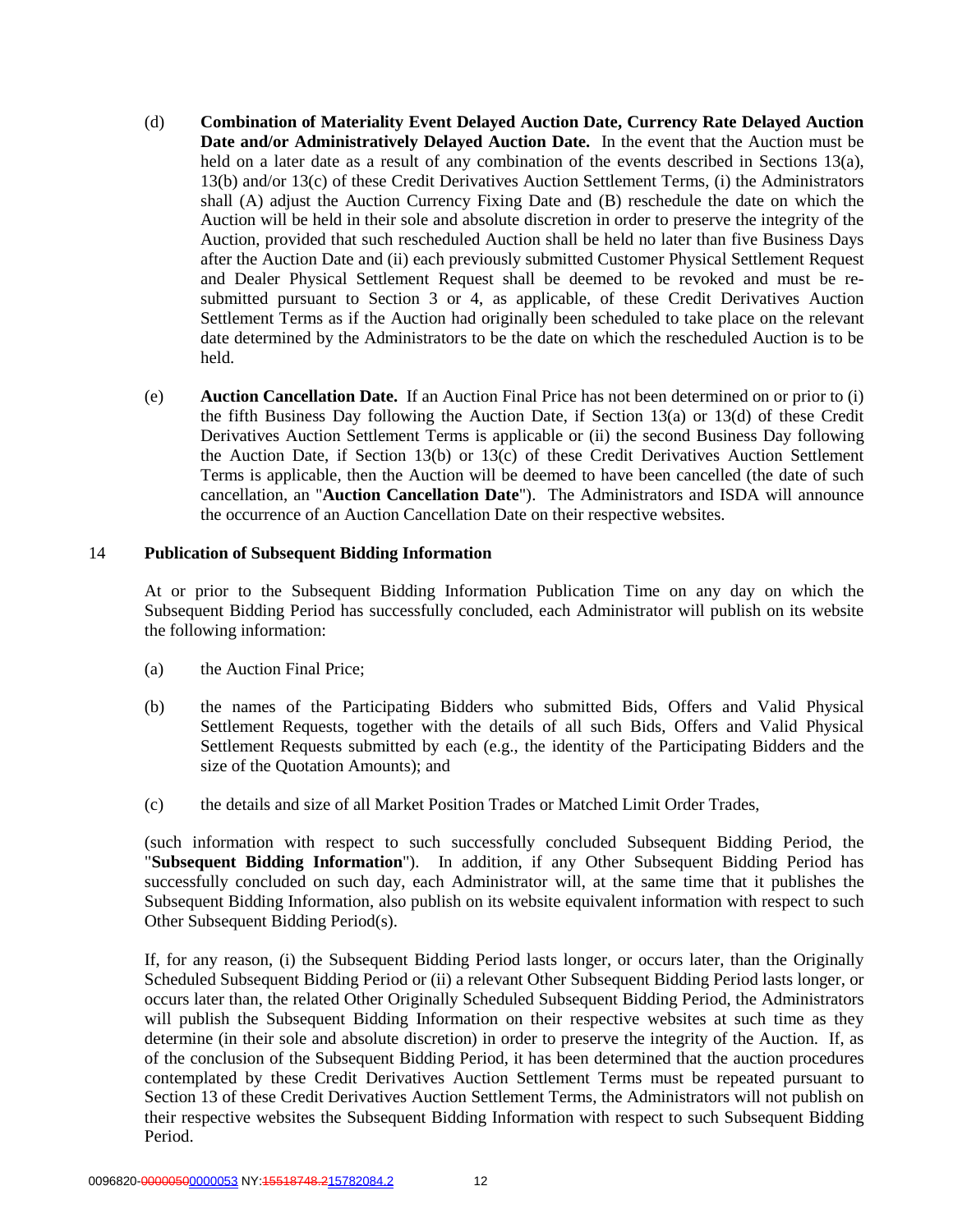#### 15 **Rules Concerning Amendments and Corrections to Valid Initial Market Submissions, Valid Physical Settlement Requests and Valid Limit Order Submissions**

The following rules will apply to Valid Initial Market Submissions, Valid Physical Settlement Requests and Valid Limit Order Submissions submitted by any Participating Bidder:

- (a) **No Post-Bidding Period Amendments to Valid Initial Market Submissions or Valid Limit Order Submissions.** No Valid Initial Market Submission or Valid Limit Order Submission may be amended either by the Participating Bidder or the Administrators after the conclusion of the Initial Bidding Period or Subsequent Bidding Period, as applicable, even if the relevant Valid Initial Market Submission or Valid Limit Order Submission, as applicable, is a mistake, and all Participating Bidders will be required to comply with the terms of the Matched Limit Order Trade, if any, of which the relevant Initial Market Bid, Initial Market Offer, Limit Bid or Limit Offer, as applicable, forms a part.
- (b) **Amendments to Valid Physical Settlement Requests.** If a Participating Bidder's Valid Physical Settlement Request (without regard to the Customer Physical Settlement Requests that formed a part of such Participating Bidder's Valid Physical Settlement Request) is on the same side of the market as, but less than or equal to, such Participating Bidder's Market Position, such Valid Physical Settlement Request may not be amended by either the Participating Bidder or the Administrators after the conclusion of the Initial Bidding Period, even if such Valid Physical Settlement Request is a mistake, and all Participating Bidders will be required to comply with the terms of the Market Position Trade or Matched Limit Order Trade, as applicable, if any, of which such Valid Physical Settlement Request forms a part.

If a Participating Bidder becomes aware that its Valid Physical Settlement Request (without regard to the Customer Physical Settlement Requests that formed a part of such Participating Bidder's Valid Physical Settlement Request) is on the opposite side of the market from, or is greater than, such Participating Bidder's Market Position, such Participating Bidder will immediately notify the Administrators and will submit a corrected Physical Settlement Request.

If the Administrators become aware of a corrected Valid Physical Settlement Request, if any, at least thirty minutes prior to the beginning of the Subsequent Bidding Period, the Administrators will determine the Open Interest based on the corrected Valid Physical Settlement Request and publish the corrected Initial Bidding Information no later than fifteen minutes prior to the beginning of the Subsequent Bidding Period. Otherwise, the Administrators will not recalculate the Open Interest or the Auction Final Price, all Auction Covered Transactions will settle according to the Auction Final Price published by the Administrators, and all Participating Bidders will be required to comply with the terms of the Market Position Trade or Matched Limit Order Trade, as applicable, if any, of which the relevant Valid Physical Settlement Request forms a part.

#### 16 **Limitations on Liability of Administrators**

Each Auction Party that is not a Participating Bidder agrees that neither Administrator will be liable to any party for any form of damages, whether direct, indirect, special or consequential, arising in connection with the performance of the relevant Administrator's duties under the auction procedures contemplated by these Credit Derivatives Auction Settlement Terms, and agrees to waive any claim that may arise against either Administrator in connection with the performance of the relevant Administrator's duties under these auction procedures, except in the case of fraud or wilful misconduct on the part of the relevant Administrator.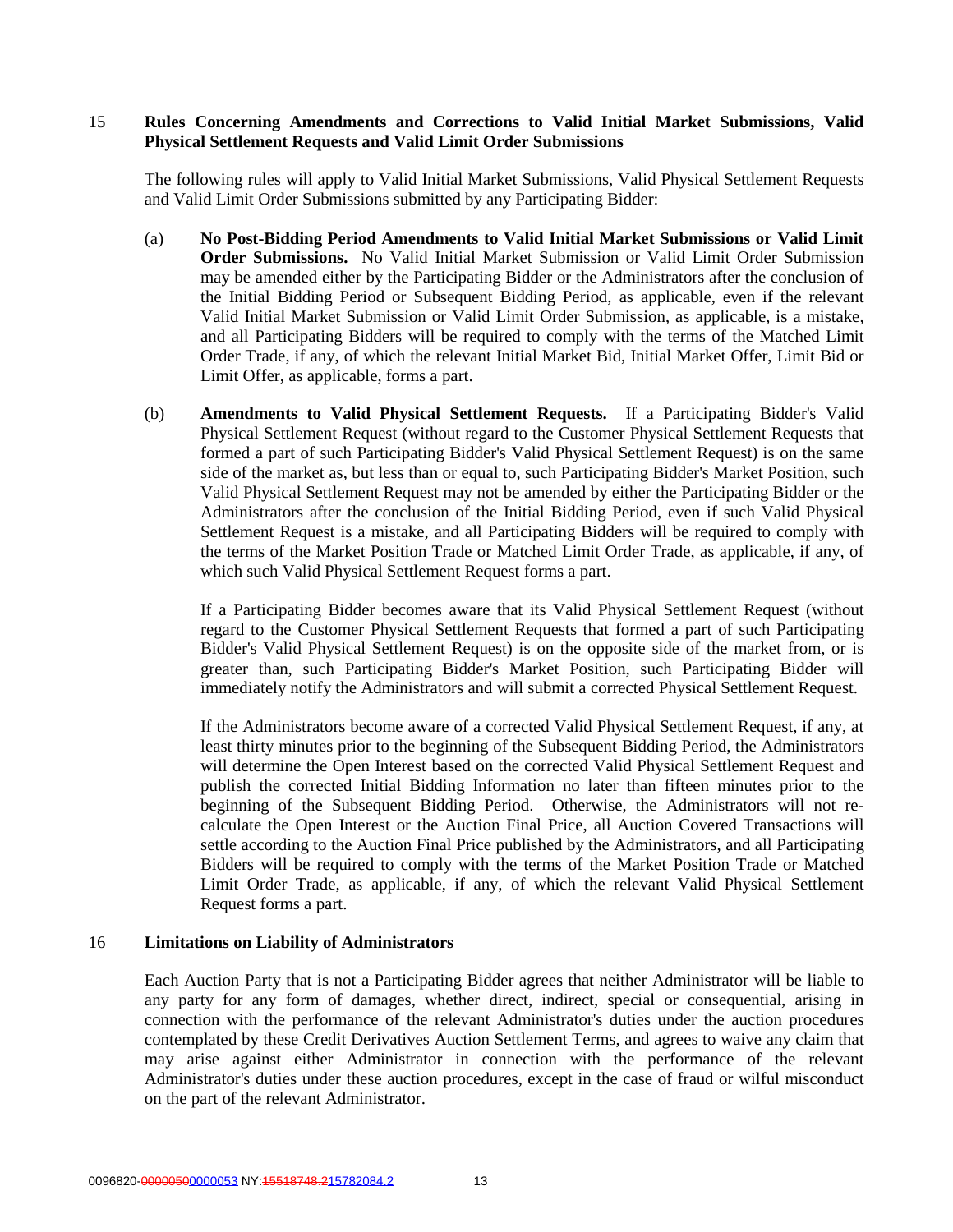#### 17 **Limitations on Liability of DC Parties, ISDA and its Advisors**

Each Auction Party agrees that (a) no DC Party will be liable to any party for any form of damages, whether direct, indirect, special or consequential, arising as a result of the publication of an Auction Final Price (or any other result of the procedures contemplated by these Credit Derivatives Auction Settlement Terms), and agrees to waive any claim that may arise against any DC Party, in each case except in the case of fraud or wilful misconduct on the part of such DC Party and (b) none of ISDA, its advisors, or any DC Party will be liable to any party for any form of damages, whether direct, indirect, special or consequential, arising in connection with the inclusion or exclusion of any obligation in or from the Final List, and, without limiting any otherwise applicable waivers, each Auction Party agrees to waive any claim that may arise against any such party in connection with the development of such Final List, except in the case of fraud or wilful misconduct on the part of such party.

#### 18 **Deemed Bilateral Agreement between Participating Bidders and Customers**

Each Participating Bidder and each customer that submits either (a) a Customer Physical Settlement Request or (b) a Customer Limit Order Submission that is, in each case, accepted by such Participating Bidder agrees that any such Customer Physical Settlement Request and any such Customer Limit Order Submission will be treated by such customer and Participating Bidder as if such customer and such Participating Bidder had, on the Auction Final Price Determination Date, entered into a bilateral agreement on terms equivalent to the Representative Auction-Settled Transaction,

- (i) which, notwithstanding the definition of Representative Auction-Settled Transaction, shall be deemed to be governed by the Governing Master Agreement and any credit support arrangements executed or otherwise in place between the customer and the Participating Bidder or, if no such Governing Master Agreement has been executed or is otherwise in place, by a deemed master agreement (including any credit support arrangements) between the Participating Bidder and the customer on substantially the same terms as the Governing Master Agreement and credit support arrangements in place between the customer and the Affiliate of the Participating Bidder that is such customer's normal trading counterparty,
- (ii) for which the Floating Rate Payer Calculation Amount is equal to the Quotation Amount with respect to the relevant Customer Physical Settlement Request or Customer Limit Order Submission, as applicable,
- (iii) for which (A) the customer will be the Seller if the relevant Customer Physical Settlement Request is a Physical Settlement Buy Request or if the relevant Customer Limit Order Submission is a Limit Bid and (B) the customer will be the Buyer if the relevant Customer Physical Settlement Request is a Physical Settlement Sell Request or if the relevant Customer Limit Order Submission is a Limit Offer; provided that (I) in the case of a Customer Limit Order Submission, one or more related Limit Order Submissions of the Participating Bidder are matched in order to form a Matched Limit Order Trade and (II) in the event that the Valid Physical Settlement Request or one or more Valid Limit Order Submissions, as applicable, of the Participating Bidder are matched in order to form a Matched Limit Order Trade that contains the highest Offer or the lowest Bid, as applicable, the Quotation Amount of the Customer Physical Settlement Request or Customer Limit Order Submission, as applicable, will, if necessary, be reduced to reflect the size of the remaining Open Interest or (III) if the final matching of the Open Interest against the applicable Unmatched Limit Orders occurs pursuant to Section 12(b)(ii) of these Credit Derivatives Auction Settlement Terms, all Valid Physical Settlement Requests on the same side of the market as the Open Interest (e.g., bids to purchase or offers to sell) will be matched Pro Rata, subject to the Rounding Convention, against the Valid Limit Order Submissions and Valid Physical Settlement Requests on the opposite side of the market to form Market Position Trades or Matched Limit Order Trades, as applicable,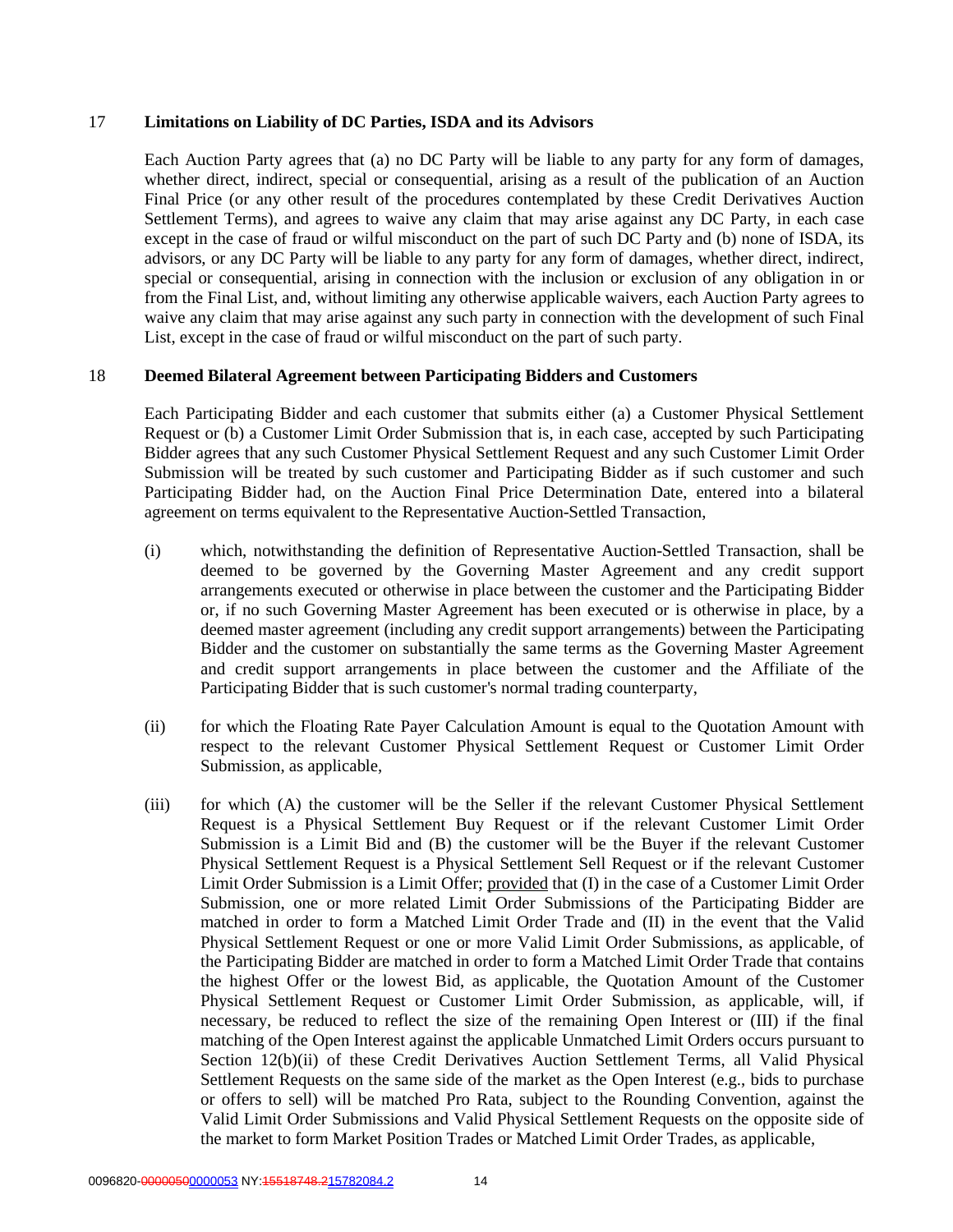- (iv) pursuant to which, in the case of a Customer Limit Order Submission and notwithstanding the definition of Representative Auction-Settled Transaction, such customer shall be deemed to represent and agree, to the best of such customer's knowledge and belief, that such Customer Limit Order Submission (when aggregated with all other Customer Limit Order Submissions, if any, submitted by such customer to one or more Participating Bidders) is not in excess of the size of the Open Interest, and
- (v) pursuant to which, in the case of a Customer Limit Order Submission and notwithstanding the definition of Representative Auction-Settled Transaction, such customer shall be deemed to represent and agree that either (A) such customer is not, as of the date of such Customer Limit Order Submission, subject to any requirement that would make it impossible or illegal for such customer to Deliver or accept Delivery of any of the Deliverable Obligations or (B) if such customer is, as of the date of such Customer Limit Order Submission, subject to any requirement that would make it impossible or illegal to Deliver or accept Delivery of any of the Deliverable Obligations, such customer will procure a designee to whom such Participating Bidder consents, and for whom it is not impossible or illegal to Deliver or accept Delivery of the relevant Deliverable Obligations, provided that such Participating Bidder will not unreasonably withhold its consent to such designation and provided further that such consent will be deemed given in the case where the relevant designee is a Participating Bidder for whom it is not impossible or illegal to Deliver or accept Delivery of the relevant Deliverable Obligations.

Transactions entered into by and between customers and Participating Bidders with respect to Market Position Trades or Matched Limit Order Trades will not be conducted or effected by, or through, any Administrator.

#### 19 **Fixed Rate Accrual Amendments**

The provisions of the relevant documentation that govern the accrual of Fixed Rates and the payment of Fixed Amounts under each Auction Covered Transaction shall be amended in accordance with the terms of Schedule 2 to these Credit Derivatives Auction Settlement Terms.

#### 20 **Governing Law**

These Credit Derivatives Auction Settlement Terms and any non-contractual obligations arising out of them will be governed by and construed in accordance with New York law.

#### 21 **Definitions**

Each of the following terms, when used in these Credit Derivatives Auction Settlement Terms, including in any of the amendments to the Definitions provided for by these Credit Derivatives Auction Settlement Terms, shall have the meaning given to the relevant term below:

"**2003 Definitions**" has the meaning set forth in the introduction to these Credit Derivatives Auction Settlement Terms.

"**Adjustment Amount**" has the meaning set forth in Section 7 of these Credit Derivatives Auction Settlement Terms.

"**Administratively Delayed Auction Date**" has the meaning set forth in Section 13(c) of these Credit Derivatives Auction Settlement Terms.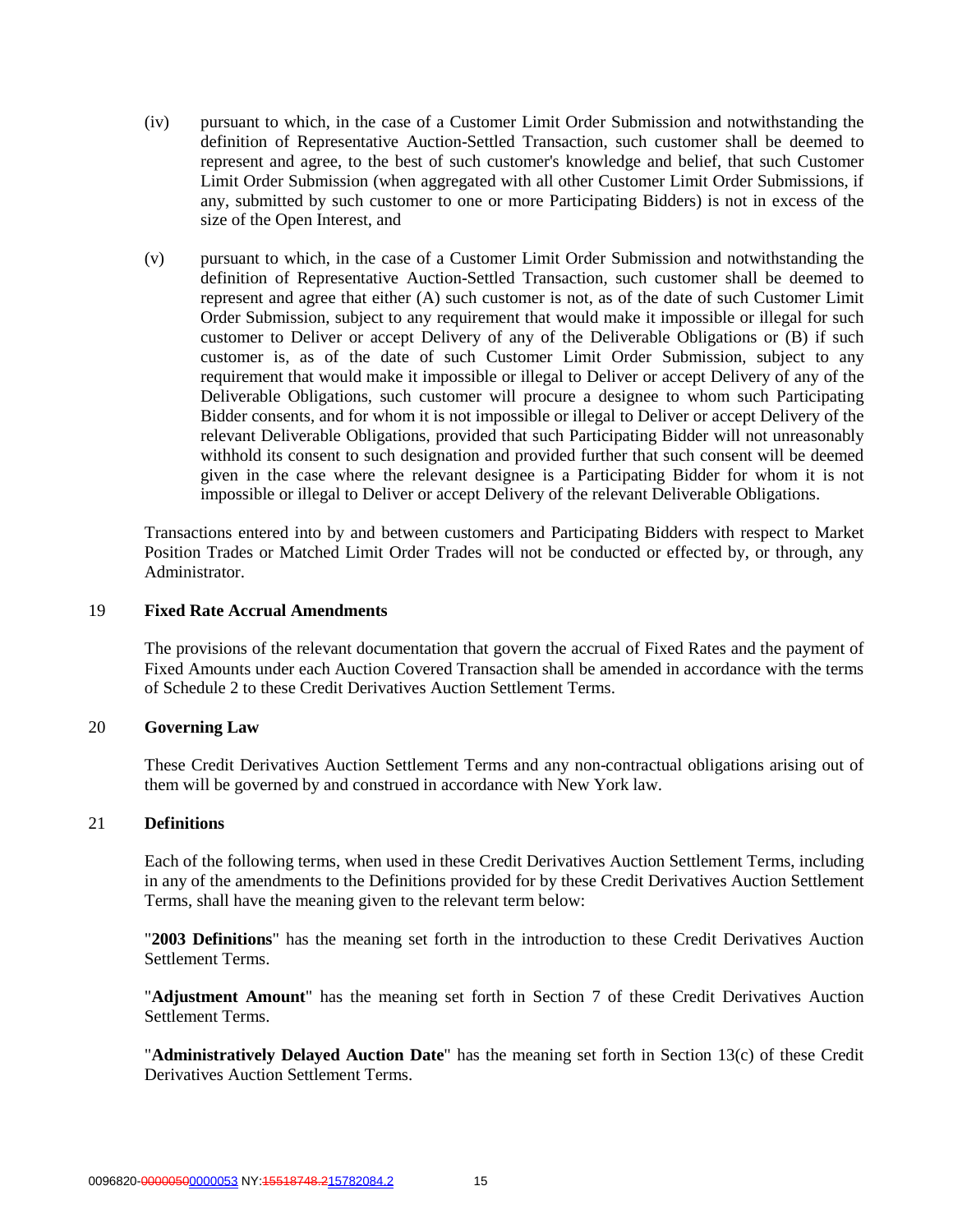"**Administrators**" means both Markit Group Limited and the Relevant Creditex Entity, acting together, or such other entities as may be appointed to perform the role of the Administrators by ISDA from time to time.

"**Affected Portion**" means, in respect of an Auction Covered Transaction, the portion of such Auction Covered Transaction (or, in respect of a Single Name Swaption or Portfolio Swaption, the portion of the related Underlying CDS) attributable to the Affected Reference Entity.

"**Affected Reference Entity**" has the meaning set forth in Schedule 1 to these Credit Derivatives Auction Settlement Terms.

"**Auction**" has the meaning set forth in the introduction to these Credit Derivatives Auction Settlement Terms.

"**Auction Cancellation Date**" has the meaning set forth in Section 13(e) of these Credit Derivatives Auction Settlement Terms.

"**Auction Covered Transaction**" means a Covered Swaption Transaction or a Covered Non-Swaption Transaction, as applicable.

"**Auction Currency Fixing Date**" means, with respect to a Relevant Transaction Type included in (a) the Americas, the Business Day prior to the Auction Date and (b) any other Region, two Business Days prior to the Auction Date; and in each case as set forth as being the Originally Scheduled Auction Currency Fixing Date, unless (and, in which case, as) adjusted by operation of Section 13 of these Credit Derivatives Auction Settlement Terms.

"**Auction Currency Rate**" has the meaning set forth in Section 2 of these Credit Derivatives Auction Settlement Terms.

"**Auction Date**" has the meaning set forth in Schedule 1 to these Credit Derivatives Auction Settlement Terms.

"**Auction Final Price**" means the price, if any, determined to be the Auction Final Price pursuant to Section 12 of these Credit Derivatives Auction Settlement Terms (expressed as a percentage, in increments equal to the Relevant Pricing Increment, of the outstanding principal balance, rather than the face amount, of Deliverable Obligations).

"**Auction Final Price Determination Date**" means the date, if any, on which the Auction Final Price is determined.

"**Auction-Linked Cash Settled Transaction**" means, with respect to a Participating Bidder or a customer, any Credit Derivative Transaction (other than (a) an Auction Covered Transaction, (b) any of the Credit Derivative Transactions specified in (b) through (f) (inclusive) of the definition of Excluded Non-Index Transaction in this Section 21 of these Credit Derivatives Auction Settlement Terms or (c) any of the Credit Derivative Transactions specified in the definition of Excluded Index Transaction in this Section 21 of these Credit Derivatives Auction Settlement Terms), (i) all or any portion of which is linked to the Affected Reference Entity, (ii) to which such Participating Bidder, or any Affiliate of such Participating Bidder, as applicable, or such customer, or any Affiliate of such customer, as applicable, is a party and (iii) for which the parties thereto have agreed that settlement will occur by payment of an amount calculated by reference to the Auction Final Price.

"**Auction Party**" means any party to an Auction Covered Transaction, any party to an Auction-Linked Cash Settled Transaction or any customer whose Customer Physical Settlement Request or Customer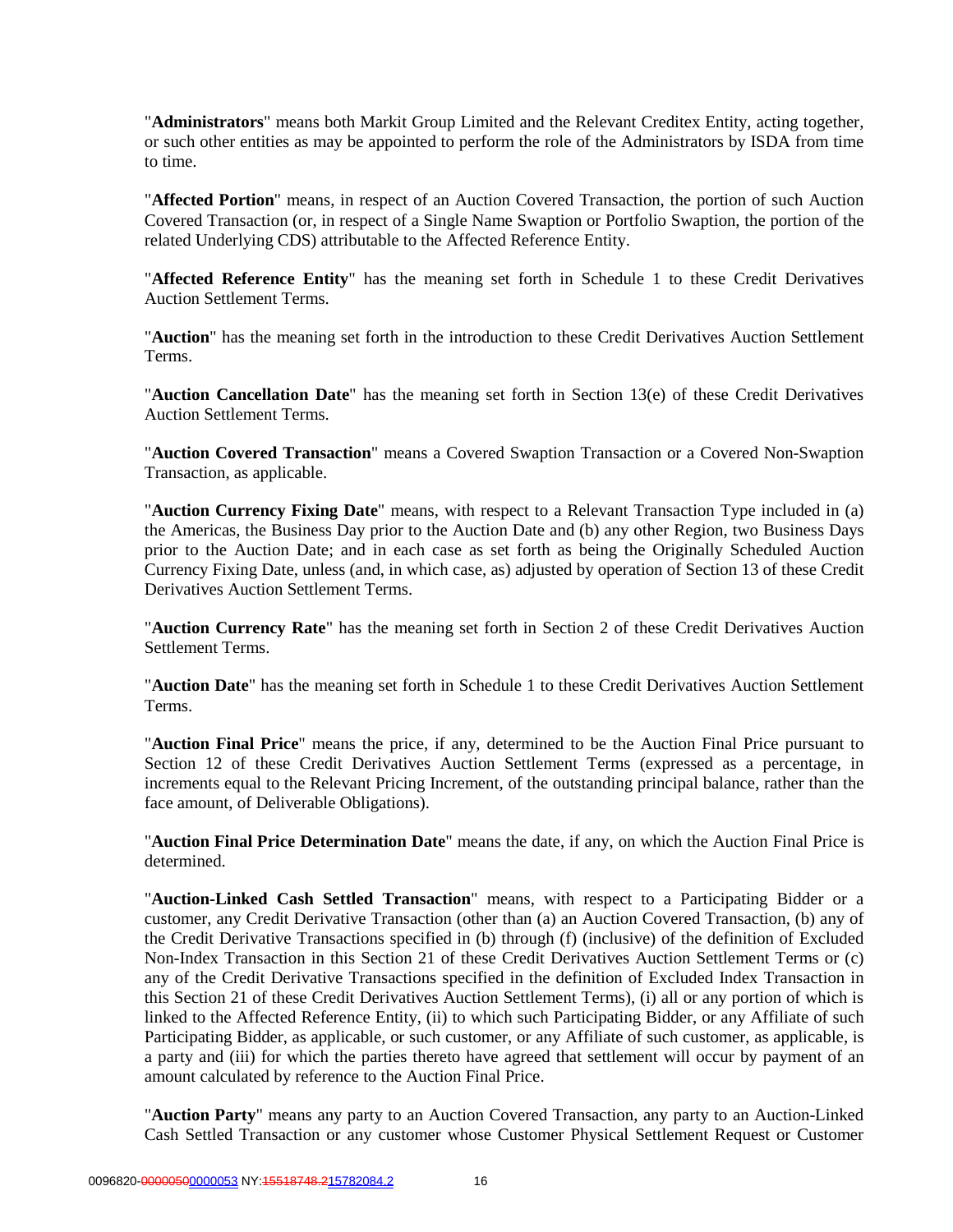Limit Order Submission is taken into account in a Participating Bidder's Valid Physical Settlement Request or Valid Limit Order Submission.

"**Auction Settlement Date**" has the meaning set forth in Schedule 1 to these Credit Derivatives Auction Settlement Terms.

"**Bespoke Portfolio Transaction**" means a Credit Derivative Transaction that references more than one Reference Entity but that is not any type of Auction Covered Transaction (other than a Bespoke Portfolio Transaction).

"**Best Half**" means the group of Matched Markets that are Non-Tradeable Markets determined pursuant to Section 5(c) of these Credit Derivatives Auction Settlement Terms.

"**Bid**" means an Initial Market Bid or a Limit Bid, as applicable.

"**Business Day**" means a day on which commercial banks and foreign exchange markets are generally open to settle payments in the Relevant City.

"**Cap Amount**" has the meaning set forth in Schedule 1 to these Credit Derivatives Auction Settlement Terms.

"**Covered Non-Swaption Transaction**" means a Credit Derivative Transaction that is not an Excluded Index Transaction or an Excluded Non-Index Transaction, and for which:

- (a) the Affected Reference Entity is a Reference Entity;
- (b) "Auction Settlement" is the applicable Settlement Method;
- (c) an Event Determination Date has occurred with respect to the Affected Reference Entity on or prior to the Business Day immediately preceding the Auction Final Price Determination Date as a result of the Relevant Credit Event;
- (d) the Deliverable Obligation Provisions are identical to one set of the Deliverable Obligation Terms determined by the relevant Convened DC to be applicable to the Auction; and
- (e) in circumstances where the Auction is held to settle Credit Derivative Transactions with respect to which a Restructuring has occurred and for which a Designated Range of Scheduled Termination Dates is applicable, either (i) the Scheduled Termination Date falls within the Designated Range of Scheduled Termination Dates (provided that (A) in circumstances where the Event Determination Date has occurred pursuant to delivery by Seller of a Credit Event Notice where "Restructuring Maturity Limitation and Fully Transferable Obligation" or "Modified Restructuring Maturity Limitation and Conditionally Transferable Obligation" is specified in the related Confirmation as being applicable to the Affected Reference Entity (other than in circumstances where Section 2.32(a) or 2.33(a) of the Definitions is amended so as to be applicable in circumstances where a Credit Event Notice is delivered by Seller, such as in a Recovery Lock Credit Derivative Transaction (each such trade, a "**Seller M(M)R Trade**")) or (B) in circumstances where neither "Restructuring Maturity Limitation and Fully Transferable Obligation" nor "Modified Restructuring Maturity Limitation and Conditionally Transferable Obligation" is specified in the related Confirmation as being applicable to the Affected Reference Entity, the Scheduled Termination Date will be deemed to fall within the Final Maturity Bucket) or (ii) one of the parties has elected for the Credit Derivative Transaction to be covered by these Credit Derivatives Auction Settlement Terms by valid exercise of the Movement Option.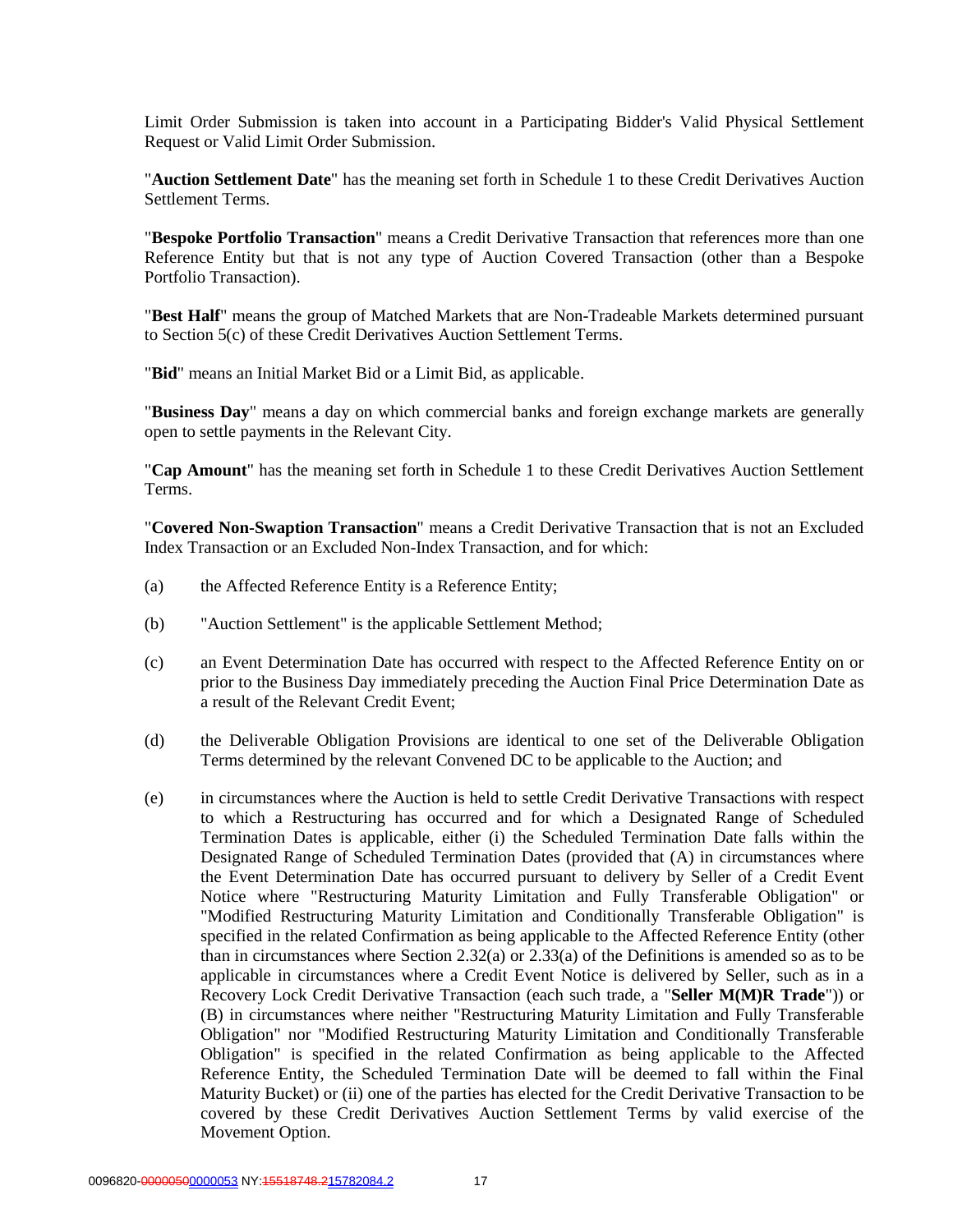"**Covered Portfolio Swaption**" means a Portfolio Swaption for which:

- (a) the Affected Reference Entity is a Reference Entity under the Underlying CDS;
- (b) "Auction Settlement" is the applicable Settlement Method under the Underlying CDS;
- (c) the Swaption Trade Date is on or prior to the Auction Final Price Determination Date;
- (d) the Expiration Date is after the Auction Final Price Determination Date;
- (e) the Deliverable Obligation Provisions in the Underlying CDS are identical to one set of the Deliverable Obligation Terms determined by the relevant Convened DC to be applicable to the Auction; and
- (f) in circumstances where the Auction is held to settle Credit Derivative Transactions with respect to which a Restructuring has occurred and for which a Designated Range of Scheduled Termination Dates is applicable, either (i) the Scheduled Termination Date in the Underlying CDS falls within the Designated Range of Scheduled Termination Dates (provided that (A) in circumstances where the Event Determination Date has occurred pursuant to delivery by Seller of a Credit Event Notice where "Restructuring Maturity Limitation and Fully Transferable Obligation" or "Modified Restructuring Maturity Limitation and Conditionally Transferable Obligation" is specified in the related Confirmation as being applicable to the Affected Reference Entity (other than Seller M(M)R Trades) or (B) in circumstances where neither "Restructuring Maturity Limitation and Fully Transferable Obligation" nor "Modified Restructuring Maturity Limitation and Conditionally Transferable Obligation" is specified in the related Confirmation as being applicable to the Affected Reference Entity, the Scheduled Termination Date will be deemed to fall within the Final Maturity Bucket) or (ii) one of the parties has elected for the Underlying CDS to be covered by these Credit Derivatives Auction Settlement Terms by valid exercise of the Movement Option.

"**Covered Single Name Swaption**" means a Single Name Swaption for which:

- (a) the Affected Reference Entity is a Reference Entity under the Underlying CDS;
- (b) "Auction Settlement" is the applicable Settlement Method under the Underlying CDS;
- (c) the Swaption Trade Date is on or prior to the Event Determination Date;
- (d) the Expiration Date is on or after the date of the occurrence of the Relevant Credit Event as specified in the relevant DC Resolution;
- (e) the Deliverable Obligation Provisions in the Underlying CDS are identical to one set of the Deliverable Obligation Terms determined by the relevant Convened DC to be applicable to the Auction; and
- (f) in circumstances where the Auction is held to settle Credit Derivative Transactions with respect to which a Restructuring has occurred and for which a Designated Range of Scheduled Termination Dates is applicable, either (i) the Scheduled Termination Date in the Underlying CDS falls within the Designated Range of Scheduled Termination Dates (provided that (A) in circumstances where the Event Determination Date has occurred pursuant to delivery by Seller of a Credit Event Notice where "Restructuring Maturity Limitation and Fully Transferable Obligation" or "Modified Restructuring Maturity Limitation and Conditionally Transferable Obligation" is specified in the related Confirmation as being applicable to the Affected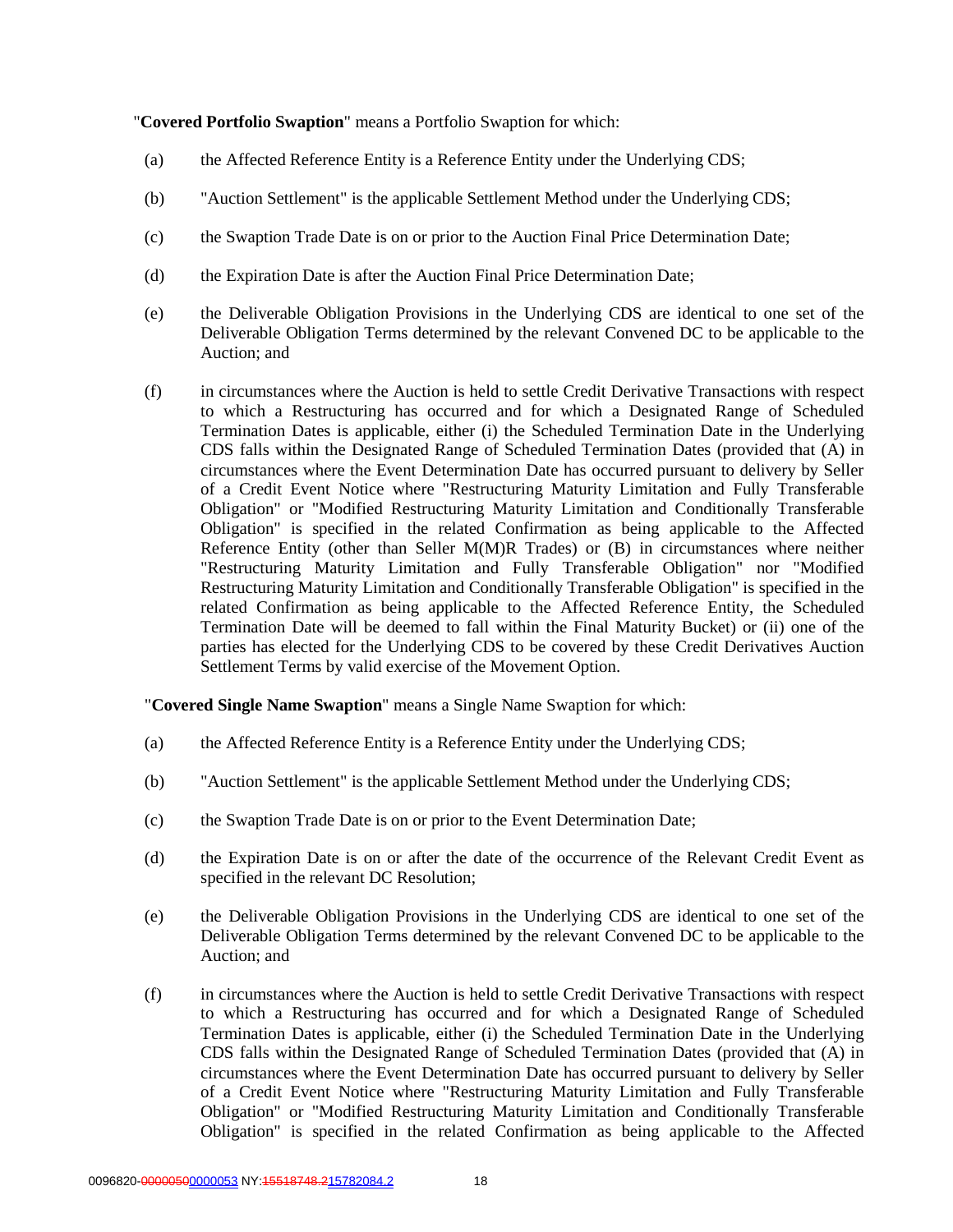Reference Entity (other than Seller M(M)R Trades) or (B) in circumstances where neither "Restructuring Maturity Limitation and Fully Transferable Obligation" nor "Modified Restructuring Maturity Limitation and Conditionally Transferable Obligation" is specified in the related Confirmation as being applicable to the Affected Reference Entity, the Scheduled Termination Date will be deemed to fall within the Final Maturity Bucket) or (ii) one of the parties has elected for the Underlying CDS to be covered by these Credit Derivatives Auction Settlement Terms by valid exercise of the Movement Option.

"**Covered Swaption Transaction**" means either a Covered Single Name Swaption or a Covered Portfolio Swaption, as applicable.

"**Credit Derivatives Auction Settlement Terms**" has the meaning set forth in the introduction to these Credit Derivatives Auction Settlement Terms.

"**Credit Event Resolution Request Date**" has the meaning set forth in Schedule 1 to these Credit Derivatives Auction Settlement Terms.

"**Crossing Market**" means any Matched Market for which the Initial Market Bid is higher than the Initial Market Offer.

"**Currency Rate Delayed Auction Date**" has the meaning set forth in Section 13(b) of these Credit Derivatives Auction Settlement Terms.

"**Customer Limit Order Submission**" means a submission from a customer of a Participating Bidder to such Participating Bidder consisting of either a Limit Bid or a Limit Offer (expressed as a percentage, in increments equal to the Relevant Pricing Increment, of the outstanding principal balance, rather than the face amount, of Deliverable Obligations (but not less than 0.00%)) and stating a Quotation Amount.

"**Customer Physical Settlement Request**" means the Physical Settlement Buy Request or Physical Settlement Sell Request, as applicable, specified by a customer of a Participating Bidder in the Customer Physical Settlement Request Letter submitted by such customer and accepted by such Participating Bidder.

"**Customer Physical Settlement Request Letter**" means a letter agreement, substantially in the form of Exhibit 2 to these Credit Derivatives Auction Settlement Terms, executed and delivered to the relevant Participating Bidder no later than 5:00 p.m. Relevant City Time on the Business Day prior to the Auction Final Price Determination Date (or such later time prior to the commencement of the Initial Bidding Period as the relevant Participating Bidder may agree in its sole discretion).

"**Dealer Physical Settlement Request**" means, with respect to a Participating Bidder, a Physical Settlement Buy Request or Physical Settlement Sell Request, which is, to the best of such Participating Bidder's knowledge and belief, on the same side of the market as, and not in excess of, the Market Position of it and its Affiliates.

"**Dealer-Specific Market Position**" means, with respect to a customer and a Participating Bidder, such customer's Market Position, calculated by such customer in good faith, with respect to all Auction Covered Transactions (excluding those Auction Covered Transactions for which the Trade Date is the Auction Final Price Determination Date) and Auction-Linked Cash Settled Transactions, in each case, (a) to which such customer, or any Affiliate of such customer, as applicable, and such Participating Bidder, or any Affiliate of such Participating Bidder, as applicable, are party (in aggregate), or (b) in respect of which such customer, or any Affiliate of such customer, as applicable, and such Participating Bidder, or any Affiliate of such Participating Bidder, as applicable, have a contractual relationship pursuant to which such customer, or such Affiliate of such customer, as applicable, has cleared such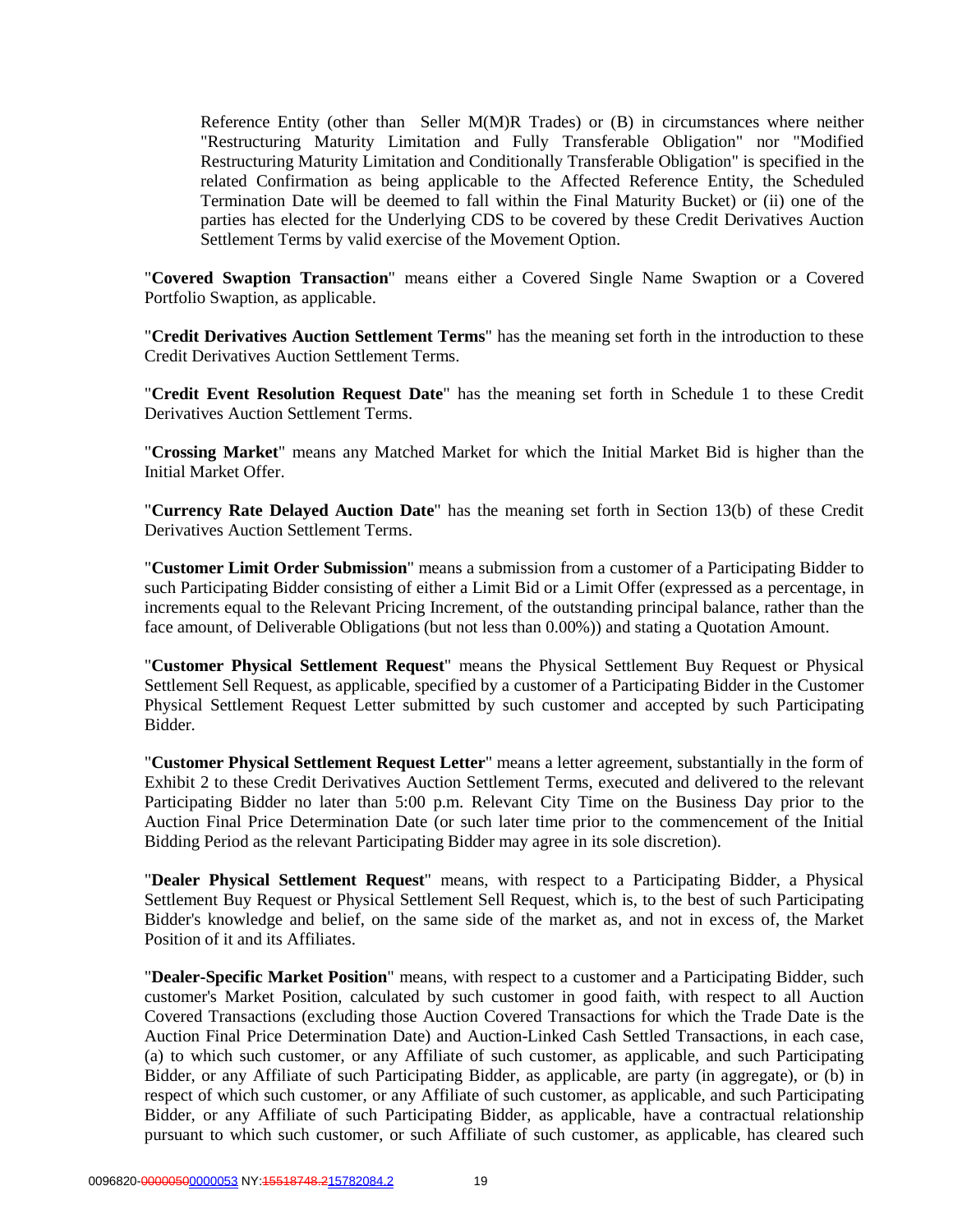Auction Covered Transactions and/or Auction-Linked Cash Settled Transactions, as applicable, via such Participating Bidder, or such Affiliate of such Participating Bidder, as applicable, with a central counterparty that acts as a clearinghouse for Credit Derivative Transactions.

"**Definitions**" has the meaning set forth in the introduction to these Credit Derivatives Auction Settlement Terms.

"**Deliverable Obligation(s)**" means each of the obligations set out on the Final List published by ISDA on its Website with respect to these Credit Derivatives Auction Settlement Terms.

"**Deliverable Obligation Provisions**" means, with respect to a Credit Derivative Transaction, the provisions therein that set forth the criteria for establishing what obligations may constitute Deliverable Obligations plus any additional restrictions as set out in Section 2.32 or 2.33 of the Definitions (as applicable) or the provisions therein that set forth the criteria for establishing what obligations may be valued to determine a Final Price, as applicable.

"**Deliverable Obligation Terms**" means any set of Deliverable Obligation Terms determined by the relevant Convened DC and set forth in Schedule 1 to these Credit Derivatives Auction Settlement Terms.

"**Designated Range of Scheduled Termination Dates**" means, in circumstances where the Auction is held to settle Credit Derivative Transactions with respect to which a Restructuring has occurred and for which "Restructuring Maturity Limitation and Fully Transferable Obligation" or "Modified Restructuring Maturity Limitation and Conditionally Transferable Obligation", as applicable, is specified in the related Confirmations, the range of dates as specified in Schedule 1 to these Credit Derivatives Auction Settlement Terms (provided that each such Designated Range of Scheduled Termination Dates so specified shall be construed to appear in a separate Schedule 1 to a separate set of Credit Derivatives Auction Settlement Terms).

"**EUR**" means the lawful currency of the member states of the European Union that adopt the single currency in accordance with the treaty establishing the European Community (signed in Rome on March 25, 1957), as amended by the Treaty on European Union (signed in Maastricht on February 7, 1992), the Treaty of Amsterdam (signed in Amsterdam on October 2, 1997), the Treaty of Nice (signed in Nice on February 26, 2001) and the Treaty of Lisbon (signed in Lisbon on December 13, 2007).

"**Excluded Index Transaction**" means any back-to-back Credit Derivative Transaction between any two of Citigroup Global Markets Limited, Credit Suisse First Boston International, Deutsche Bank AG, Goldman Sachs International, JP Morgan Chase Bank, Merrill Lynch International, Morgan Stanley Capital Services Inc. and UBS AG London Branch relating to trust certificates linked to any Dow Jones CDX.NA.HY Index or CDX.NA.HY Index.

"**Excluded Non-Index Transaction**" means (a) any Credit Derivative Transaction (i) that references one or more Reference Entities that are substantially identical to the Reference Entity or Reference Entities, as applicable, referenced with respect to any series of credit-linked notes, trust certificates or other similar instruments and (ii) the documentation for which expressly states that the final price is linked to such credit linked notes, trust certificates or other similar instruments, as applicable, (b) any Reference Obligation Only Transaction, (c) any Loan Only Transaction, (d) any Preferred CDS Transaction, (e) any Fixed Recovery Transaction and (f) any Credit Derivative Transaction that (i) by its terms expressly states that the provisions relating to settlement therein shall not be amended or modified by any Credit Derivatives Auction Settlement Terms or any documentation with respect to an auction published by ISDA and (ii) would, but for such express terms, be an Auction Covered Transaction.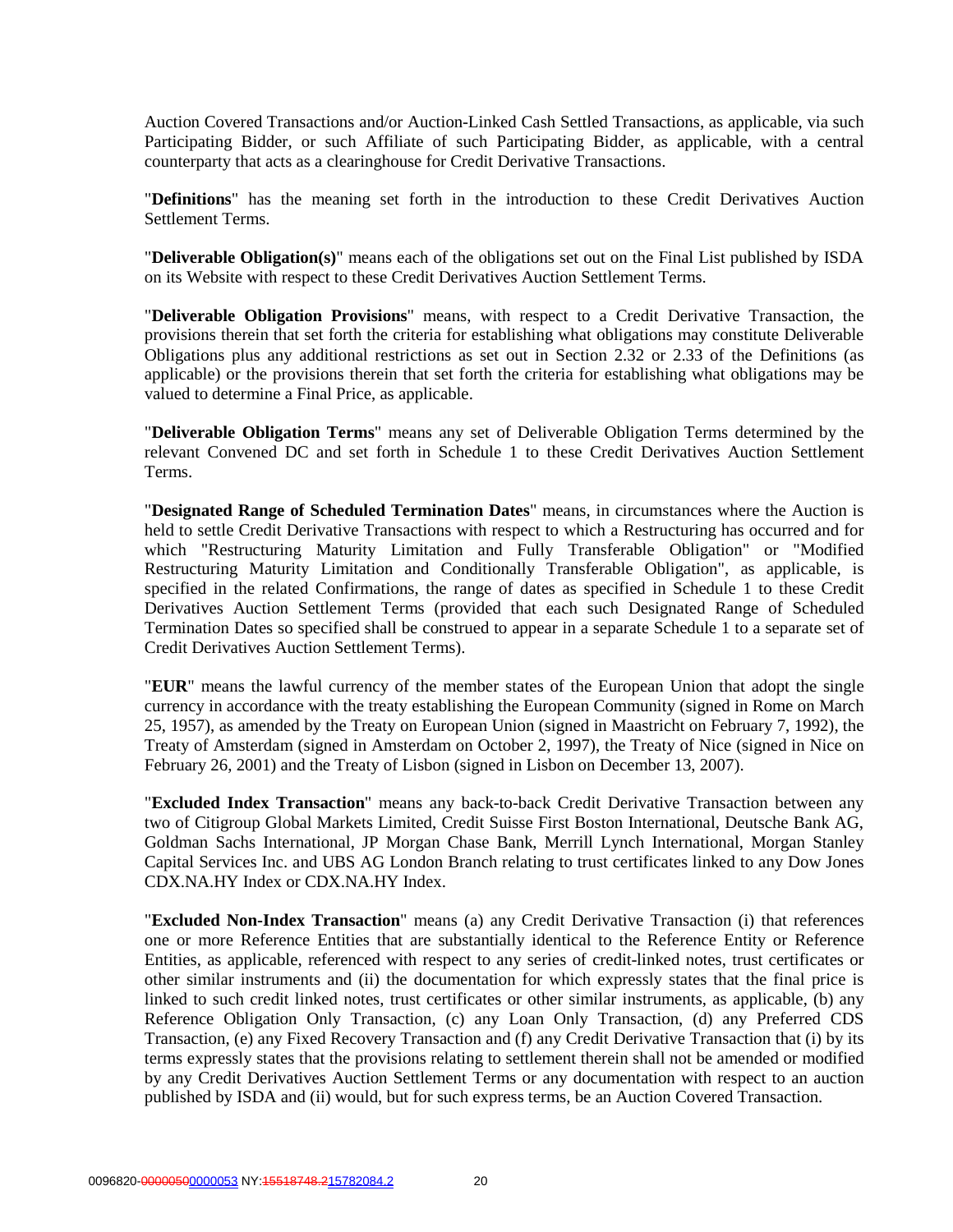"**Final List**" means the final list of Deliverable Obligations published by ISDA on its Website with respect to these Credit Derivatives Auction Settlement Terms.

"**Final Maturity Bucket**" has the meaning set forth in Schedule 1 to these Credit Derivatives Auction Settlement Terms.

"**Fixed Recovery Transaction**" means a Credit Derivative Transaction in respect of which the Final Price or final settlement amount is pre-determined and specified in the relevant documentation.

"**Governing Master Agreement**" means, with respect to an Auction Covered Transaction or an Auction-Linked Cash Settled Transaction, the ISDA Master Agreement or other form of similar master agreement, if any, governing such Auction Covered Transaction or Auction-Linked Cash Settled Transaction, as applicable, and of which such Auction Covered Transaction or Auction-Linked Cash Settled Transaction, as applicable, forms part, whether executed by the parties thereto or incorporated by reference in the confirmation relating to such Auction Covered Transaction or Auction-Linked Cash Settled Transaction, as applicable; provided, however, that if no ISDA Master Agreement or other form of similar agreement exists with respect to an Auction Covered Transaction or an Auction-Linked Cash Settled Transaction, as applicable, the term "Governing Master Agreement" shall mean the ISDA Master Agreement or other form of similar agreement, if any, governing any Credit Derivative Transaction between the parties, whether executed by the parties thereto or incorporated by reference in the confirmation relating to such Credit Derivative Transaction.

"**Initial Bidding Information**" has the meaning set forth in Section 8 of these Credit Derivatives Auction Settlement Terms.

"**Initial Bidding Information Publication Time**" has the meaning set forth in Schedule 1 to these Credit Derivatives Auction Settlement Terms.

"**Initial Bidding Period**" means (a) the Originally Scheduled Initial Bidding Period, (b) such period that lasts longer, or occurs later, than such Originally Scheduled Initial Bidding Period, as the Administrators may prescribe if they determine (in their sole and absolute discretion) that such modified period is required to preserve the integrity of the Auction or (c), if the auction procedure described in Sections 4 and 5(a) and 5(c) of these Credit Derivatives Auction Settlement Terms must be repeated pursuant to Section 13 of these Credit Derivatives Auction Settlement Terms, the time period (whether less than, equal to or longer than the Originally Scheduled Initial Bidding Period, as the Administrators may prescribe, in their sole and absolute discretion, to preserve the integrity of the Auction) occurring (i) at such time(s) specified by the Administrators after such Originally Scheduled Initial Bidding Period on the Auction Date or (ii) at such time(s) specified by the Administrators on a subsequent Business Day, as applicable, pursuant to Section 13 of these Credit Derivatives Auction Settlement Terms, until the earlier of the Auction Final Price Determination Date or the occurrence of an Auction Cancellation Date.

"**Initial Market Bid**" means a firm commitment by a Participating Bidder, submitted as part of a Valid Initial Market Submission, to enter as Seller (i.e., the party that has an obligation to accept delivery of Deliverable Obligations) into an agreement on terms equivalent to the Representative Auction-Settled Transaction for which the Floating Rate Payer Calculation Amount is the Initial Market Quotation Amount and, subject to Section 11 of these Credit Derivatives Auction Settlement Terms, at the Reference Price stated in the Valid Initial Market Submission.

"**Initial Market Midpoint**" means the price determined to be the Initial Market Midpoint pursuant to Section 5 of these Credit Derivatives Auction Settlement Terms.

"**Initial Market Offer**" means a firm commitment by a Participating Bidder, submitted as part of a Valid Initial Market Submission, to enter as Buyer (i.e., the party that would deliver Deliverable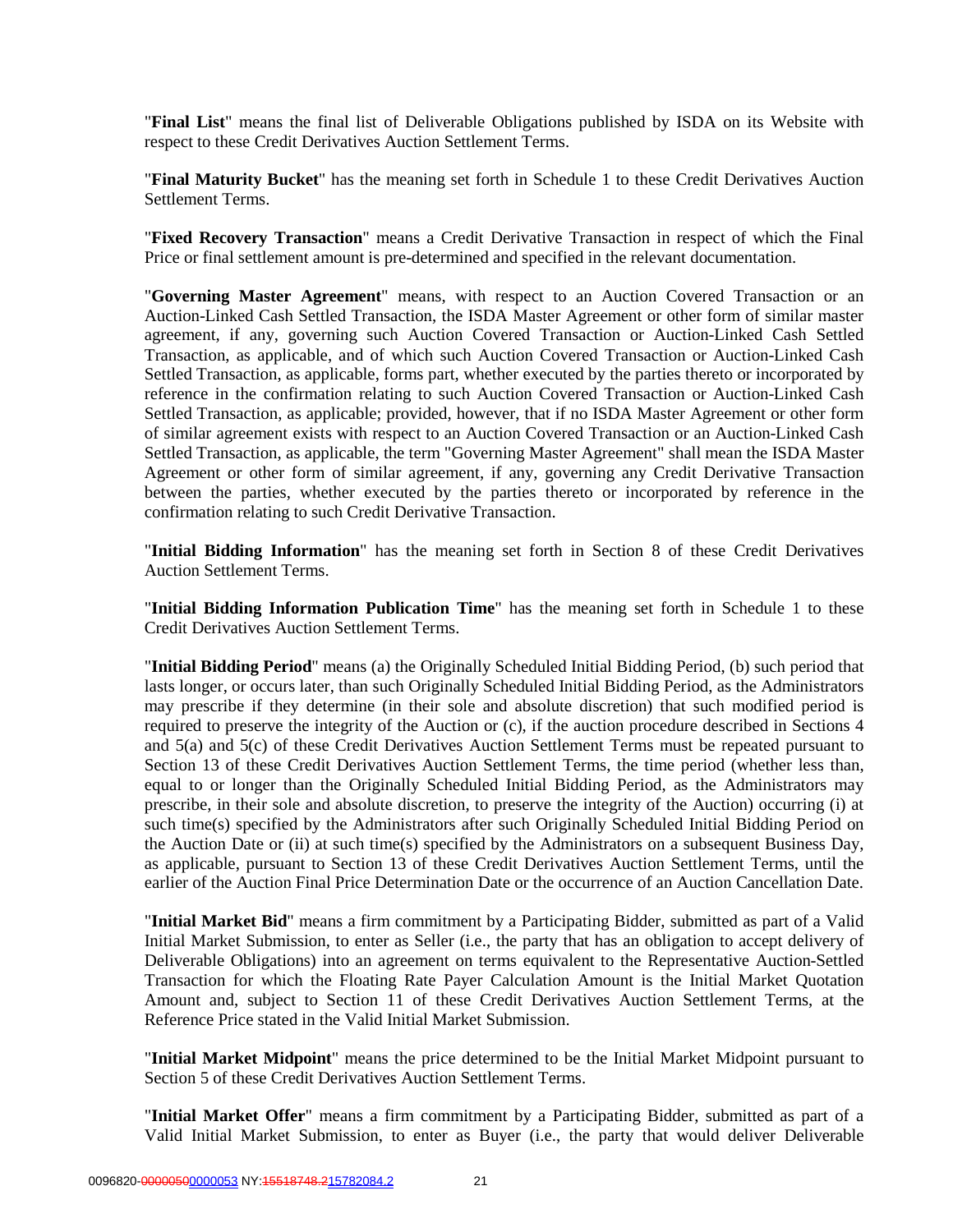Obligations) into an agreement on terms equivalent to the Representative Auction-Settled Transaction for which the Floating Rate Payer Calculation Amount is the Initial Market Quotation Amount and, subject to Section 11 of these Credit Derivatives Auction Settlement Terms, at the Reference Price stated in the Valid Initial Market Submission.

"**Initial Market Quotation Amount**" has the meaning set forth in Schedule 1 to these Credit Derivatives Auction Settlement Terms.

"**Initial Market Submission**" means a submission from a Participating Bidder consisting of both an Initial Market Bid and an Initial Market Offer (each expressed as a percentage, in increments equal to the Relevant Pricing Increment, of the outstanding principal balance, rather than the face amount, of Deliverable Obligations (but not less than 0.00%)) which do not differ from one another by more than the Maximum Initial Market Bid-Offer Spread, and for which the Initial Market Bid is not greater than or equal to the Initial Market Offer.

"**ISDA**" has the meaning set forth in the introduction to these Credit Derivatives Auction Settlement Terms.

"**ISDA Master Agreement**" means any of the following: (a) the 2002 ISDA Master Agreement; (b) the 1992 ISDA Master Agreement (Multicurrency – Cross Border); and (c) the 1992 ISDA Master Agreement (Local Currency – Single Jurisdiction).

"**JPY**" means the lawful currency of Japan.

"**July 2009 Supplement**" has the meaning set forth in the introduction to these Credit Derivatives Auction Settlement Terms.

"**Limit Bid**" means a firm commitment by a Participating Bidder or a customer, as applicable, submitted as part of a Limit Order Submission or a Customer Limit Order Submission, as applicable, to enter as Seller (i.e., the party that has an obligation to accept delivery of Deliverable Obligations) into an agreement on terms equivalent to a Representative Auction-Settled Transaction for which the Floating Rate Payer Calculation Amount is the Quotation Amount stated in such Limit Order Submission or Customer Limit Order Submission, as applicable, and at the Reference Price stated in such Limit Order Submission or Customer Limit Order Submission, as applicable.

"**Limit Offer**" means a firm commitment by a Participating Bidder or a customer, as applicable, submitted as part of a Limit Order Submission or a Customer Limit Order Submission, as applicable, to enter as Buyer (i.e., the party that would deliver Deliverable Obligations) into an agreement on terms equivalent to a Representative Auction-Settled Transaction for which the Floating Rate Payer Calculation Amount is the Quotation Amount stated in such Limit Order Submission or Customer Limit Order Submission, as applicable, and at the Reference Price stated in such Limit Order Submission or Customer Limit Order Submission, as applicable.

"**Limit Order Submission**" means a submission from a Participating Bidder consisting of either a Limit Bid or a Limit Offer (expressed as a percentage, in increments equal to the Relevant Pricing Increment, of the outstanding principal balance, rather than the face amount, of Deliverable Obligations (but not less than 0.00%)) and stating a Quotation Amount.

"**Loan Only Transaction**" means a Credit Derivative Transaction in respect of which "Loan" is specified as the only Deliverable Obligation Category or a Credit Derivative Transaction pursuant to which the Reference Obligations (which are required to be Loans) and certain other Loans (or Borrowed Money obligations other than Bonds) are the only Deliverable Obligations.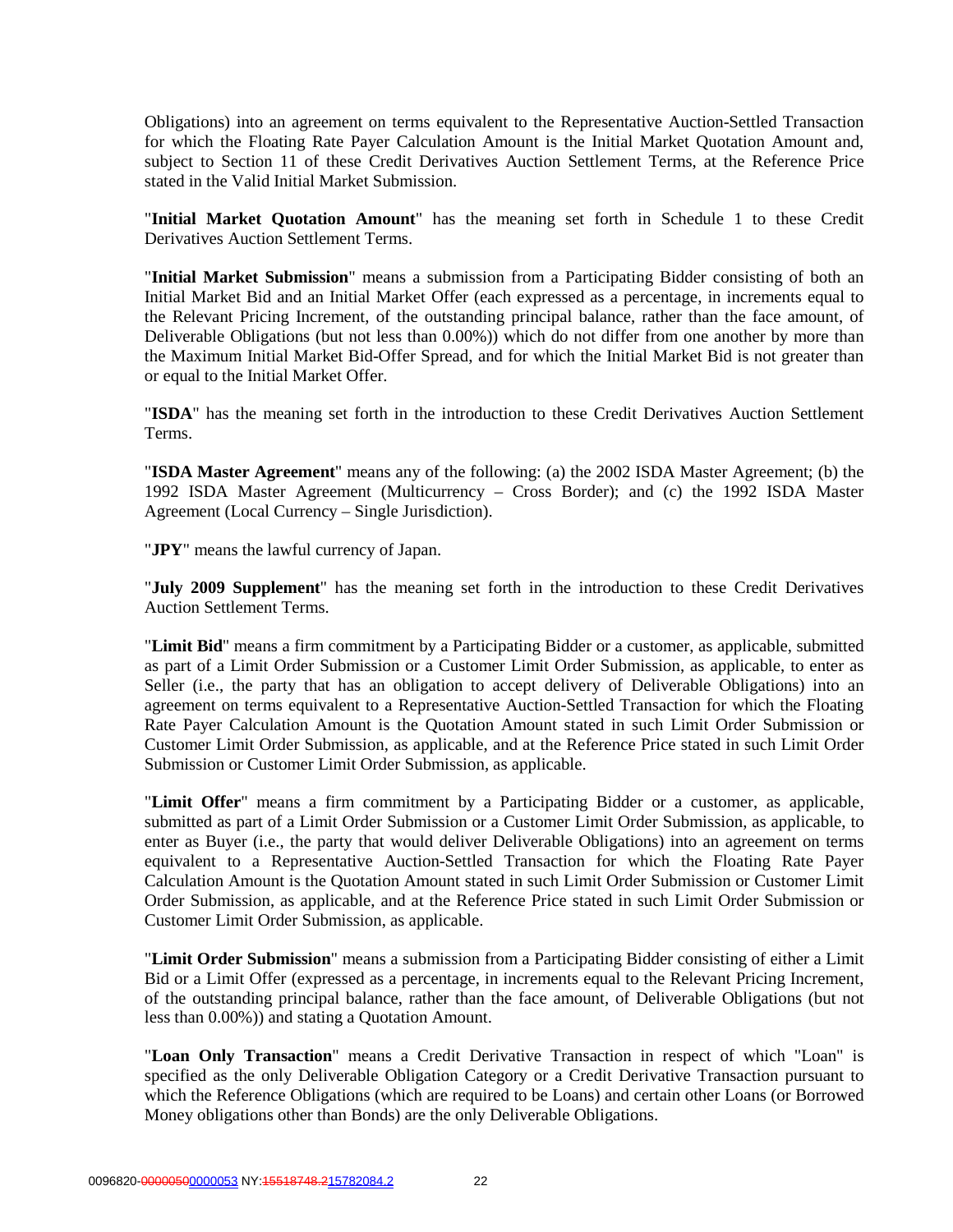"**March 2009 Supplement**" has the meaning set forth in the introduction to these Credit Derivatives Auction Settlement Terms.

"**Market Position**" means, with respect to a Participating Bidder or customer, as applicable, the aggregate amount of Deliverable Obligations that the relevant Participating Bidder or customer, as applicable, would have to buy or sell in order to obtain an identical risk profile after the Auction Settlement Date compared to its risk profile prior to the Auction Settlement Date with respect to all Auction Covered Transactions (excluding those Auction Covered Transactions for which the Trade Date is the Auction Final Price Determination Date) and all Auction-Linked Cash Settled Transactions, in each case, to which such Participating Bidder, or any Affiliate of such Participating Bidder, as applicable, or such customer, or any Affiliate of such customer, as applicable, is a party, such risk profile to be determined without regard to whether the original transactions were documented as cash settled or physically settled transactions.

"**Market Position Trade**" has the meaning set forth in Section 6 of these Credit Derivatives Auction Settlement Terms.

"**Matched Limit Order**" has the meaning set forth in Section 12(c) of these Credit Derivatives Auction Settlement Terms.

"**Matched Limit Order Trade**" has the meaning set forth in Section 12(c) of these Credit Derivatives Auction Settlement Terms.

"**Matched Market**" has the meaning set forth in Section 5(a) of these Credit Derivatives Auction Settlement Terms.

"**Materiality Event**" means a Potential Materiality Event that has been determined to be a Materiality Event pursuant to Section 13(a) of these Credit Derivatives Auction Settlement Terms.

"**Materiality Event Delayed Auction Date**" has the meaning set forth in Section 13(a) of these Credit Derivatives Auction Settlement Terms.

"**Maximum Initial Market Bid-Offer Spread**" has the meaning set forth in Schedule 1 to these Credit Derivatives Auction Settlement Terms.

"**Minimum Number of Valid Initial Market Submissions**" has the meaning set forth in Schedule 1 to these Credit Derivatives Auction Settlement Terms.

"**Non-Tradeable Market**" means any Matched Market that is not a Tradeable Market.

"**Notice of Physical Settlement Date**" means the Business Day following the Auction Final Price Determination Date.

"**Nth to Default Transaction**" means a Credit Derivative Transaction that references more than one Reference Entity pursuant to which Cash Settlement Amounts or Physical Settlement Amounts, as applicable, will only be paid to Buyer after the Conditions to Settlement have been satisfied in respect of any of the relevant Reference Entities that is the nth Reference Entity in respect of which an Event Determination Date has occurred, where "**n**" is a number specified for such purpose in the documentation in respect of the relevant Credit Derivative Transaction.

"**Offer**" means any Limit Offer or any Initial Market Offer, as applicable.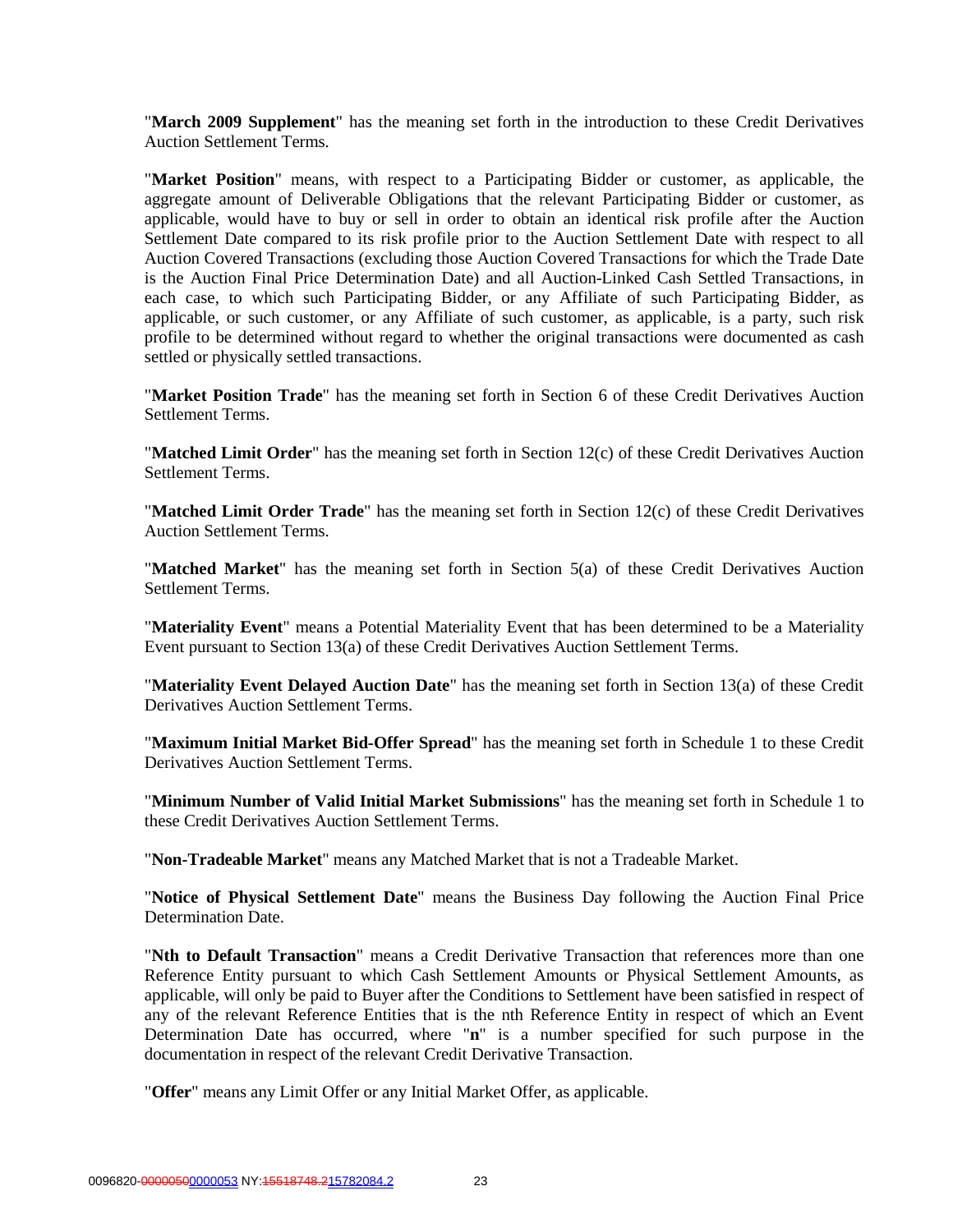"**Open Interest**" means the difference between (a) the sum of all Quotation Amounts stated in each Physical Settlement Buy Request that is a Valid Physical Settlement Request and (b) the sum of all Quotation Amounts stated in each Physical Settlement Sell Request that is a Valid Physical Settlement Request.

"**Originally Scheduled Auction Currency Fixing Date**" has the meaning set forth in Schedule 1 to these Credit Derivatives Auction Settlement Terms.

"**Originally Scheduled Initial Bidding Period**" has the meaning set forth in Schedule 1 to these Credit Derivatives Auction Settlement Terms.

"**Originally Scheduled Subsequent Bidding Period**" has the meaning set forth in Schedule 1 to these Credit Derivatives Auction Settlement Terms.

"**Other Initial Bidding Period(s)**" has the meaning set forth in Schedule 1 to these Credit Derivatives Auction Settlement Terms.

"**Other Originally Scheduled Initial Bidding Period(s)**" has the meaning set forth in Schedule 1 to these Credit Derivatives Auction Settlement Terms.

"**Other Originally Scheduled Subsequent Bidding Period(s)**" has the meaning set forth in Schedule 1 to these Credit Derivatives Auction Settlement Terms.

"**Other Subsequent Bidding Period(s)**" has the meaning set forth in Schedule 1 to these Credit Derivatives Auction Settlement Terms.

"**Participating Bidder**" has the meaning set forth in Section 1 of these Credit Derivatives Auction Settlement Terms.

"**Participating Bidder Letter**" means a letter substantially in the form of Exhibit 1 to these Credit Derivatives Auction Settlement Terms.

"**Permissible Deliverable Obligation(s)**" means, if applicable, each of the obligations specified as such by ISDA on its Website with respect to these Credit Derivatives Auction Settlement Terms.

"**Physical Settlement Buy Request**" means (a) in respect of a customer, a firm commitment by such customer to enter, as Seller (i.e., the party that has an obligation to accept delivery of Deliverable Obligations), into an agreement on terms equivalent to the Representative Auction-Settled Transaction for which the Floating Rate Payer Calculation Amount (expressed as an outstanding principal balance rather than face amount of Deliverable Obligations) is the Quotation Amount stated in the request and (b) in respect of a Participating Bidder, a firm commitment by such Participating Bidder (which may take into account any Customer Physical Settlement Requests) to enter, as Seller (i.e., the party that has an obligation to accept delivery of Deliverable Obligations), into an agreement on terms equivalent to the Representative Auction-Settled Transaction for which the Floating Rate Payer Calculation Amount (expressed as an outstanding principal balance rather than face amount of Deliverable Obligations) is the Quotation Amount stated in the request.

"**Physical Settlement Request**" means a request from a Participating Bidder consisting of a Physical Settlement Buy Request or a Physical Settlement Sell Request, as applicable, and which will equal the aggregate of the relevant Participating Bidder's Dealer Physical Settlement Request and all Customer Physical Settlement Requests, if any, that the relevant Participating Bidder receives and accepts from its customers pursuant to Section 3 of these Credit Derivatives Auction Settlement Terms.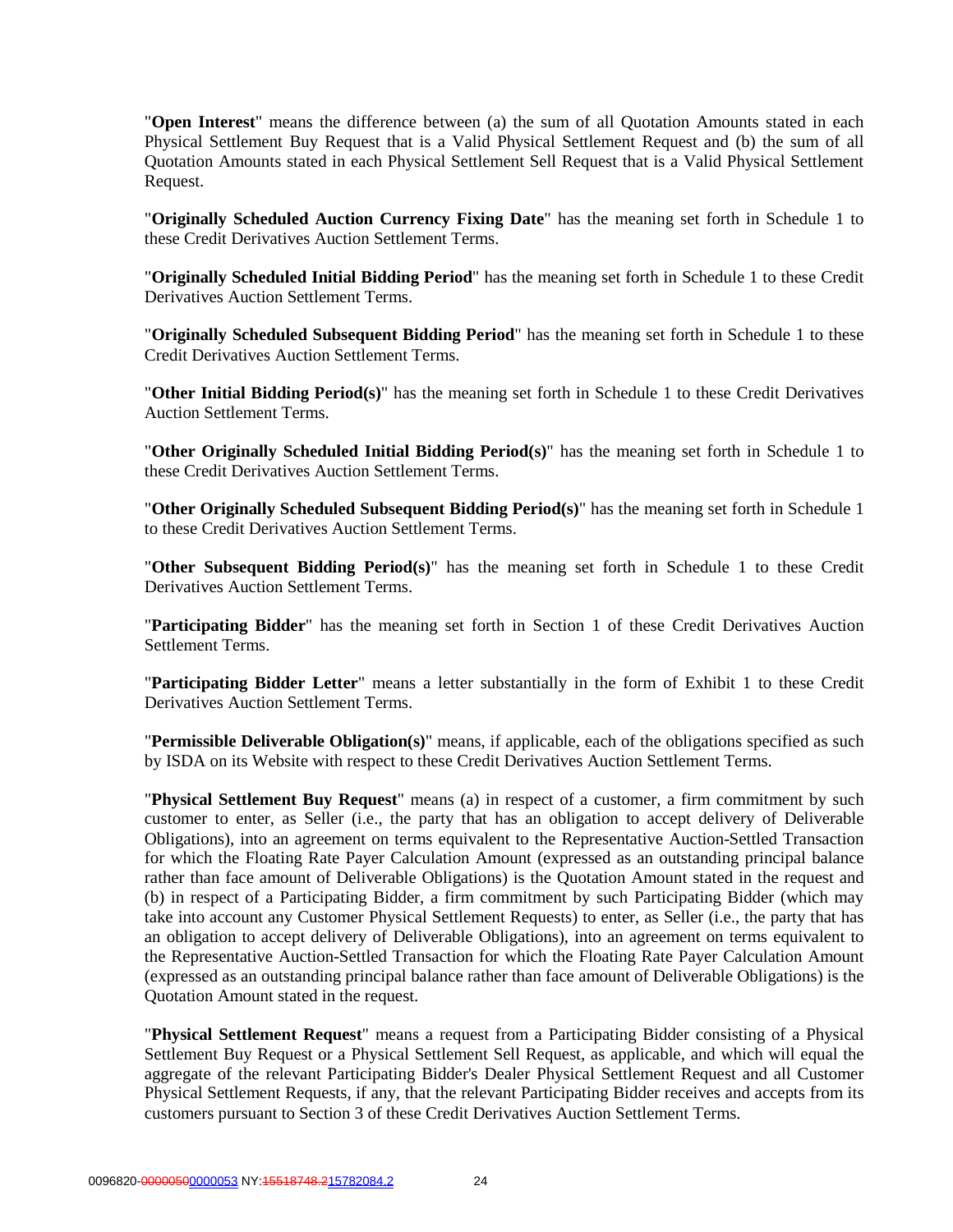"**Physical Settlement Sell Request**" means (a) in respect of a customer, a firm commitment by such customer to enter, as Buyer (i.e., the party that would deliver Deliverable Obligations), into an agreement on terms equivalent to the Representative Auction-Settled Transaction for which the Floating Rate Payer Calculation Amount (expressed as an outstanding principal balance rather than face amount of Deliverable Obligations) is the Quotation Amount stated in the request and (b) in respect of a Participating Bidder, a firm commitment by such Participating Bidder (which may take into account any Customer Physical Settlement Requests) to enter, as Buyer (i.e., the party that would deliver Deliverable Obligations), into an agreement on terms equivalent to the Representative Auction-Settled Transaction for which the Floating Rate Payer Calculation Amount (expressed as an outstanding principal balance rather than face amount of Deliverable Obligations) is the Quotation Amount stated in the request.

"**Portfolio Swaption**" means any unexercised option to enter into an Auction Covered Transaction (other than another Portfolio Swaption) that references more than one Reference Entity.

"**Potential Materiality Event**" means an event or news the occurrence of which has or could have a material effect on the Auction Final Price.

"**Preferred CDS Transaction**" means a Credit Derivative Transaction that references preferred securities or similar hybrid securities as Reference Obligations or Deliverable Obligations and which contains specific provisions pertaining thereto.

"**Pro Rata**" means that Participating Bidders' orders are matched proportionally with respect to the Quotation Amount of each such order and the total amount of orders that can be matched in the relevant part of the Auction.

"**Quotation Amount**" means the amount in the Relevant Currency stated as the notional amount with respect to a particular Limit Bid, Limit Offer, Initial Market Bid, Initial Market Offer, Physical Settlement Buy Request or Physical Settlement Sell Request in a Participating Bidder's Initial Market Submission, a Physical Settlement Request or Limit Order Submission, as applicable, which amount in each case will be an integral multiple of an amount equal to the Quotation Amount Increment.

"**Quotation Amount Increment**" has the meaning set forth in Schedule 1 to these Credit Derivatives Auction Settlement Terms.

"**RAST Notional Amount Increment**" has the meaning set forth in Schedule 1 to these Credit Derivatives Auction Settlement Terms.

"**Recovery Lock Transaction**" means a Credit Derivative Transaction in respect of which the Reference Price is specified in the relevant documentation as a price less than 100 per cent. and for which either Buyer or Seller can deliver a Notice of Physical Settlement.

"**Reference Auction Obligation**" means the obligation of the Affected Reference Entity by reference to which the Not Subordinated Deliverable Obligation Characteristic, if applicable, will be assessed, which obligation shall be the obligation specified as such in Schedule 1 to these Credit Derivatives Auction Settlement Terms or, if no such obligation is so specified, any unsubordinated Borrowed Money obligation of the Affected Reference Entity.

"**Reference Obligation Only Transaction**" means (a) a Credit Derivative Transaction in respect of which Physical Settlement is the applicable Settlement Method and "Reference Obligations Only" is specified as the Deliverable Obligation Category or (b) a Credit Derivative Transaction in respect of which Cash Settlement is the applicable Settlement Method and the relevant Confirmation specifies only one or more specifically identified Reference Obligations.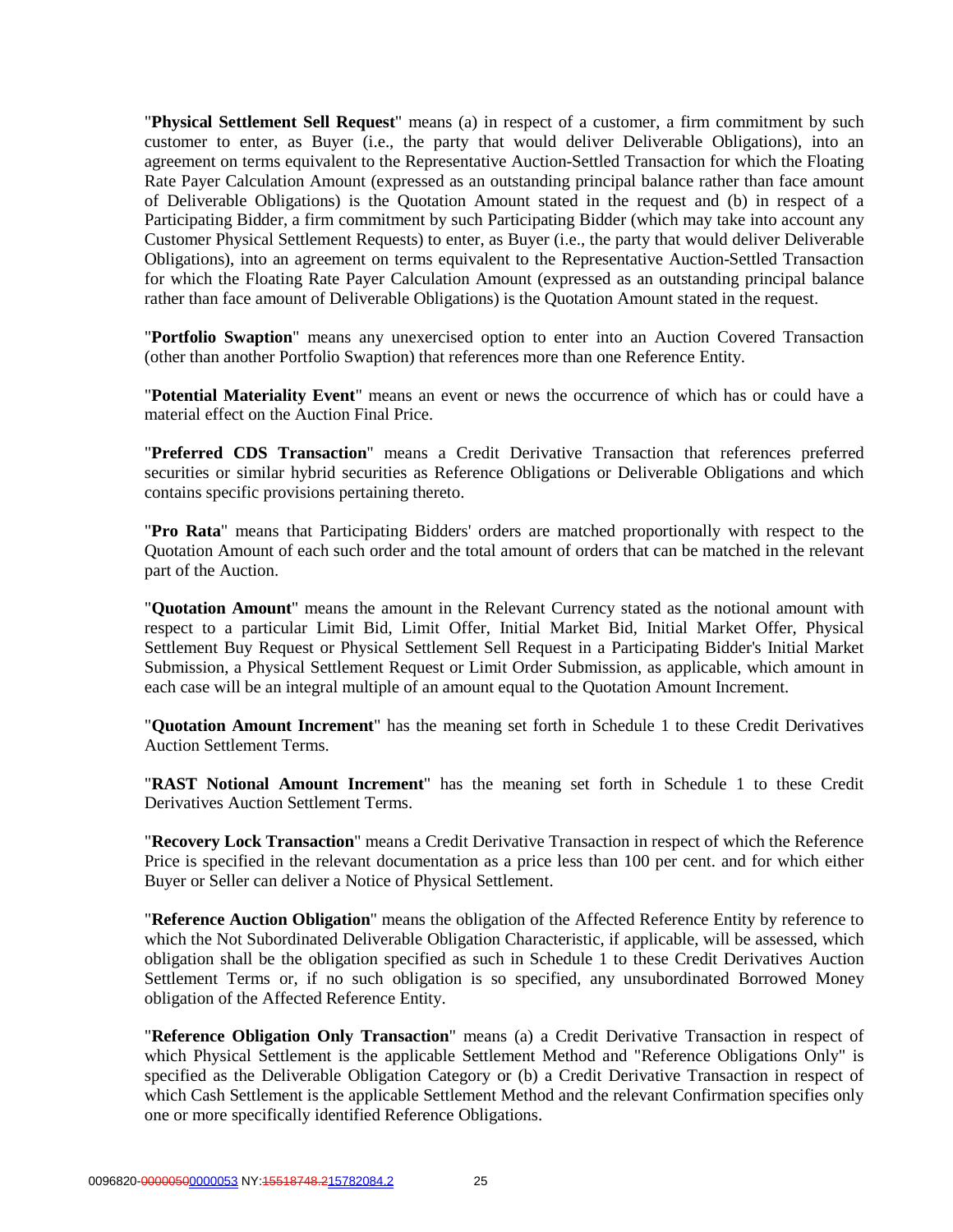"**Relevant Auction Currency Fixing Date**" has the meaning set forth in Section 13(b) of these Credit Derivatives Auction Settlement Terms.

"**Relevant Credit Derivatives Physical Settlement Matrix**" has the meaning set forth in Schedule 1 to these Credit Derivatives Auction Settlement Terms.

"**Relevant Credit Event**" has the meaning set forth in Schedule 1 to these Credit Derivatives Auction Settlement Terms.

"**Relevant Creditex Entity**" means (a) with respect to a Relevant Transaction Type included in the Americas, Creditex Securities Corporation and (b) with respect to a Relevant Transaction Type included in any other Region, Creditex Brokerage LLP.

"**Relevant Currency**" has the meaning set forth in Schedule 1 to these Credit Derivatives Auction Settlement Terms.

"**Relevant Pairing**" has the meaning set forth in Section 2 of these Credit Derivatives Auction Settlement Terms.

"**Relevant Pricing Increment**" has the meaning set forth in Schedule 1 to these Credit Derivatives Auction Settlement Terms.

"**Relevant Transaction Type**" has the meaning set forth in Schedule 1 to these Credit Derivatives Auction Settlement Terms.

"**Representative Auction-Settled Transaction**" means a Credit Derivative Transaction incorporating the Definitions and (to the extent not inconsistent with the below) the terms applicable to the Relevant Transaction Type(s) pursuant to the Relevant Credit Derivatives Physical Settlement Matrix, which Credit Derivative Transaction shall supplement, form a part of, and be subject to, the Governing Master Agreement (including any credit support arrangements) executed or otherwise in place between the parties to such Credit Derivative Transaction (or if no such Governing Master Agreement has been executed or is otherwise in place between such parties, a deemed master agreement in the form of the 2002 ISDA Master Agreement as if the parties had executed such agreement in such form (but without any Schedule except for the election of the Relevant Governing Law as the governing law and the Relevant Currency as the Termination Currency) on the Auction Final Price Determination Date and for which:

- (a) the Reference Entity is the Affected Reference Entity;
- (b) Physical Settlement is the applicable Settlement Method, as modified with respect to one or more Deliverable Obligations by any DC Resolution by the relevant Credit Derivatives Determinations Committee, Resolved by Supermajority, implementing any provisions of any market advisory published with respect to such Deliverable Obligation(s) by The Loan Market Association, The Loan Syndications and Trading Association, Inc. or any other loan market trade association (any such advisory, the provisions of which are so implemented by a DC Resolution, a "**Loan Market Advisory**");
- (c) the Settlement Currency is the Relevant Currency;
- (d) the Calculation Agent City is the Relevant City;
- (e) the Event Determination Date is the Credit Event Resolution Request Date specified in Schedule 1 to these Credit Derivatives Auction Settlement Terms;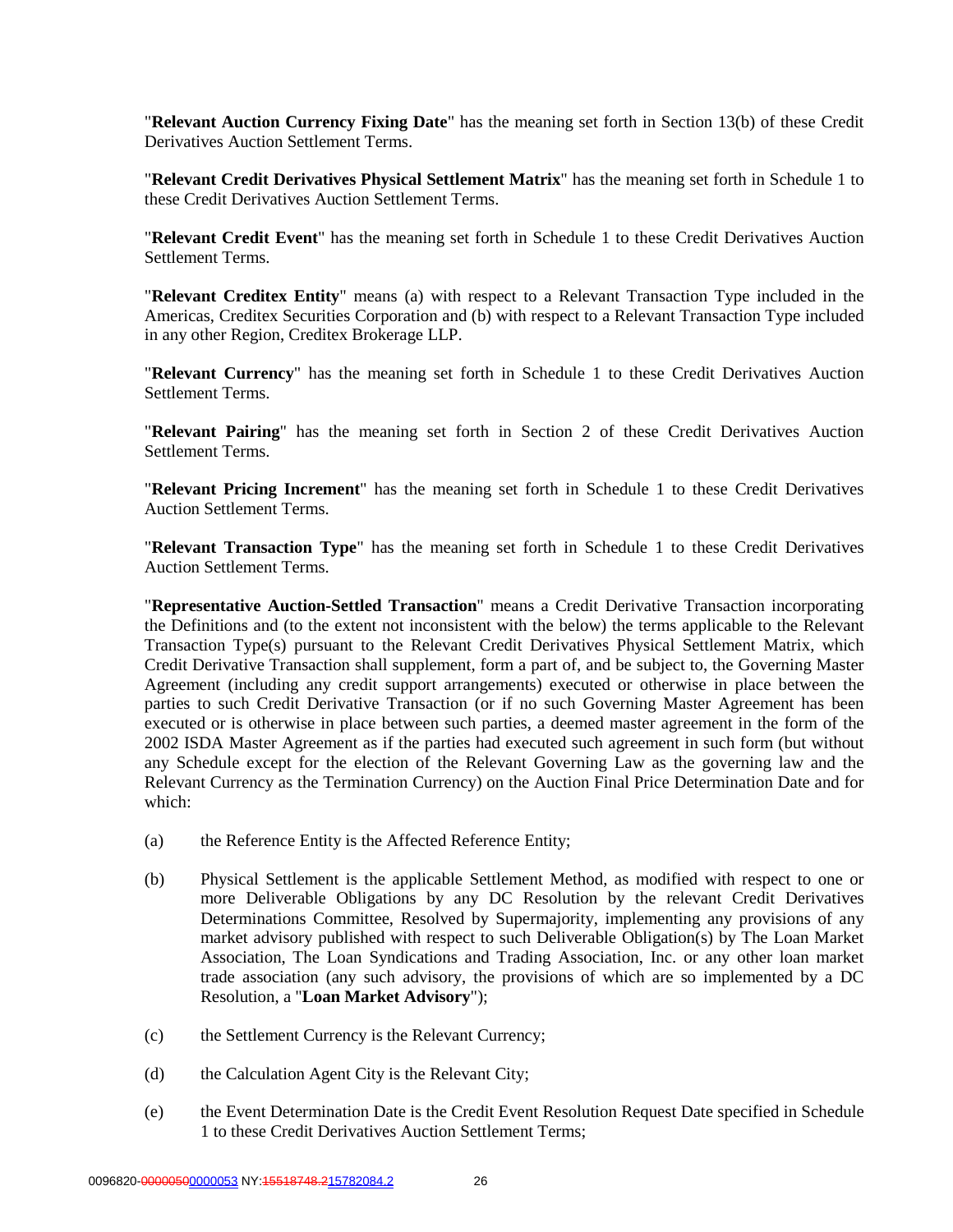- (f) a Credit Event Notice and Notice of Publicly Available Information are deemed to have been effectively delivered on a timely basis;
- (g) all Fixed Amounts are deemed to have been paid when due;
- (h) the only Deliverable Obligations (as defined in the Definitions) applicable are either (i), in circumstances where the Auction is held to settle Credit Derivative Transactions with respect to which a Restructuring has occurred and for which "Restructuring Maturity Limitation and Fully Transferable Obligation" or "Modified Restructuring Maturity Limitation and Conditionally Transferable Obligation" is specified in the related Confirmations, each of the Permissible Deliverable Obligations specified by ISDA on its Website or (ii), in all other circumstances, each of the Deliverable Obligations included in the Final List published by ISDA on its Website; provided that, with respect to each such Permissible Deliverable Obligation, in the case of (i), or each such Deliverable Obligation, in the case of (ii), as applicable, the relevant Credit Derivatives Determinations Committee has not Resolved as of the Delivery Date to remove such Permissible Deliverable Obligation or Deliverable Obligation, as applicable, from the Final List as a result of any material change to the terms of such Permissible Deliverable Obligation or Deliverable Obligation, as applicable, occurring following the publication of the Final List and on or prior to the Delivery Date;
- (i) the Reference Price is the Auction Final Price;
- (j) the Calculation Agent is (i) if both parties to the Representative Auction-Settled Transaction are Participating Bidders, Seller under such Representative Auction-Settled Transaction and (ii) if only one party to the Representative Auction-Settled Transaction is a Participating Bidder, such Participating Bidder;
- (k) with respect to any Deliverable Obligation that is a Loan, the Physical Settlement Period is 30 Business Days, and with respect to any Deliverable Obligation that is not a Loan, the Physical Settlement Period is as specified in the Relevant Credit Derivatives Physical Settlement Matrix; and
- (l) the following amendments are hereby made to the Definitions for purposes of the Representative Auction-Settled Transaction:
	- (i) Section 2.1 of the Definitions is hereby amended by deleting the second sentence thereof.
	- (ii) Section 2.2 of the Definitions is hereby deleted.
	- (iii) Section 3.2(c) of the Definitions is hereby replaced in its entirety with the following:

"(c) Notice of Physical Settlement. The Notice to Physical Settlement Condition to Settlement is satisfied by the delivery of a Notice of Physical Settlement (whether actual or deemed) that is effective in accordance with Section 3.4."

(iv) Section 3.4 of the Definitions is hereby replaced in its entirety with the following:

"**Section 3.4. Notice of Physical Settlement.** "Notice of Physical Settlement" means a notice from Buyer to Seller (which may be in writing (including by facsimile and/or email) and/or by telephone and which shall be subject to the requirements regarding notices set forth in Section 1.10) that (a) irrevocably confirms that Buyer will settle the Credit Derivative Transaction and require performance in accordance with Physical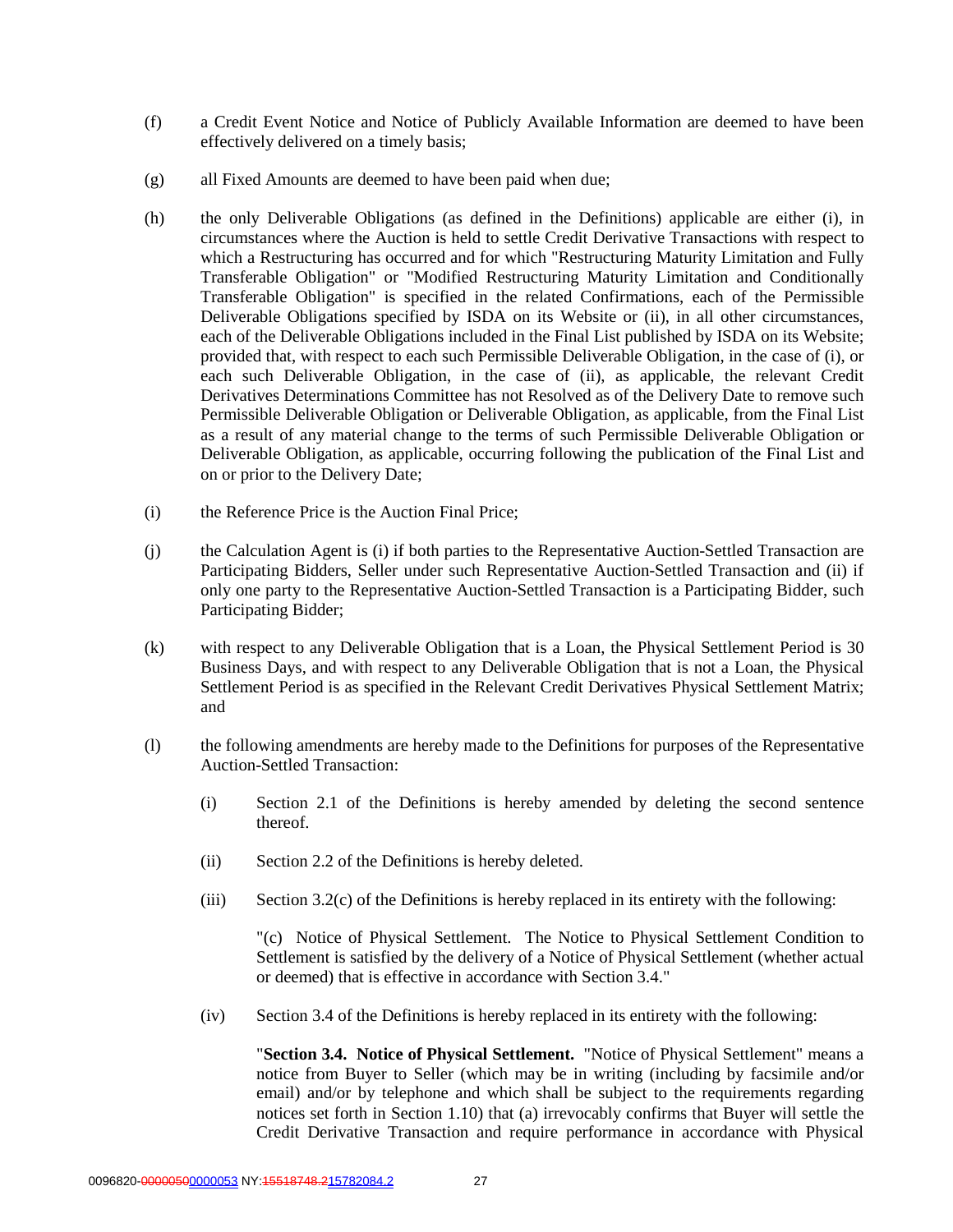Settlement as the Settlement Method and (b) contains a detailed description of each Deliverable Obligation that Buyer will, subject to Section 9.2(c)(ii), Deliver to Seller, including the outstanding principal balance or, in the case of a Deliverable Obligation which is a revolving credit arrangement (a "**Revolver**"), the Loan Outstanding Principal Balance (the "**Outstanding Amount**") of each such Deliverable Obligation and the information described in the Form of Notice of Physical Settlement attached as Exhibit 3 to the relevant Credit Derivatives Auction Settlement Terms. Buyer may, from time to time, notify Seller in the manner specified above (each such notification, a "**NOPS Amendment Notice**") that Buyer is replacing, in whole or in part, one or more Deliverable Obligations specified in the Notice of Physical Settlement or a prior NOPS Amendment Notice, as applicable, (to the extent the relevant Deliverable Obligation has not been Delivered as of the date such NOPS Amendment Notice is effective) or the detailed description(s) thereof. A NOPS Amendment Notice shall contain a revised detailed description of each replacement Deliverable Obligation that Buyer will, subject to Section 9.2(c)(ii), Deliver to Seller (each, a "**Replacement Deliverable Obligation**") and shall also specify the Outstanding Amount of each Deliverable Obligation identified in the Notice of Physical Settlement or prior NOPS Amendment Notice, as applicable, that is being replaced (with respect to each such Deliverable Obligation, the "**Replaced Deliverable Obligation Outstanding Amount**"). The Outstanding Amount of each Replacement Deliverable Obligation identified in a NOPS Amendment Notice shall be determined by applying the Revised Currency Rate to the relevant Replaced Deliverable Obligation Outstanding Amount. Each such NOPS Amendment Notice must be effective at or prior to 11:00 a.m. Relevant City Time (as defined in the Rules) on the Physical Settlement Date (determined without reference to any change resulting from such NOPS Amendment Notice). Notwithstanding the foregoing, Buyer may correct any errors or inconsistencies in the detailed description of each Deliverable Obligation contained in the Notice of Physical Settlement or any NOPS Amendment Notice, as applicable, by notice to Seller (given in the manner specified above) prior to the relevant Delivery Date; it being understood that such notice of correction shall not constitute a NOPS Amendment Notice.

If Buyer fails to deliver an effective Notice of Physical Settlement on or before the first day following the Auction Final Price Determination Date on which commercial banks and foreign exchange markets are generally open to settle payments in the Relevant City (as defined in the Rules) (the "**Notice of Physical Settlement Date**"), Buyer will have no right thereafter to deliver a Notice of Physical Settlement. If Buyer has not delivered an effective Notice of Physical Settlement, Seller will have the right, from, but excluding, the Notice of Physical Settlement Date to, and including, the fifteenth calendar day after the Notice of Physical Settlement Date, to deliver a notice to Buyer containing a detailed description of the Deliverable Obligations that Buyer will be required to Deliver to Seller, including the Outstanding Amount of each such Deliverable Obligation (provided that the aggregate of such Outstanding Amounts (or the equivalent Currency Amount, as applicable) shall be equal to or less than the Floating Rate Payer Calculation Amount).

If Buyer delivers an effective Notice of Physical Settlement on or before the Notice of Physical Settlement Date but such Notice of Physical Settlement (as amended or supplemented by any NOPS Amendment Notices delivered on or prior to the Notice of Physical Settlement Date) specifies Deliverable Obligations with an Outstanding Amount (or the equivalent Currency Amount, as applicable) that is less than the Floating Rate Payer Calculation Amount, Seller will have the right, from, but excluding, the Notice of Physical Settlement Date to, and including, the fifteenth calendar day after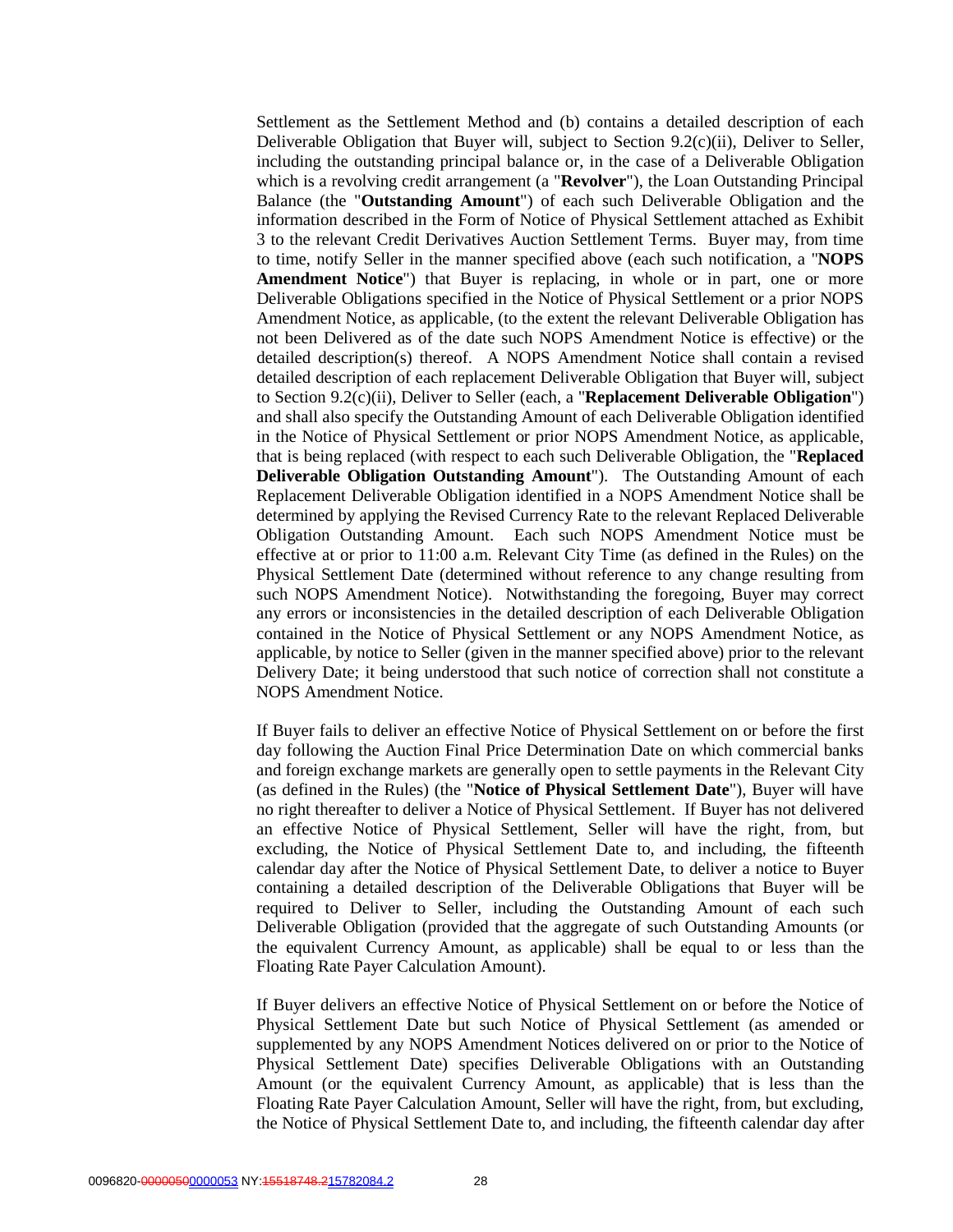the Notice of Physical Settlement Date (subject to adjustment in accordance with the Following Business Day Convention), to deliver a notice to Buyer containing a detailed description of the additional Deliverable Obligations that Buyer will be required to Deliver to Seller, including the Outstanding Amount of each such Deliverable Obligation; provided that the aggregate specified Outstanding Amount (or the equivalent Currency Amount, as applicable) shall be equal to or less than the amount by which the Floating Rate Payer Calculation Amount exceeds the aggregate Outstanding Amount (or the equivalent Currency Amount, as applicable) of Deliverable Obligations specified in the Notice of Physical Settlement (as amended or supplemented by any NOPS Amendment Notices) delivered by Buyer.

Any notice delivered by Seller pursuant to this Section 3.4 will include the information described in the Form of Notice of Physical Settlement attached as Exhibit 3 to the relevant Credit Derivatives Auction Settlement Terms. The Outstanding Amount of each Deliverable Obligation identified in any such notice delivered by Seller shall be determined by applying the Revised Currency Rate to the relevant Outstanding Amount. Delivery of any such notice shall be deemed to constitute delivery of an effective Notice of Physical Settlement. Buyer may not change any such notice from Seller, other than to correct any errors or inconsistencies in the detailed description of each Deliverable Obligation in such notice.

If Buyer fails to deliver an effective Notice of Physical Settlement on or prior to the Notice of Physical Settlement Date, and Seller fails to deliver a notice described in this Section 3.4 to Buyer on or prior to the fifteenth calendar day after the Notice of Physical Settlement Date (subject to adjustment in accordance with the Following Business Day Convention), then such fifteenth calendar day will be the Termination Date."

(v) Section 7.1 of the Definitions is hereby replaced in its entirety with the following:

"**Section 7.1. Cash Settlement.** If "Cash Settlement" is deemed to apply pursuant to Section 9.3, 9.4, 9.5 or 9.6, (a) if the Cash Settlement Amount is a positive number, Seller shall, subject to Section 3.1, pay the Cash Settlement Amount to Buyer on the Cash Settlement Date; and (b) if the Cash Settlement Amount is a negative number, Buyer shall, subject to Section 3.1, pay the absolute value of the Cash Settlement Amount to Seller on the Cash Settlement Date."

- (vi) Section 7.10 of the Definitions is hereby amended by the addition of the words: "or, in the case of a Reference Obligation which is a Revolver, with a Loan Outstanding Principal Balance" after the words "outstanding principal balance".
- (vii) Section 7.11 of the Definitions is hereby amended by the addition of the words: "or, in the case of a Reference Obligation which is a Revolver, with a Loan Outstanding Principal Balance" after the words "outstanding principal balance".
- (viii) Section 8.1 of the Definitions is hereby amended by the deletion of the second paragraph thereof and the replacement thereof by the following:

"In the case of Deliverable Obligations that are (a) (i) Borrowed Money (other than Revolvers), Buyer shall Deliver Deliverable Obligations with an outstanding principal balance or (ii) Revolvers, Buyer shall Deliver Deliverable Obligations with a Loan Outstanding Principal Balance, in each case excluding accrued but unpaid interest and (b) not Borrowed Money, Buyer shall Deliver Deliverable Obligations with a Due and Payable Amount (or, in the case of either (a) or (b), the equivalent Currency Amount of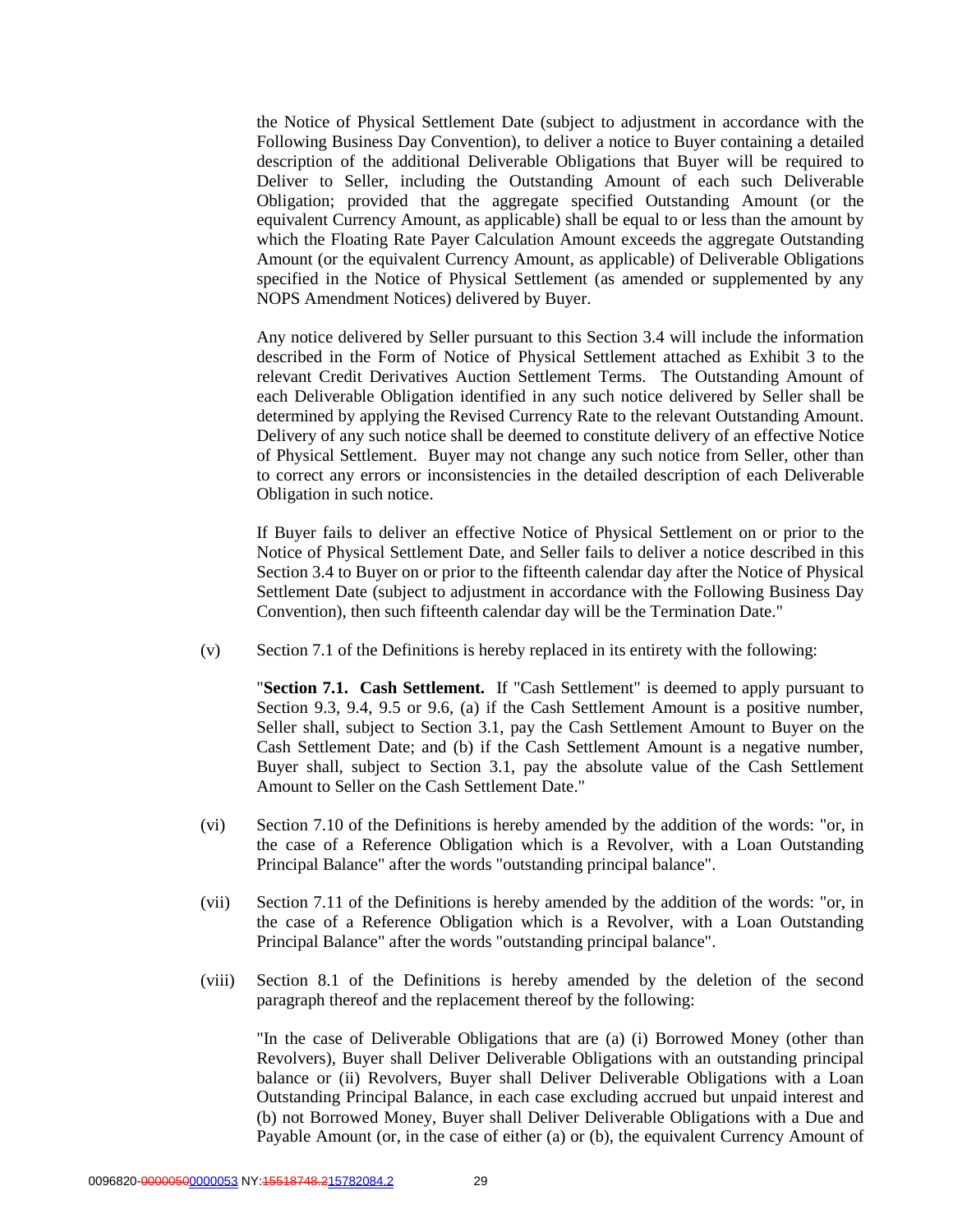any such amount), in each case in the aggregate amount as of the relevant Delivery Dates that is equal to the Floating Rate Payer Calculation Amount; provided that Buyer may Deliver Deliverable Obligations with an outstanding principal balance or with a Loan Outstanding Principal Balance, as applicable, (excluding accrued but unpaid interest) or a Due and Payable Amount, as applicable, (or the equivalent Currency Amount of any such amount), in the aggregate amount as of the relevant Delivery Dates that is greater than the Floating Rate Payer Calculation Amount, in which case Seller shall not be required to pay more than the Physical Settlement Amount to Buyer, subject to Section  $9.2(c)(ii)$ ."

- (ix) Section 8.5 of the Definitions is hereby amended by:
	- (A) the addition of the following after the words "Reference Price":

", provided that if all or any part of the Physical Settlement Amount is payable in respect of a Revolver, such amount will be multiplied by the lower of (i) one and (ii) a fraction equal to the Drawn Outstanding Principal Balance over the Deemed Commitment."; and

(B) the addition of the following at the end thereof:

"For the avoidance of doubt, no additional amount shall be due from Seller to Buyer in respect of any accrued interest on the Deliverable Obligation(s) as at the Delivery Date."

(x) Section 8.10 of the Definitions is hereby replaced in its entirety with the following:

"**Section 8.10. Currency Rate.** "Currency Rate" means with respect to (a) a Deliverable Obligation specified in a Notice of Physical Settlement delivered by (i) Buyer, the Auction Currency Rate or (ii) Seller, the Revised Currency Rate and (b) a Replacement Deliverable Obligation specified in a NOPS Amendment Notice, the Revised Currency Rate."

(xi) Section 8.12 of the Definitions is hereby replaced in its entirety with the following:

"**Section 8.12. Revised Currency Rate.** "Revised Currency Rate" means, with respect to either (a) a Replacement Deliverable Obligation specified in a NOPS Amendment Notice or (b) a Deliverable Obligation specified in a Notice of Physical Settlement delivered by Seller, the rate of conversion between the currency in which the Replaced Deliverable Obligation Outstanding Amount, in the case of a NOPS Amendment Notice, or the Outstanding Amount of the relevant Deliverable Obligation, in the case of a Notice of Physical Settlement delivered by Seller, as applicable, is denominated and the currency in which the Outstanding Amount of such Replacement Deliverable Obligation is denominated, in the case of a NOPS Amendment Notice, or the Settlement Currency, in the case of a Notice of Physical Settlement delivered by Seller, as applicable, that is determined either (i) by reference to the Currency Rate Source as at the Next Currency Fixing Time or (ii) if such rate is not available at such time, by the Calculation Agent in a commercially reasonable manner after consultation with the parties."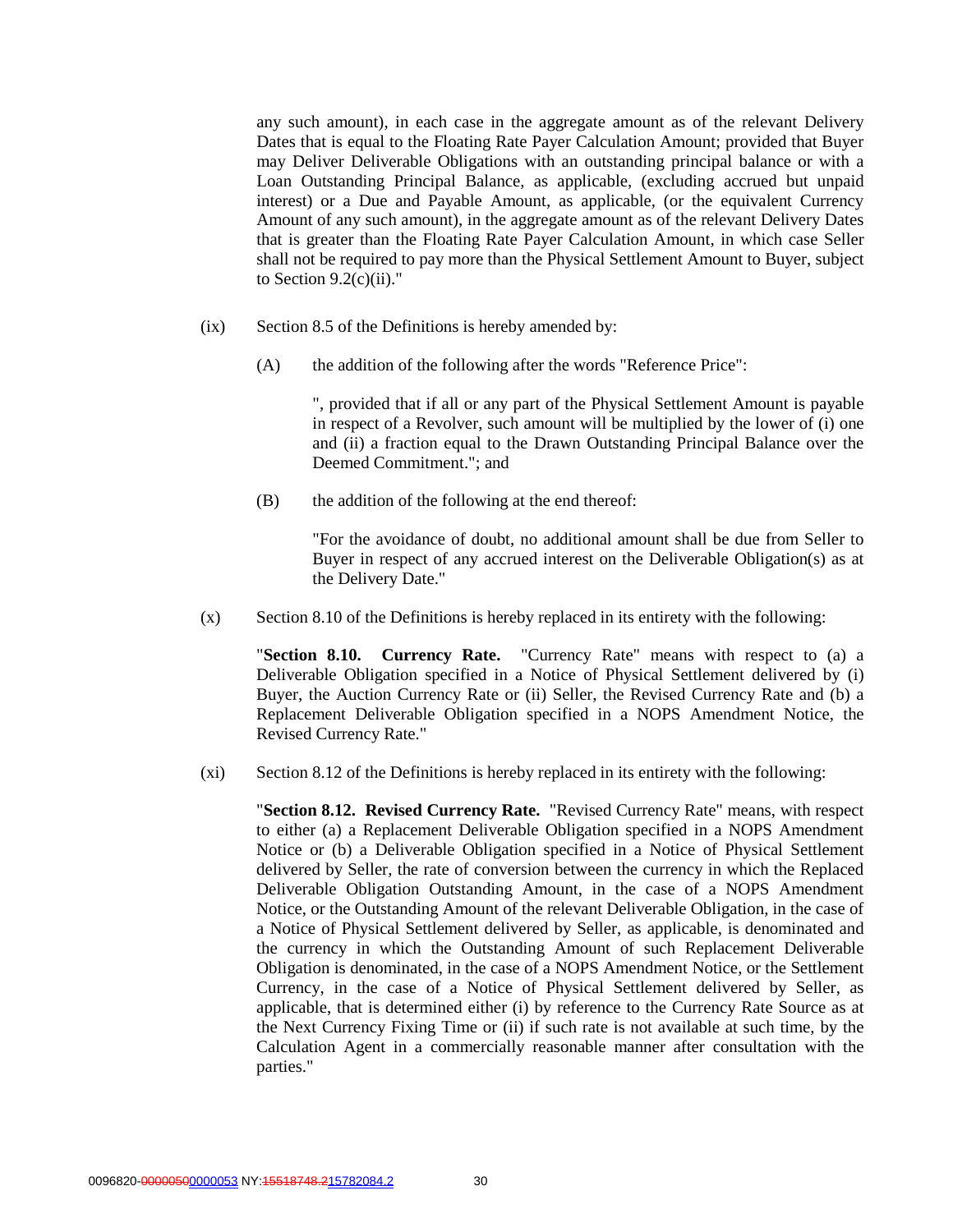(xii) Section 9.2(c)(i) of the Definitions is amended by the addition of the following after the words "or other document":

"(including any document specified in an applicable Loan Market Advisory, any confidentiality undertaking and/or any accession letter)".

 $(xiii)$  Section 9.2(c)(iv) of the Definitions is hereby replaced in its entirety with the following:

"if and only to the extent that a Deliverable Obligation is a Loan and (A) in the case of an Auction RAST, to the extent that the Deliverable Obligations specified in the Notice of Physical Settlement (or the NOPS Amendment Notice, as the case may be) for such Auction RAST are identical to the Deliverable Obligations specified in the Notice of Physical Settlement (or the NOPS Amendment Notice, as the case may be) for any Customer Buy RAST, Buyer under the Auction RAST may designate its customer under such Customer Buy RAST and (B) in the case of a Customer Sell RAST, to the extent that the Deliverable Obligations specified in the Notice of Physical Settlement (or the NOPS Amendment Notice, as the case may be) for such Customer Sell RAST are identical to the Deliverable Obligations specified in the Notice of Physical Settlement (or the NOPS Amendment Notice, as the case may be) for the related Auction RAST, Buyer under the Customer Sell RAST may designate the party designated by Buyer under the Auction RAST pursuant to (A) above or, if no such party is designated by Buyer under the Auction RAST, may designate Buyer under the Auction RAST (in each case, the "**Buyer's designee**") to Deliver and otherwise perform the obligations of Buyer to Deliver such Loan with respect to a Credit Derivative Transaction by specifying details of the Buyer's designee in the Notice of Physical Settlement (or the NOPS Amendment Notice, as the case may be). Within one Business Day of receipt of the Notice of Physical Settlement (or the NOPS Amendment Notice, as the case may be) or in the case of a Revised Designation, on the Revised Designation Date, (x) in the case of an Auction RAST, Seller thereunder may designate its customer under any Customer Sell RAST that is a Related RAST (or any designee of such customer under such Customer Sell RAST pursuant to (z) below), (y) in the case of a Customer Buy RAST, Seller thereunder may designate the party designated by Seller under the Auction RAST pursuant to (x) above or, if no such party is designated by Seller under the Auction RAST, may designate Seller under the Auction RAST and (z) in the case of a Customer Sell RAST, Seller thereunder may designate any third party a "**Seller Third Party designee**" (in each case, the "**Seller's designee**" and the Buyer's designee and the Seller's designee, each a "**designee**") to take Delivery and otherwise perform its obligations to take Delivery of such Loan with respect to a Credit Derivative Transaction by delivery of a notice to Buyer under the Auction RAST (which may be by telephone and which shall be subject to the requirements regarding notices set forth in Section 1.10), which is copied to each party under each Related RAST and which confirms that Seller has designated Seller's designee to take Delivery. If the Notice of Physical Settlement (or NOPS Amendment Notice, as the case may be) is delivered by a Seller under an Auction RAST in accordance with Section 3.4, such Seller may designate Seller's designee in such Notice of Physical Settlement (or NOPS Amendment Notice, as the case may be) and, within one Business Day of receipt of the Notice of Physical Settlement (or NOPS Amendment Notice, as the case may be) or in the case of a Revised Designation, on the Revised Designation Date, a Buyer under an Auction RAST may designate Buyer's designee by delivery of a notice to Seller under the Auction RAST (which may be by telephone and which shall be subject to the requirement regarding notices set forth in Section 1.10) which is copied to each party under each Related RAST and which confirms that such Buyer has designated Buyer's designee to Deliver.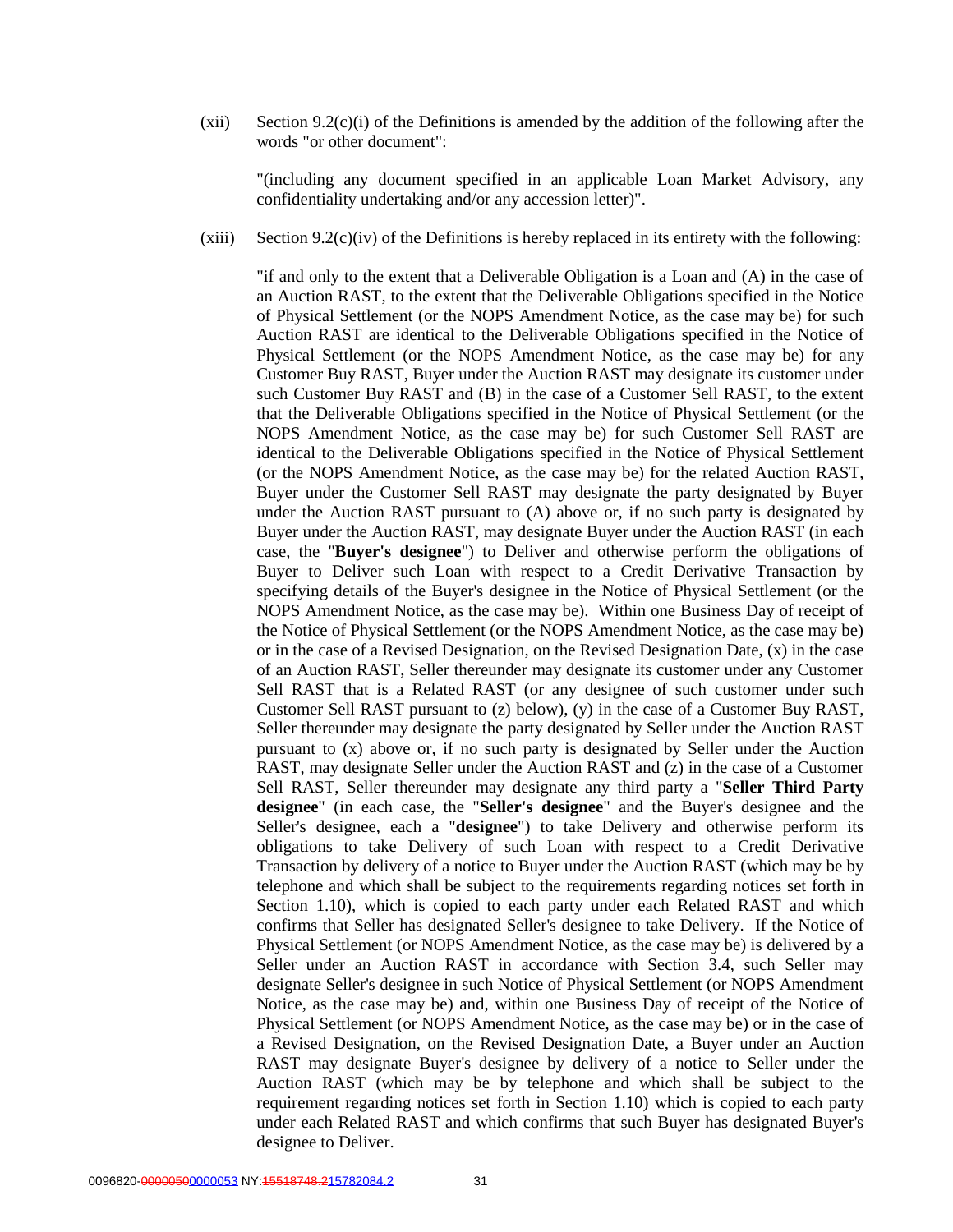When making any such designation in accordance with the above, the party making the designation may identify the designee either by name or by reference to a unique identifier agreed upon between the two parties (a "**designee identifier**"), provided that in the case of Seller's designee (if any) sufficient details (such as details of a nominee or an account number) are provided so as to enable effective Delivery to be made. If a designee is identified by a designee identifier, then if Section 9.8 applies and the designee wishes to participate in the Quotation process, such designee must identify itself to each party under the Auction RAST and any Related RAST prior to the Valuation Date. If a designee which does not so identify itself would otherwise be determined to be the Relevant Buyer, then the relevant Credit Derivative Transaction shall be deemed to be a Loan Settled Transaction for the purposes of determining the Relevant Buyer only. For the avoidance of doubt, if a designee does not participate in the Quotation process, then the applicability of any Final Price determined by such process shall not be affected.

Within one Business Day of any effective designation being made in accordance with this Section 9.2(c)(iv), under a Credit Derivative Transaction, the party that has not made the designation may, by delivery of a notice (a "**Revocation Notice**") to the other party under the Credit Derivative Transaction (which may be by telephone and which shall be subject to the requirements regarding notices set forth in Section 1.10), which is copied to each party under each Related RAST (or in the case where a designee is identified by a designee identifier, by notice to the relevant Participating Bidder under the Auction RAST, which Participating Bidder will deliver such notice as soon as is reasonably practicable to the designee in accordance with Section 1.10), confirm that it wishes such designation to be revoked. If a Revocation Notice is received by the relevant parties, any designation to which that Revocation Notice relates shall cease to have effect (except that for the purposes of the Definitions, "Related RAST" and "Auction RAST" shall retain the meanings given to such terms below) and Buyer and/or Seller, as relevant, shall each resume its obligations under the relevant Credit Derivative Transaction, provided that Buyer and/or Seller, as relevant, may make a further designation in accordance with the preceding paragraphs (a "**Revised Designation**") within one Business Day of receipt of the Revocation Notice or Failed Delivery Notice, as the case may be (such day, a "**Revised Designation Date**").

If Buyer and/or Seller under an Auction RAST make a designation with respect to which no Revocation Notice is received, the Auction RAST and each Related RAST shall be a "**Designated Transaction**" and the designee shall assume the obligation to Deliver or take Delivery, as the case may be (although the obligation to pay the Physical Settlement Amount under the Auction RAST and each Related RAST shall remain unchanged). Such designation shall relieve Buyer of the obligations of Buyer to Deliver and/or Seller of the obligations of Seller to take Delivery, as the case may be, provided that if Delivery does not occur before the day that is five Business Days after the Physical Settlement Date, any designation that has been made shall cease to have effect and Buyer and Seller shall each resume its obligations under the relevant Credit Derivative Transaction.

For the avoidance of doubt, each of Buyer and Seller under the Auction RAST may designate more than one designee with respect to a portion of the Credit Derivative Transaction and the provisions above shall apply to each such designee *mutatis mutandis* with respect to the relevant portion of the Credit Derivative Transaction.

If and to the extent that there is no Auction RAST because the same Participating Bidder has entered into both a Customer Buy RAST and a Customer Sell RAST with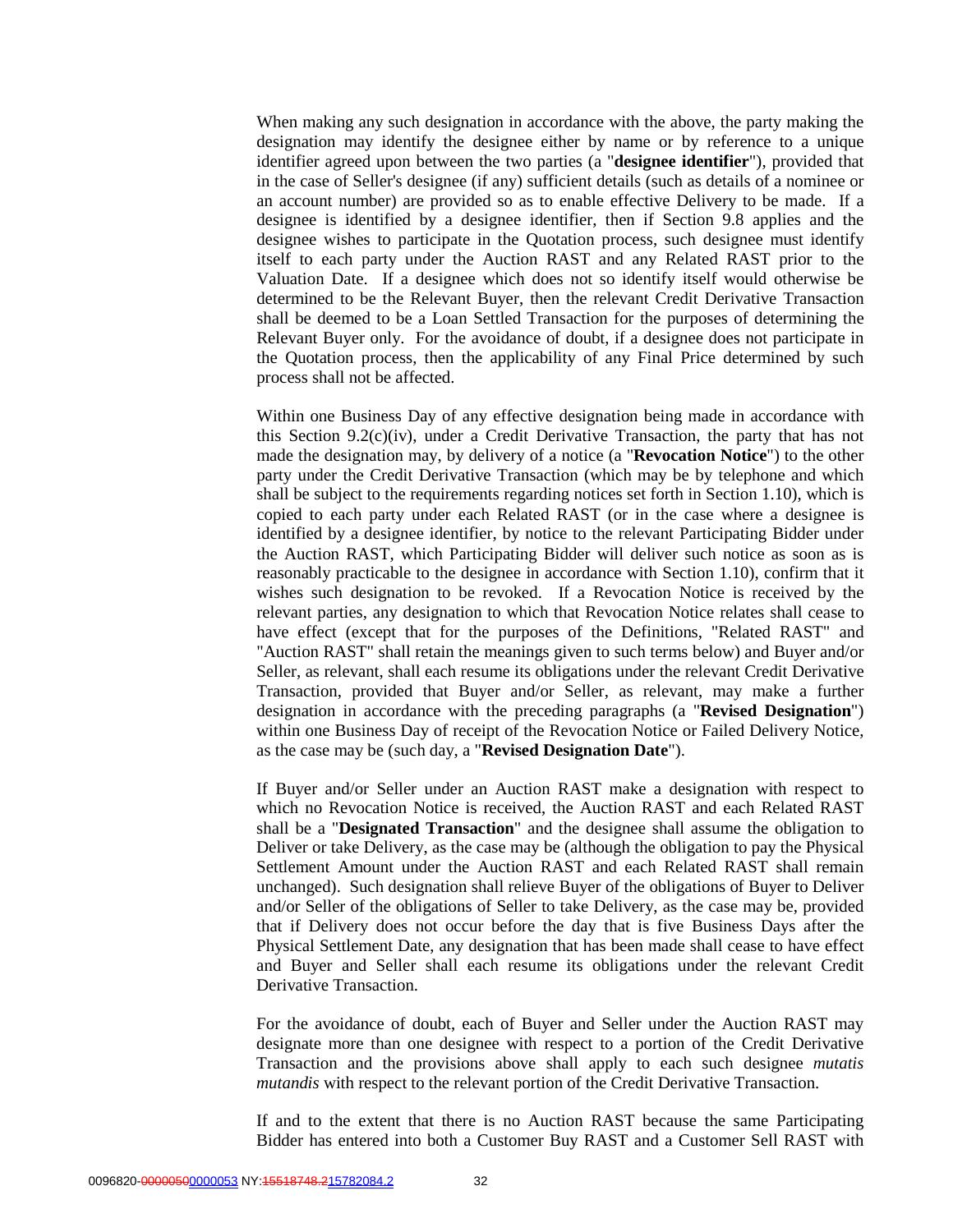respect to which the same Loan is specified as a Deliverable Obligation in the Notice of Physical Settlement (or NOPS Amendment Notice, as the case may be), the provisions above shall apply *mutatis mutandis* as though such Participating Bidder were both a Buyer and a Seller under the Auction RAST, Seller under the Customer Buy RAST and Buyer under the Customer Sell RAST, which in each case shall be a Related RAST.

If and to the extent that a Credit Derivative Transaction is a Designated Transaction, if Buyer determines in its sole and absolute discretion that, having used reasonable efforts, Buyer is unable to Deliver to Seller's designee (if any), and/or reasonably believes that Buyer will be unable to Deliver to Seller's designee (if any) on or prior to the date that is five Business Days after the Physical Settlement Date, Buyer may instead notify Seller of such determination by delivery of a notice to Seller (a "**Failed Delivery Notice**"), which may be by telephone and which shall be subject to the requirements regarding notices in Section 1.10, which is copied to each party under each Related RAST (or in the case where a designee is identified by a designee identifier, by notice to the relevant Participating Bidder under the Auction RAST, which Participating Bidder will deliver such notice as soon as is reasonably practicable to the designee in accordance with Section 1.10), and unless Seller makes a Revised Designation on or prior to the Revised Designation Date, Buyer and/or Seller, as relevant, shall each resume its obligations under the relevant Credit Derivative Transaction as if no such designation has occurred but without prejudice to any other designation which has occurred under any Related RAST or relevant Auction RAST, as the case may be.

If effective Delivery is made pursuant to a Credit Derivative Transaction in accordance with its terms, such Credit Derivative Transaction (or the relevant portion thereof) shall be deemed to be a "**Loan Settled Transaction**".

Notwithstanding the above, with respect to any Deliverable Obligation, either party (the "**designator**") may designate any of its Affiliates (the "**designee**") to Deliver or take Delivery, as the case may be, and otherwise to perform such party's obligations to Deliver or take Delivery, as the case may be, in respect of a Credit Derivative Transaction and the designee may assume such obligations, provided that in the case where it is impossible or illegal for the designator to Deliver or take Delivery in respect of a Credit Derivative Transaction, the designator may designate any third party to whom the non-designating party consents and for whom it is not impossible or illegal to Deliver or accept Delivery, provided that the non-designating party will not unreasonably withhold such consent and provided further that such consent will be deemed given in the case where the relevant designee is a Participating Bidder for whom it is not impossible or illegal to Deliver or accept Delivery of the relevant Deliverable Obligations. Such designation shall not relieve the designator of any of its obligations under such Credit Derivative Transaction. If the designee has performed the obligations of the designator under such Credit Derivative Transaction, then the designator shall be discharged of its obligations to the other party to the extent of such performance. If, as a result of such designation, (A) it would be illegal due to any applicable law or regulation for the designee to so Deliver or take Delivery, the designator shall not be permitted to designate such designee to Deliver or to take Delivery or (B) such Delivery would give rise to any Tax or any loss or cost to the nondesignating party, then the designator shall not be permitted to designate such designee to Deliver or to take Delivery unless the non-designating party has received an indemnity acceptable to it from the designating party with respect to such Tax, loss or cost."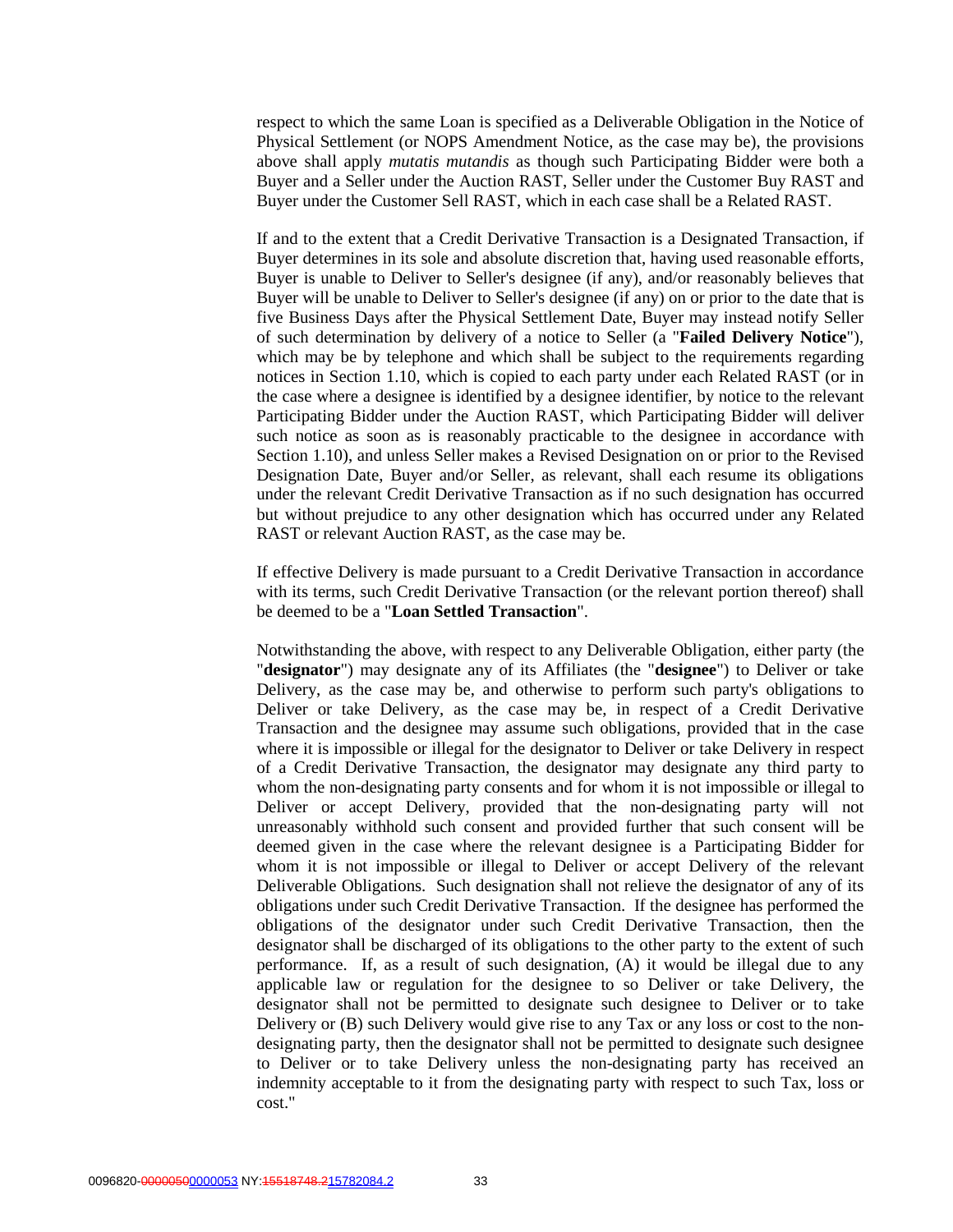- (xiv) Section 9.3 of the Definitions is hereby amended by:
	- (A) being renamed "Partial Cash Settlement of a Deliverable Obligation Due to Impossibility or Illegality; Partial Cash Settlement of a Deliverable Obligation which is a Loan Due to no Delivery";
	- (B) inserting "(i) Subject to (ii) below," at the beginning thereof; and
	- (C) inserting the following at the end thereof:
		- "(ii) If and to the extent that a Deliverable Obligation specified in the Notice of Physical Settlement (or NOPS Amendment Notice, as the case may be) is a Loan and if and to the extent the Credit Derivative Transaction is not a Loan Settled Transaction, the relevant portion of such Credit Derivative Transaction shall, on the day that is five Business Days after the Physical Settlement Date, be a "**Failed Loan CDS Transaction**" and Cash Settlement pursuant to the Partial Cash Settlement Terms shall be deemed to apply to the relevant portion of the Credit Derivative Transaction with respect to such Deliverable Obligation that is a Loan and that has not been Delivered and such Deliverable Obligation shall be deemed to be an 'Undeliverable Obligation'."
- $(xv)$  Section 9.8(a) of the Definitions is hereby replaced in its entirety with the following:
	- "(a) "Cash Settlement Amount" is deemed to be, for each Undeliverable Obligation, Undeliverable Loan Obligation, Undeliverable Participation or Unassignable Obligation, the aggregate of (A) the Outstanding Amount, Due and Payable Amount or in each case, the equivalent Currency Amount, as applicable, of each Undeliverable Obligation, Undeliverable Loan Obligation, Undeliverable Participation or Unassignable Obligation multiplied by (B) the Reference Price minus the Final Price determined in accordance with the specified Valuation Method with respect to such Undeliverable Obligation, Undeliverable Loan Obligation, Undeliverable Participation or Unassignable Obligation."
- (xvi) Section 9.8(c) of the Definitions is hereby amended by deleting the words "and 'Reference Price' is deemed to be one hundred per cent".
- (xvii) Section 9.8(d) of the Definitions is hereby amended by inserting the following at the beginning thereof:

"If the Credit Derivative Transaction is a Failed Loan CDS Transaction, "Valuation Date" is deemed to be the day that is five Business Days after the Physical Settlement Date and otherwise,"

(xviii) Section 9.8(e) of the Definitions is hereby amended by inserting the following at the beginning thereof:

"If the Credit Derivative Transaction is a Failed Loan CDS Transaction, "Valuation Method" is deemed to be Highest, and otherwise,"

(xix) Section 9.8(g) of the Definitions is hereby amended by deleting the words "outstanding principal balance" and replacing them with the words "Outstanding Amount".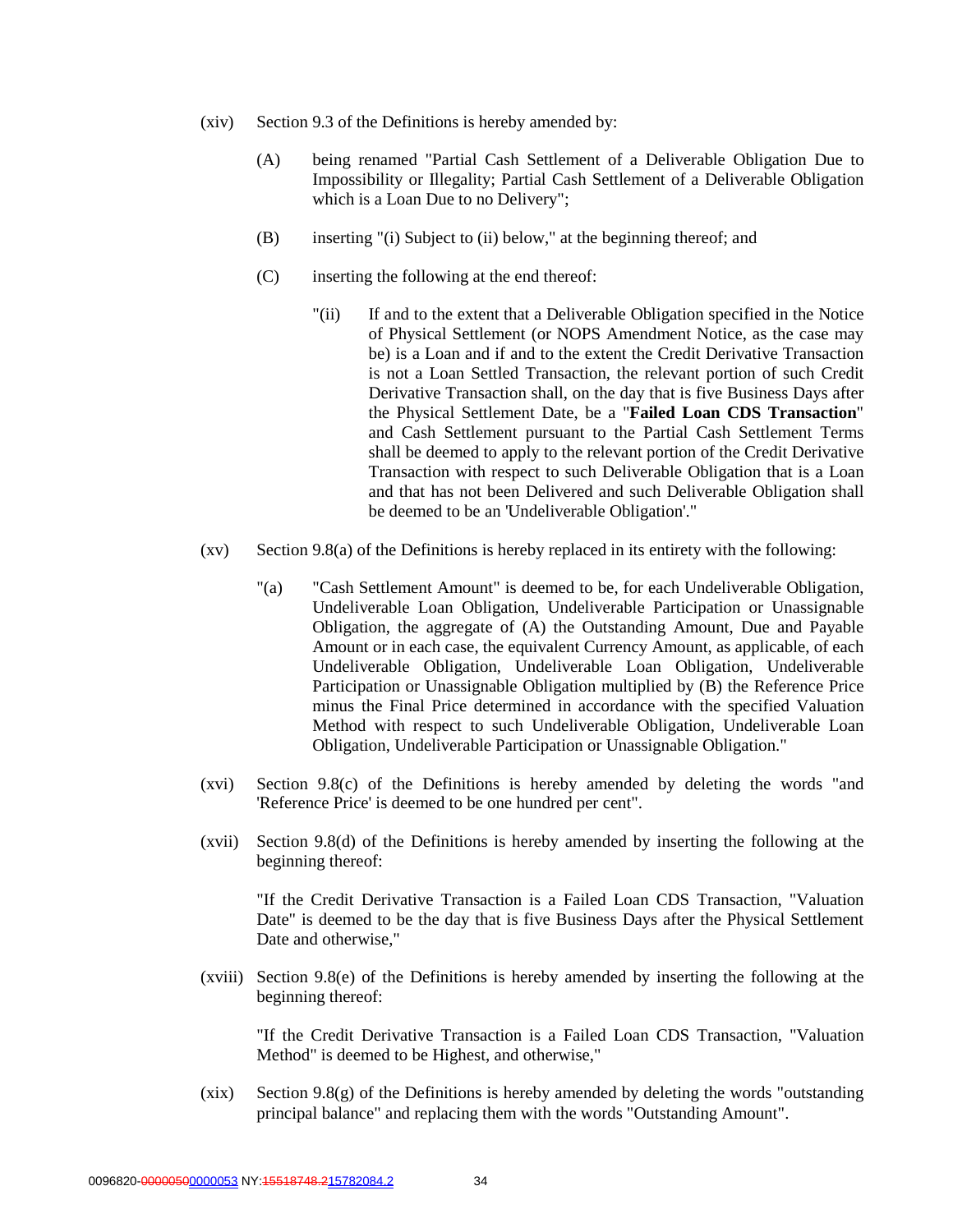(xx) Section 9.8(k) of the Definitions is hereby amended by inserting the following at the beginning thereof:

"If the Credit Derivative Transaction is a Failed Loan CDS Transaction, then "Quotation" means each Full Quotation obtained and expressed as a percentage with respect to a Valuation Date in the manner that follows:

(i) In respect of (a) an Auction RAST and each Related RAST, (A) Buyer under the Customer Buy RAST (if any), (B) if and to the extent that such Customer Buy RAST is a Loan Settled Transaction or if there is no Customer Buy RAST, Buyer under the Auction RAST or (C) if and to the extent that such Auction RAST is also a Loan Settled Transaction, Buyer under the Customer Sell RAST (if any) or (b) otherwise, Buyer (in each case, such Buyer, the "**Relevant Buyer**") shall attempt to obtain Full Quotations (provided that for the purposes of this Section 9.8(k) only, a Full Quotation shall be a quotation for an amount equal to the higher of the Quotation Amount and the relevant minimum transfer amount, if any, applicable pursuant to the terms of the Loan on the Valuation Date) with respect to each Valuation Date from (I) five or more Dealers which must, at a minimum, include each Seller under a Related RAST or the Auction RAST (if any) which, in each case, is not a Loan Settled Transaction provided that in the case of a Seller under a Customer Sell RAST which is a Related RAST, such Seller may designate another party to participate in the quotation process as a Dealer in its place (and for these purposes only, each such entity shall be deemed to be a Dealer for the purposes of Section 7.15) and (II) any other additional person from whom the Relevant Buyer wishes to obtain Quotations (and for these purposes only, each such entity shall be deemed to be a Dealer for the purposes of Section 7.15). In the case of an Auction RAST and each Related RAST, the Final Price shall not be determined until (i) the Relevant Buyer has attempted to obtain a Full Quotation from (A) Seller under the Customer Sell RAST (if any) or its designee for these purposes, (B) if and to the extent that such Customer Sell RAST is a Loan Settled Transaction or if there is no Customer Sell RAST, Seller under the Auction RAST or (C) if and to the extent that such Auction RAST is also a Loan Settled Transaction, Seller under the Customer Buy RAST (if any) (such Seller, the "**Relevant Seller**") provided that at the time at which the Relevant Buyer attempts to obtain such Full Quotation, it shall inform the Relevant Seller of the highest Full Quotation obtained prior thereto and (ii) the Relevant Seller has declined to provide a higher Full Quotation than the current highest Full Quotation.

If the Relevant Buyer is unable to obtain one or more such Full Quotations on the same Business Day within five Business Days of a Valuation Date, then the Alternative Procedures Relating to Loans not Delivered shall apply as though such fifth Business Day is the Alternative Procedure Start Date. For the avoidance of doubt, if the Relevant Buyer is able to obtain one or more such Full Quotations on the same Business Day within five Business Days of a Valuation Date, the Final Price determined in accordance with the Valuation Method (and the provisions of the following paragraphs) shall apply to the Auction RAST and each Related RAST, in each case, to the extent that such Credit Derivative Transaction is not a Loan Settled Transaction.

For the purposes hereof, in addition to the requirements of Section 7.10, each firm Quotation shall: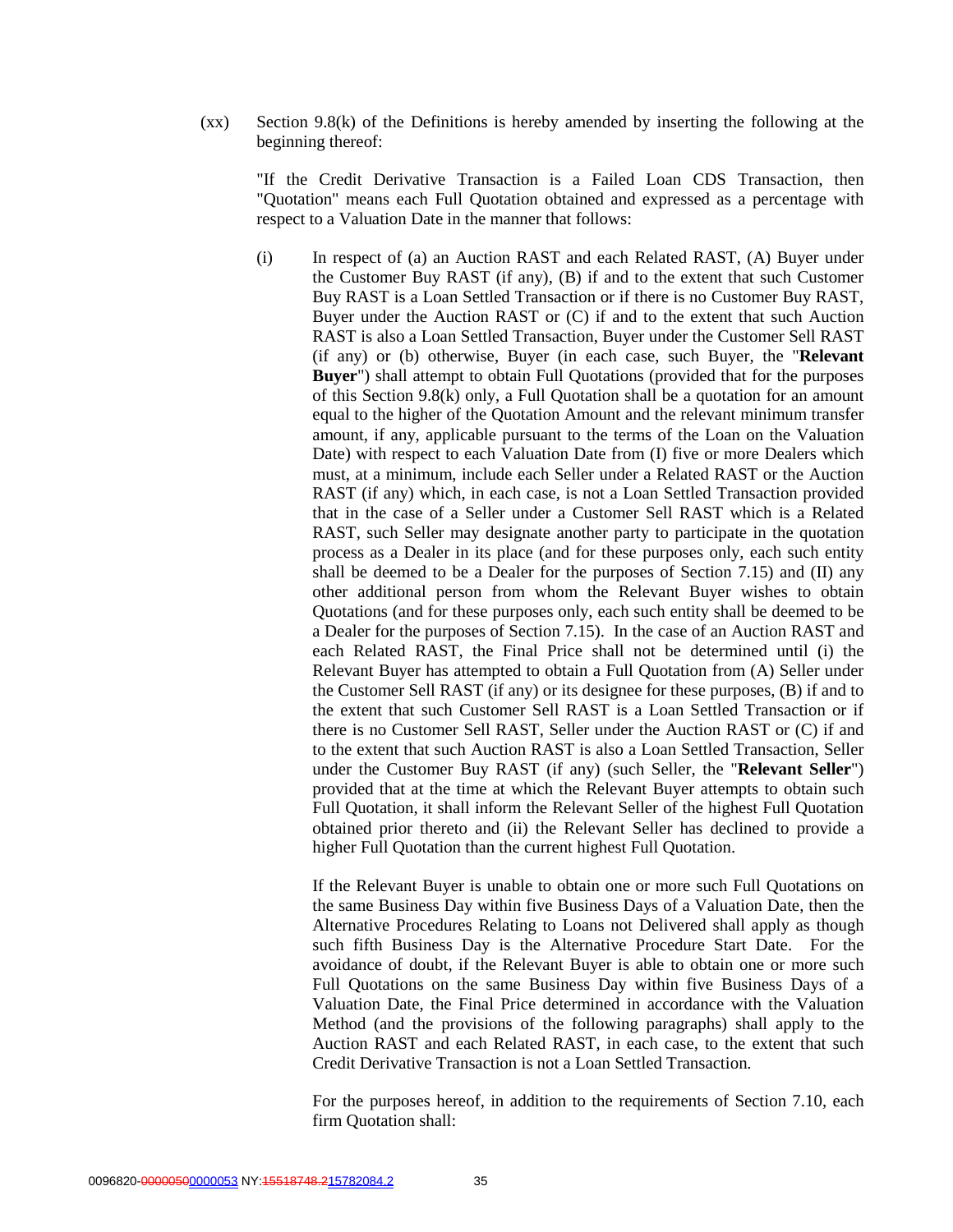- (A) be for a transaction with the Relevant Buyer in which, the Relevant Buyer agrees to Deliver the Deliverable Obligations that are Loans to the Dealer submitting the firm quotation (the "**Quoting Dealer**"), which transaction shall be governed by documentation that is consistent with market practice applicable to the sale and purchase of such Deliverable Obligations on the Valuation Date (which may be determined by the relevant Convened DC), including without limitation a representation that the Quoting Dealer has completed all "know your customer" or similar requirements under all applicable laws, regulations and internal compliance procedures relating to a transaction with the Relevant Buyer and on the Reference Entity;
- (B) be capable of acceptance by the Relevant Buyer and be open for acceptance to the relevant party for at least 30 minutes; and
- (C) be obtained on the basis that if the Relevant Buyer agrees to Deliver the Deliverable Obligations to such Quoting Dealer on the terms set forth herein, such Quoting Dealer agrees to pay the settlement amount (calculated and payable for this purpose in accordance with the relevant market standard documentation and based on the price so quoted) that would be payable for such Deliverable Obligations to the Relevant Buyer.

Furthermore, any firm Quotation which would otherwise constitute a Full Quotation shall be deemed not to have been obtained unless the Relevant Buyer has entered into an arms-length (without taking into account any other transaction or arrangement), binding contract to sell the relevant amount of such Deliverable Obligations, utilising a firm Quotation from a Quoting Dealer (which it may do in its sole and absolute discretion using any firm Quotation from any Quoting Dealer, which for the avoidance of doubt is not required to be the Quotation used in connection with the calculation of the Final Price); and

- (ii) Otherwise,".
- (xxi) Section 9.9 of the Definitions is hereby amended by deleting the second sentence of the penultimate paragraph thereof and replacing it with the following:

"On the third Business Day following such notice, Buyer will be deemed to have Delivered an outstanding principal balance of the Deliverable Obligations specified in the Notice of Physical Settlement (or NOPS Amendment Notice, as applicable) for which a Buy-in Price was determined, and an amount equal to the product of (A) the outstanding principal balance of the Deliverable Obligations specified in the Notice of Physical Settlement (or NOPS Amendment Notice, as applicable) and (B) in the case where the Buy-in Price is equal to or greater than the Auction Final Price, the excess, if any, of the Buy-in Price over the Auction Final Price (expressed as a positive amount) and otherwise the excess of the Auction Final Price over the Buy-in Price (expressed as a negative amount) plus (C) any reasonable brokerage costs incurred by Seller in connection with any purchases by it of the Relevant Bonds as part of the buy-in, if positive, will be payable by Buyer to Seller or, if negative, the absolute value thereof will be payable by Seller to Buyer."

(xxii) Section 9.10 of the Definitions is hereby amended by: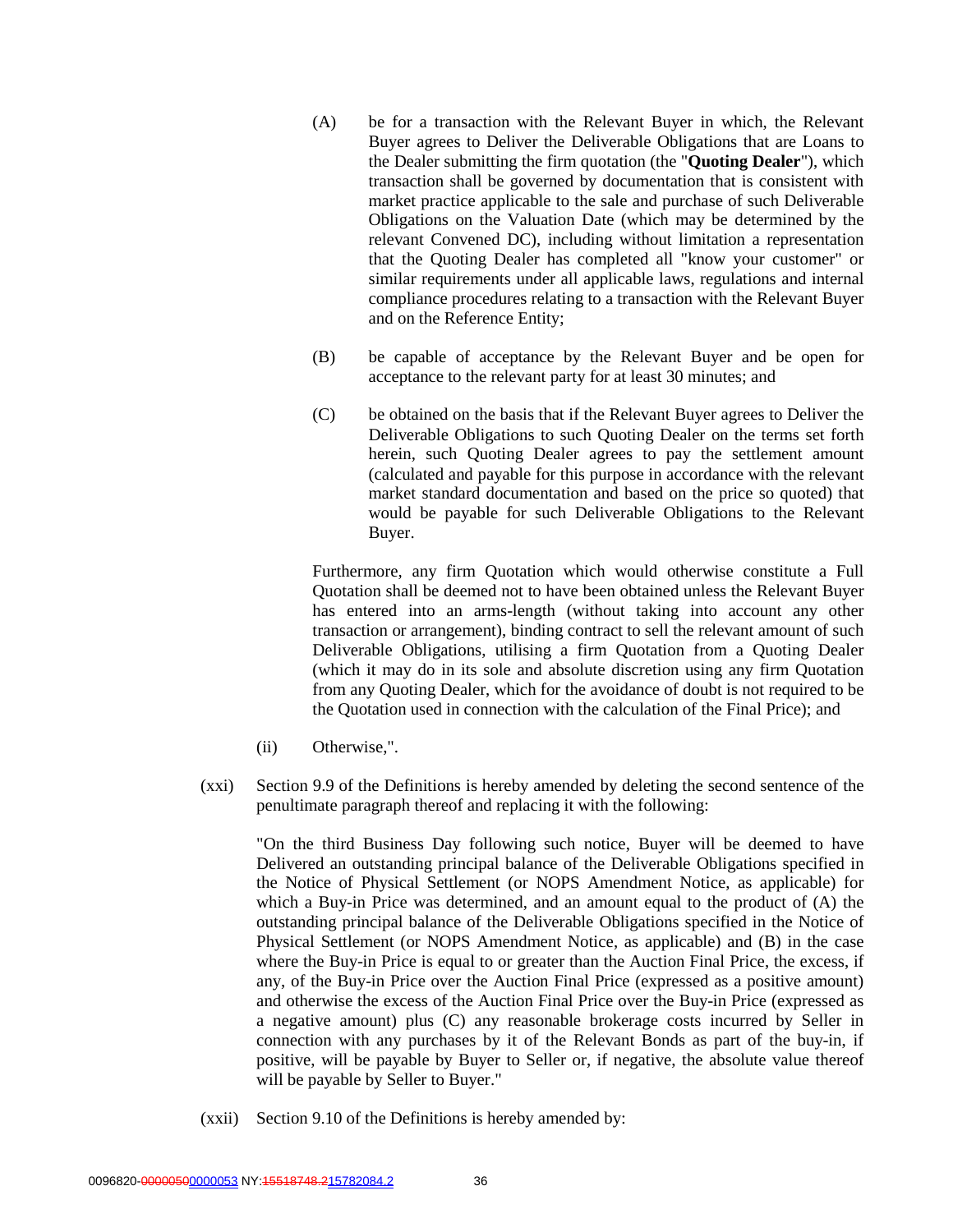(A) deleting the words "If Buyer has not Delivered any Deliverable Obligations specified in the Notice of Physical Settlement that are Loans on or prior to the date that is five Business Days after the Physical Settlement Date" and replacing it with the following:

"In the case of a Failed Loan CDS Transaction, if no Final Price has been determined pursuant to Section 9.8 on or before the tenth Business Day following the Physical Settlement Date";

- (B) inserting the word "or" immediately before "(iv)" on the ninth line thereof; and
- (C) deleting the words from "or  $(v)$ " to "(in which case Section 9.3 shall apply)" inclusive.
- (xxiii) Section 9.10(a) of the Definitions is hereby amended by adding the following at the beginning thereof: "Section 9.10(a) will not be applicable if Seller delivers a notice (in accordance with Section 3.4) that is deemed to constitute delivery of a Notice of Physical Settlement instead of Buyer delivering a Notice of Physical Settlement."
- (xxiv) Section 9.10(b) of the Definitions is hereby amended by:
	- (A) deleting "fifteenth" and replacing it with "tenth";
	- (B) deleting the following from the thirteenth line thereof: "at a price (expressed as a percentage) less than the Reference Price"; and
	- (C) inserting the words at the end thereof:

"For the avoidance of doubt, Section 9.10(a) shall continue to apply during this period."

(xxv) The 60 Business Day Cap on Settlement shall not be applicable with respect to any Relevant Transaction Type for which it would otherwise be applicable.

For the purposes of the Representative Auction-Settled Transaction only, the Definitions shall be deemed to include the following definitions:

- (i) "**Auction RAST**" means a Representative Auction-Settled Transaction between a Participating Bidder as Buyer and a Participating Bidder as Seller formed pursuant to the relevant Credit Derivatives Auction Settlement Terms.
- (ii) "**Customer Buy RAST**" means a Representative Auction-Settled Transaction deemed to be created pursuant to Section 18 of the relevant Credit Derivatives Auction Settlement Terms between a Participating Bidder as Seller and its customer as Buyer.
- (iii) "**Customer Sell RAST**" means a Representative Auction-Settled Transaction deemed to be created pursuant to Section 18 of the relevant Credit Derivatives Auction Settlement Terms between a Participating Bidder as Buyer and its customer as Seller.
- (iv) "**Deemed Commitment**" means, with respect to an outstanding principal balance under a Revolver, the utilisation of commitment represented by such outstanding principal balance, having been converted into the base currency of the Revolver (howsoever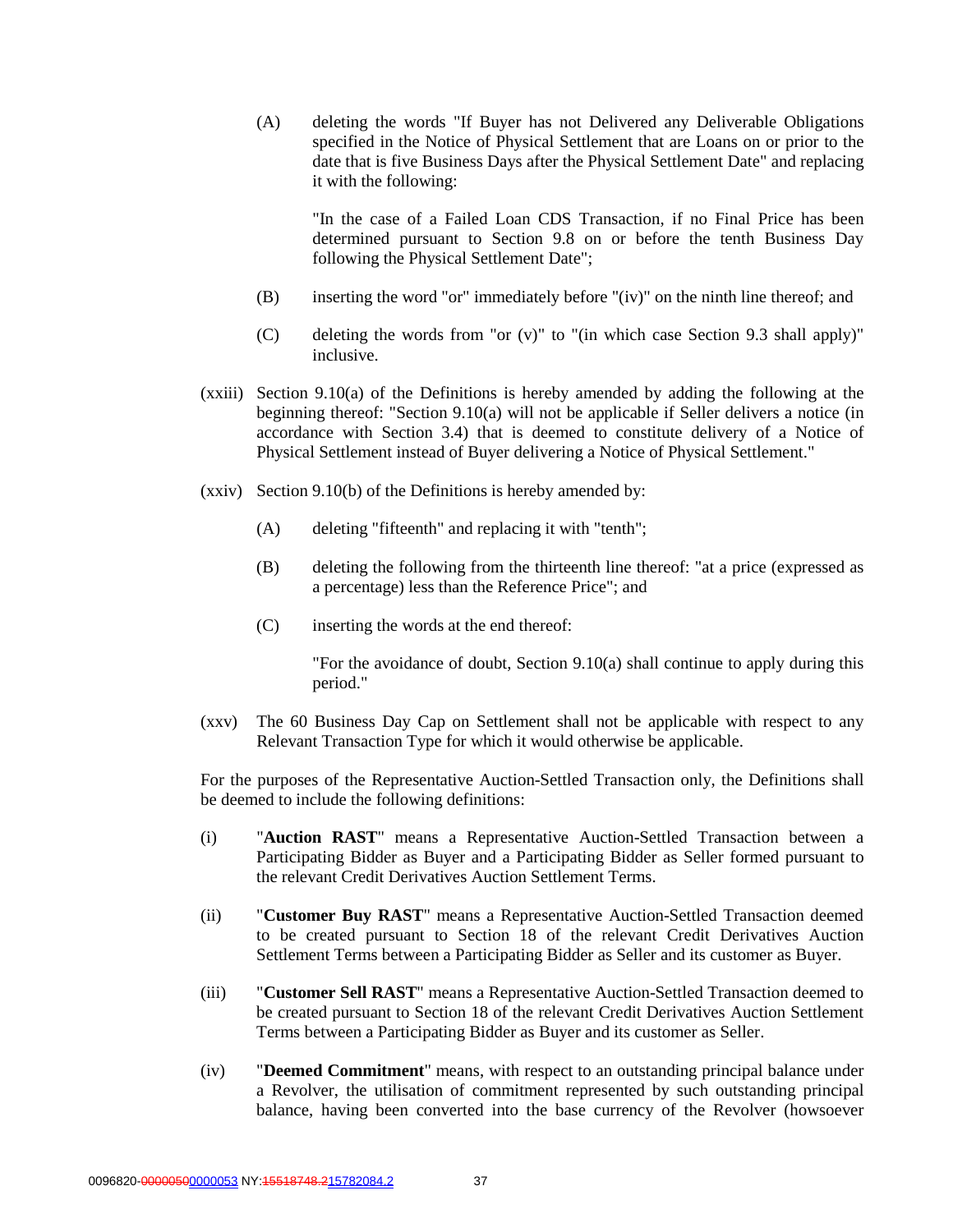described) at the rate used to calculate such utilisation pursuant to the terms of the Revolver at the time of the relevant drawing, as determined by the Calculation Agent.

- (v) "**Drawn Outstanding Principal Balance**" means, with respect to an outstanding principal balance under a Revolver, the amount of such outstanding principal balance converted into the base currency of the Revolver (howsoever described) at the Currency Rate.
- (vi) "**Loan Outstanding Principal Balance**" means, with respect to an outstanding principal balance under a Revolver, the higher of the Drawn Outstanding Principal Balance and the Deemed Commitment.
- (vii) "**Related RAST**" means with respect to an Auction RAST, a Customer Buy RAST under which Buyer under the Auction RAST has designated its customer to Deliver the Deliverable Obligations and/or a Customer Sell RAST under which Buyer has designated the party specified by Buyer under the Auction RAST to make Delivery of the Deliverable Obligations under such Customer Sell RAST, in each case for which the relevant Notice of Physical Settlement (or NOPS Amendment Notice, as applicable) refers to all or a portion of the same Deliverable Obligations as the Auction RAST.

"**Revolver**" has the meaning set forth in Section 2 of these Credit Derivatives Auction Settlement Terms.

"**Rounding Amount**" means, if the Relevant Currency is (a) USD or EUR, 1,000 units of the Relevant Currency, unless otherwise specified in Schedule 1 to these Credit Derivatives Auction Settlement Terms, (b) JPY, 100,000 units of the Relevant Currency, unless otherwise specified in Schedule 1 to these Credit Derivatives Auction Settlement Terms, or (c) any other currency, such amount approved by the relevant Convened DC and set forth in Schedule 1 to these Credit Derivatives Auction Settlement Terms.

"**Rounding Convention**" means that, if a Participating Bidder's order is matched in an amount that is not an integral multiple of the Rounding Amount, then the amount to be so matched will be rounded down to the nearest Rounding Amount. The difference between the total amounts of all orders having been filled Pro Rata and the total of all rounded down amounts will be allocated in amounts equal to the Rounding Amount one at a time to Participating Bidders in order, beginning with the Participating Bidder with the order stating the largest Quotation Amount at the same price. In the event that there are Participating Bidders with identical orders of such type, Rounding Amounts will be allocated first to the Participating Bidder whose orders were received first by the Administrators. Any residual amounts which are in aggregate less than the Rounding Amount shall be disregarded.

"**Rules**" has the meaning set forth in the introduction to these Credit Derivatives Auction Settlement Terms.

"**Seller M(M)R Trade**" has the meaning set forth in the definition of Covered Non-Swaption **Transaction** 

"**Single Name Swaption**" means any unexercised option to enter into an Auction Covered Transaction (other than another Single Name Swaption) that references not more than one Reference Entity.

"**Subsequent Bidding Information**" has the meaning set forth in Section 14 of these Credit Derivatives Auction Settlement Terms.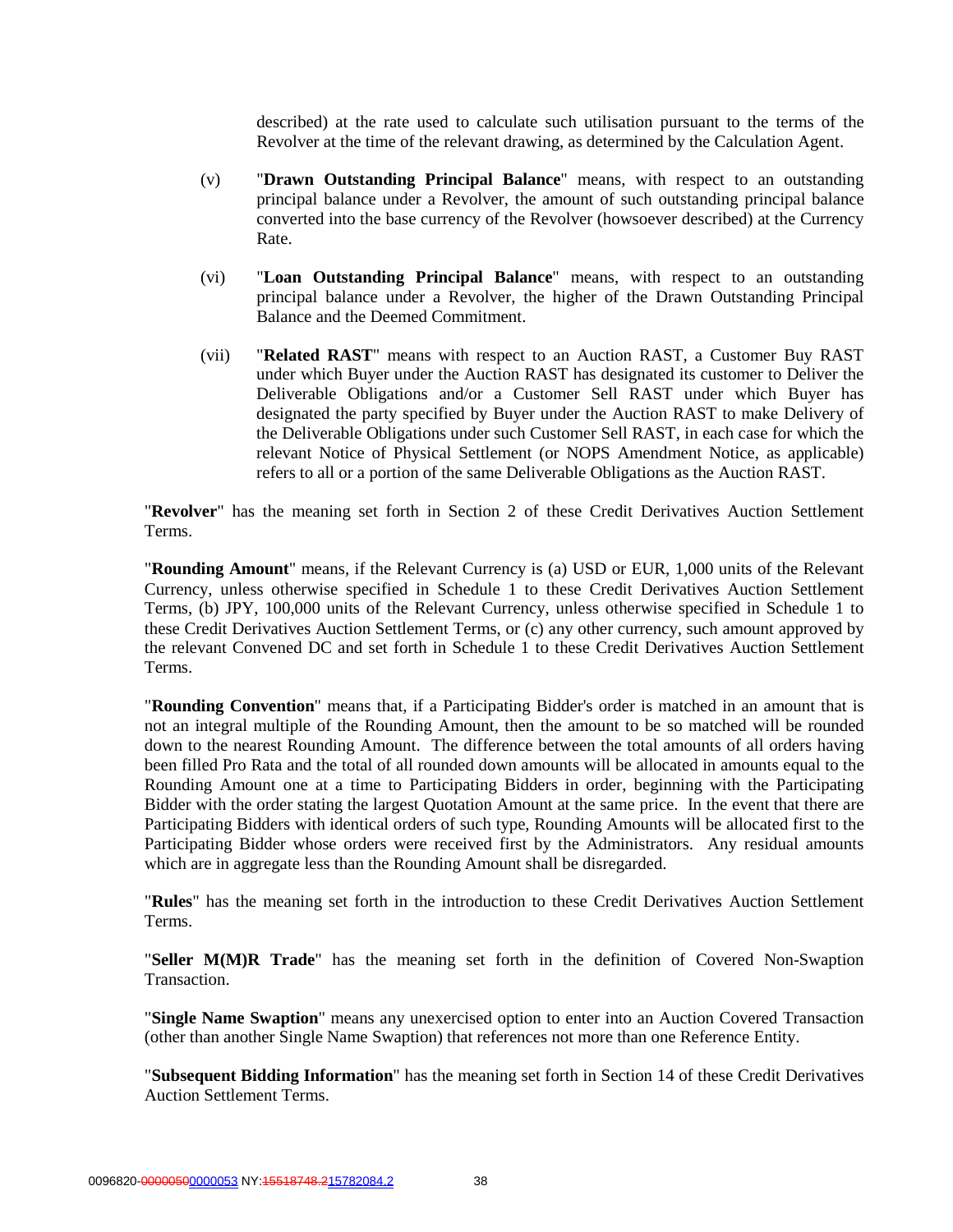"**Subsequent Bidding Information Publication Time**" has the meaning set forth in Schedule 1 to these Credit Derivatives Auction Settlement Terms.

"**Subsequent Bidding Period**" means (a) the Originally Scheduled Subsequent Bidding Period, (b) such period that lasts longer than or occurs later than such Originally Scheduled Subsequent Bidding Period, as the Administrators may prescribe if they determine (in their sole and absolute discretion) that such modified period is required to preserve the integrity of the Auction or (c), if the auction procedure described in Sections 4 and 5(a) and 5(c) of these Credit Derivatives Auction Settlement Terms must be repeated pursuant to Section 13 of these Credit Derivatives Auction Settlement Terms, the time period (whether less than, equal to or longer than the Originally Scheduled Subsequent Bidding Period, as the Administrators may prescribe, in their sole and absolute discretion, to preserve the integrity of the Auction) occurring (i) at such time(s) specified by the Administrators after such Originally Scheduled Subsequent Bidding Period on the Auction Date or (ii) at such time(s) specified by the Administrators on a subsequent Business Day, as applicable, pursuant to Section 13 of these Credit Derivatives Auction Settlement Terms, until the earlier of the Auction Final Price Determination Date or the occurrence of an Auction Cancellation Date.

"**Touching Market**" means any Matched Market for which the Initial Market Bid and Initial Market Offer are equal.

"**Tradeable Market**" means any Matched Market that is a Crossing Market or a Touching Market.

"**Underlying CDS**" means, with respect to a Single Name Swaption or Portfolio Swaption, the underlying Credit Derivative Transaction to which the relevant option relates, provided that such underlying Credit Derivative Transaction is not an Excluded Index Transaction or an Excluded Non-Index Transaction.

"**Unmatched Limit Order**" has the meaning set forth in Section 11 of these Credit Derivatives Auction Settlement Terms.

"**USD**" means the lawful currency of the United States of America.

"**Valid Initial Market Submission**" means, with respect to a Participating Bidder, an Initial Market Submission submitted by such Participating Bidder and received by the Administrators during the Initial Bidding Period.

"**Valid Limit Order Submission**" means, with respect to a Participating Bidder, a Limit Order Submission submitted by such Participating Bidder and received by the Administrators during the Subsequent Bidding Period.

"**Valid Physical Settlement Request**" means, with respect to a Participating Bidder, a Physical Settlement Request submitted by such Participating Bidder and received by the Administrators during the Initial Bidding Period.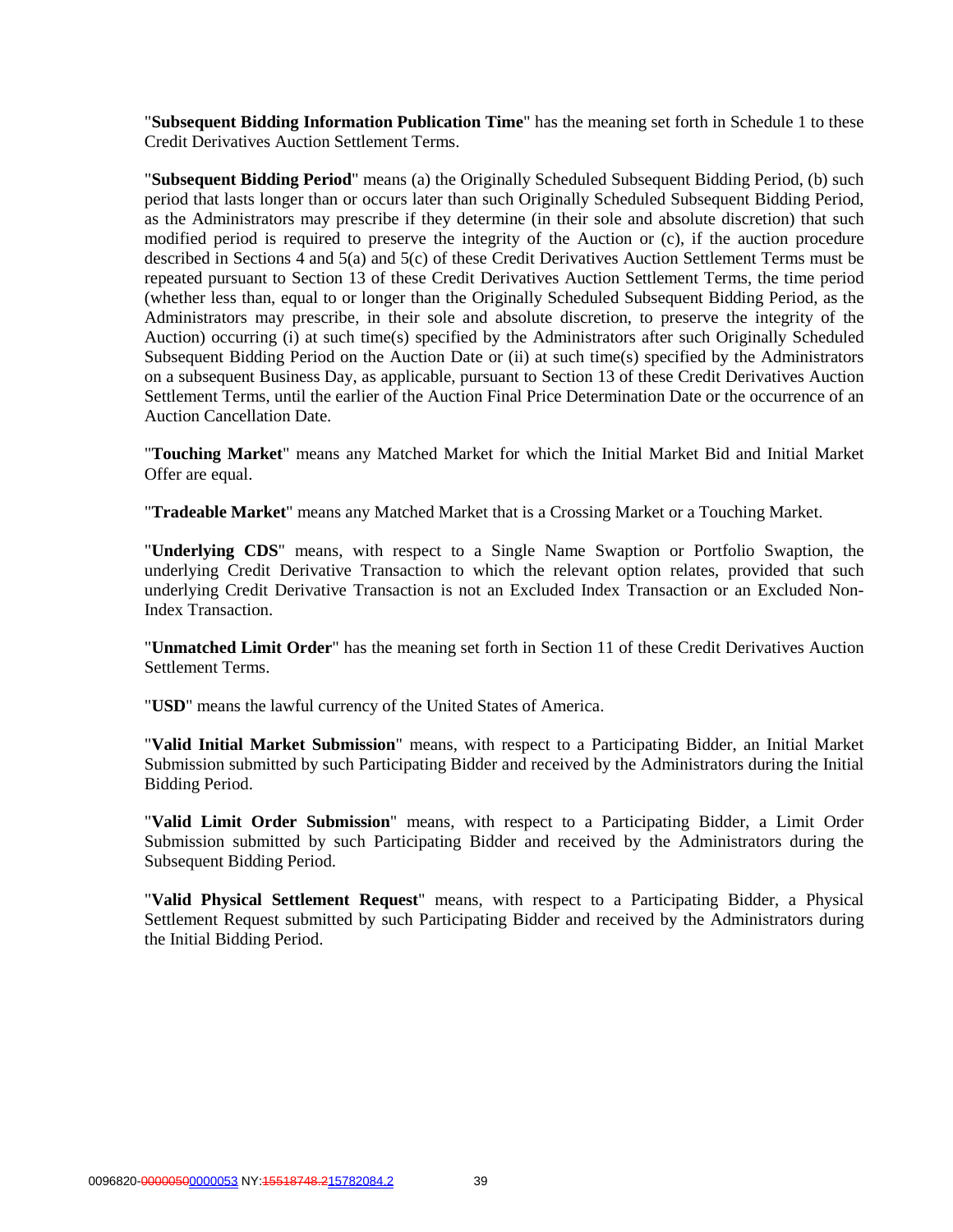#### **Schedule 1**

## **2012 Overseas Shipholding Group, Inc.2013 Edison Mission Energy Credit Event Auction-Specific Terms**

This Schedule 1 sets out the following auction-specific terms applicable to these Credit Derivatives Auction Settlement Terms:

"**Affected Reference Entity**" means Overseas Shipholding Group, Inc.Edison Mission Energy

"**Auction Date**" means December 6, 2012.January 16, 2013.

"**Auction Settlement Date**" means the later of (i) the date that is fourfive Business Days following the Auction Final Price Determination Date and (ii) December 12, 2012. January 23, 2013.

"**Cap Amount**" means 1.00 percent.

"**Credit Event Resolution Request Date**" means November 14,December 17, 2012.

#### "**Deliverable Obligation Terms**" means:

| Deliverable Obligation Category | Deliverable Obligation Characteristics        |
|---------------------------------|-----------------------------------------------|
| Bond or Loan                    | Not Subordinated<br><b>Specified Currency</b> |
|                                 | Not Contingent                                |
|                                 | Assignable Loan                               |
|                                 | <b>Consent Required Loan</b>                  |
|                                 | Transferable                                  |
|                                 | Maximum Maturity: 30 years                    |
|                                 | Not Bearer                                    |

"**Designated Range of Scheduled Termination Dates**" is not applicable.

"**Final Maturity Bucket**" is not applicable.

"**Initial Bidding Information Publication Time**" means 10:30 a.m. Relevant City Time.

"**Initial Market Quotation Amount**" means USD2,000,000.

"**Maximum Initial Market Bid-Offer Spread**" means 2.00 percent.

"**Minimum Number of Valid Initial Market Submissions**" means 8 Valid Initial Market Submissions.

"**Originally Scheduled Auction Currency Fixing Date**" means December 5, 2012.January 15, 2013.

"**Originally Scheduled Initial Bidding Period**" means the period between 9:45 a.m. and 10:00 a.m. Relevant City Time.

"**Originally Scheduled Subsequent Bidding Period**" means the period between 12:45 p.m. and 1:00 p.m. Relevant City Time.

"**Other Initial Bidding Period**" is not applicable.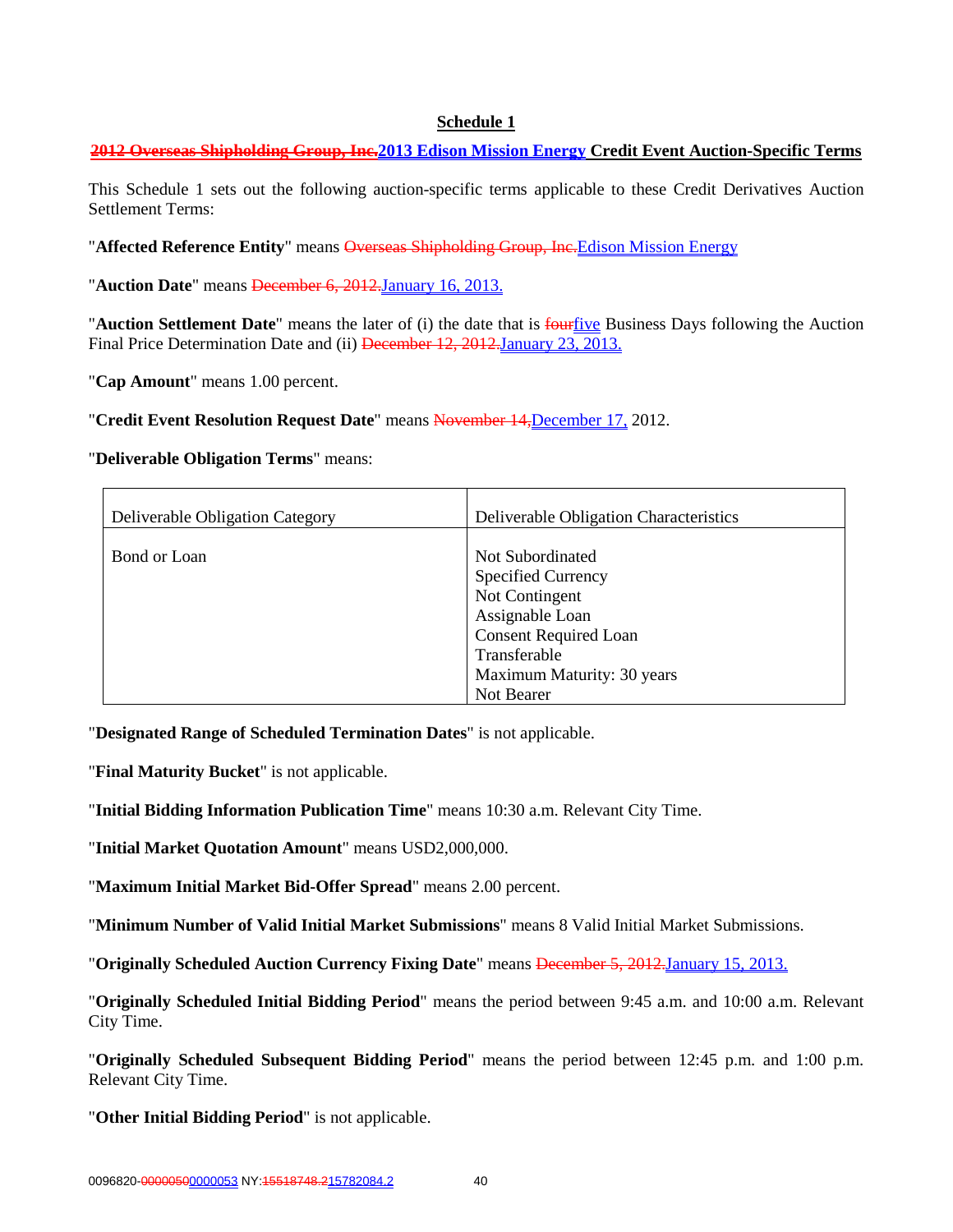"**Other Originally Scheduled Initial Bidding Period**" is not applicable.

"**Other Originally Scheduled Subsequent Bidding Period**" is not applicable.

"**Other Subsequent Bidding Period(s)**" is not applicable.

"**Quotation Amount Increment**" means USD1,000.

"**RAST Notional Amount Increment**" means USD1,000,000.

"**Reference Auction Obligation**" is not specified.

"**Relevant Credit Derivatives Physical Settlement Matrix**" means the Physical Settlement Matrix published by ISDA on May 29, 2012.

"**Relevant Credit Event**" means the Bankruptcy that is the subject of DC Issue 2012111401.2012121701.

"**Relevant Currency**" means USD.

"**Relevant Pricing Increment**" means one-eighth of one percent.

"**Relevant Transaction Type(s)**" means Standard North American Corporate and North American Corporate.

"**Rounding Amount**" means USD1,000.

"**Subsequent Bidding Information Publication Time**" means 2:00 p.m. Relevant City Time.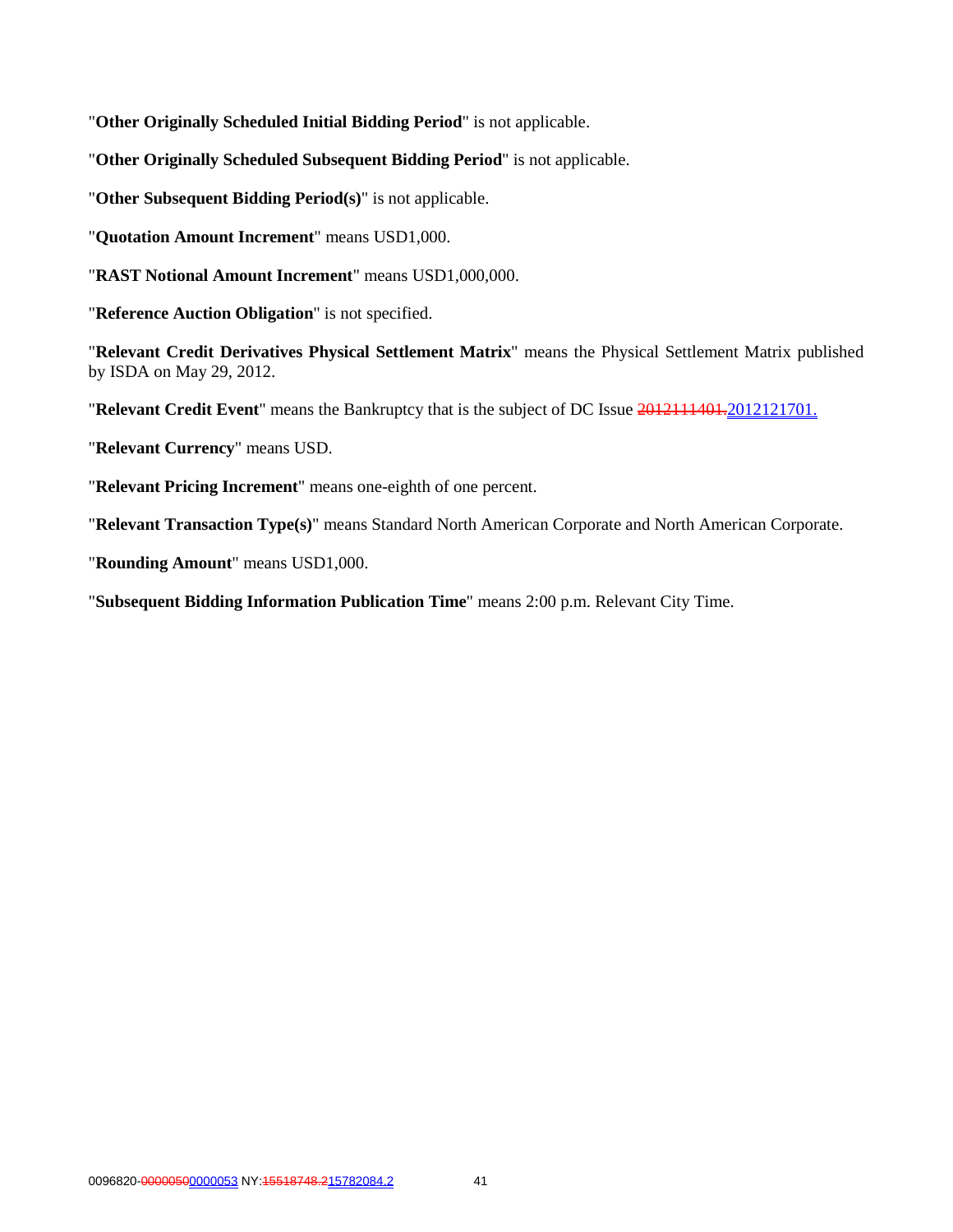# **Schedule 2**

# **2012 Overseas Shipholding Group, Inc.2013 Edison Mission Energy Credit Event Fixed Rate Accrual Amendments**

The provisions of the relevant documentation that govern the accrual of Fixed Rates and the payment of Fixed Amounts under each specified category of Auction Covered Transaction following an Event Determination Date with respect to the Affected Reference Entity shall be amended as follows:

(a) **Single name CDS transactions.** The documentation relating to each Auction Covered Transaction that references only the Affected Reference Entity (other than a Single Name Swaption) is amended as follows:

> Notwithstanding anything to the contrary in the documentation governing the Auction Covered Transaction:

- (i) if the first Fixed Rate Payer Payment Date after the Credit Event Resolution Request Date occurs (or would have occurred but for the Credit Event) before the Auction Settlement Date or the date that is five Business Days following the Auction Cancellation Date, as applicable (such date, the "**Accrual Reference Date**"):
	- (A) the Fixed Rate on the Auction Covered Transaction shall accrue to but excluding the final Fixed Rate Payer Payment Date (the "**Final Fixed Rate Payer Payment Date**") which occurs (or would have occurred but for the Credit Event) in the period from but excluding the Credit Event Resolution Request Date to but excluding the Accrual Reference Date (or, if such Final Fixed Rate Payer Payment Date is the Scheduled Termination Date, to and including such Scheduled Termination Date) for purposes of determining the payment due on each Fixed Rate Payer Payment Date occurring (or which would have occurred but for the Credit Event) in such period; and
	- (B) a rebate of such Fixed Rate accrual on the Auction Covered Transaction for the period from but excluding the Credit Event Resolution Request Date to but excluding the Final Fixed Rate Payer Payment Date (or, if such Final Fixed Rate Payer Payment Date is the Scheduled Termination Date, to and including such Scheduled Termination Date) will be paid by Seller to Buyer on the Accrual Reference Date; or
- (ii) if the first Fixed Rate Payer Payment Date after the Credit Event Resolution Request Date occurs (or would have occurred but for the Credit Event) on or after the Accrual Reference Date: (A) the Fixed Rate on the Auction Covered Transaction shall accrue to and including the Credit Event Resolution Request Date; and (B) the resulting Fixed Amount in respect of the Affected Reference Entity shall be paid on the Accrual Reference Date, with no rebate.
- (b) **Untranched transactions.** The documentation relating to each Auction Covered Transaction that is an untranched transaction is amended as follows:

Notwithstanding anything to the contrary in the documentation governing the Auction Covered Transaction: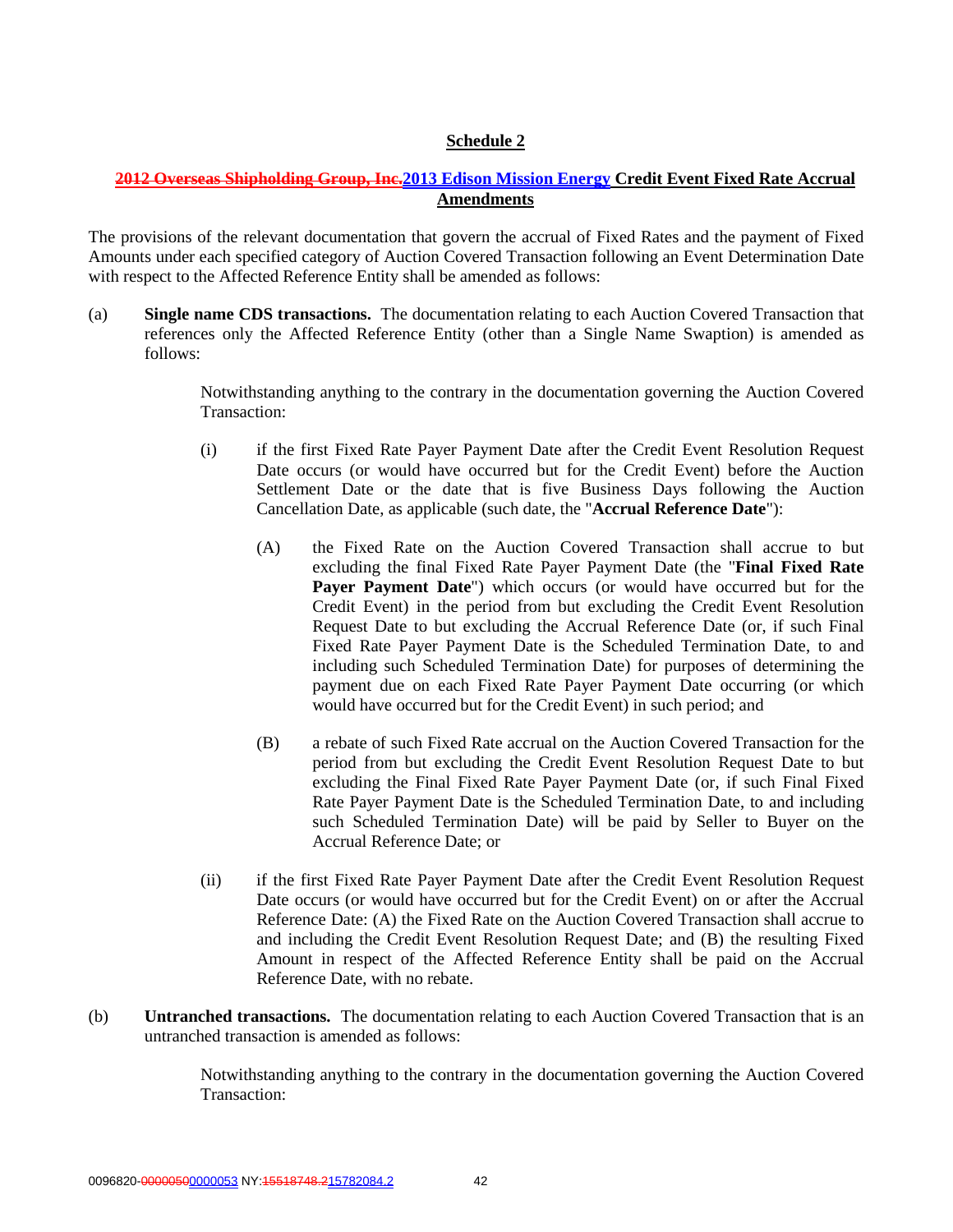- (i) if the first Fixed Rate Payer Payment Date after the Credit Event Resolution Request Date occurs (or would have occurred but for the Credit Event) before the Auction Settlement Date or the date that is five Business Days following the Auction Cancellation Date, as applicable (such date, the "**Accrual Reference Date**"):
	- (A) the Fixed Rate on the Auction Covered Transaction or the Affected Portion thereof, as applicable, shall accrue to but excluding the final Fixed Rate Payer Payment Date (the "**Final Fixed Rate Payer Payment Date**") which occurs (or would have occurred but for the Credit Event) in the period from but excluding the Credit Event Resolution Request Date to but excluding the Accrual Reference Date (or, if such Final Fixed Rate Payer Payment Date is the Scheduled Termination Date, to and including such Scheduled Termination Date) for purposes of determining the payment due on each Fixed Rate Payer Payment Date occurring (or which would have occurred but for the Credit Event) in such period; and
	- (B) a rebate of such Fixed Rate accrual on the Auction Covered Transaction or the Affected Portion thereof, as applicable, for the period from but excluding the Credit Event Resolution Request Date to but excluding the Final Fixed Rate Payer Payment Date (or, if such Final Fixed Rate Payer Payment Date is the Scheduled Termination Date, to and including such Scheduled Termination Date) will be paid by Seller to Buyer on the Accrual Reference Date; or
- (ii) if the first Fixed Rate Payer Payment Date after the Credit Event Resolution Request Date occurs (or would have occurred but for the Credit Event) on or after the Accrual Reference Date: (A) the Fixed Rate on the Auction Covered Transaction or the Affected Portion thereof, as applicable, shall accrue to and including the Credit Event Resolution Request Date; and (B) the resulting Fixed Amount in respect of the Affected Reference Entity shall be paid on the Accrual Reference Date, with no rebate.
- (c) **Tranched transactions.** The documentation relating to each Auction Covered Transaction that is a tranched transaction is amended as follows:

Notwithstanding anything to the contrary in the documentation governing the Auction Covered Transaction:

- (i) if the first Fixed Rate Payer Payment Date after the Credit Event Resolution Request Date occurs (or would have occurred but for the Credit Event) before the Auction Settlement Date or the date that is five Business Days following the Auction Cancellation Date, as applicable (such date, the "**Accrual Reference Date**"):
	- (A) the Fixed Rate shall accrue as if no Credit Event had occurred with respect to the Affected Reference Entity to but excluding the final Fixed Rate Payer Payment Date (the "**Final Fixed Rate Payer Payment Date**") which occurs (or would have occurred but for the Credit Event) in the period from but excluding the Credit Event Resolution Request Date to but excluding the Accrual Reference Date (or, if such Final Fixed Rate Payer Payment Date is the Scheduled Termination Date, to and including such Scheduled Termination Date) for purposes of determining the payment due on each Fixed Rate Payer Payment Date occurring (or which would have occurred but for the Credit Event) in such period; and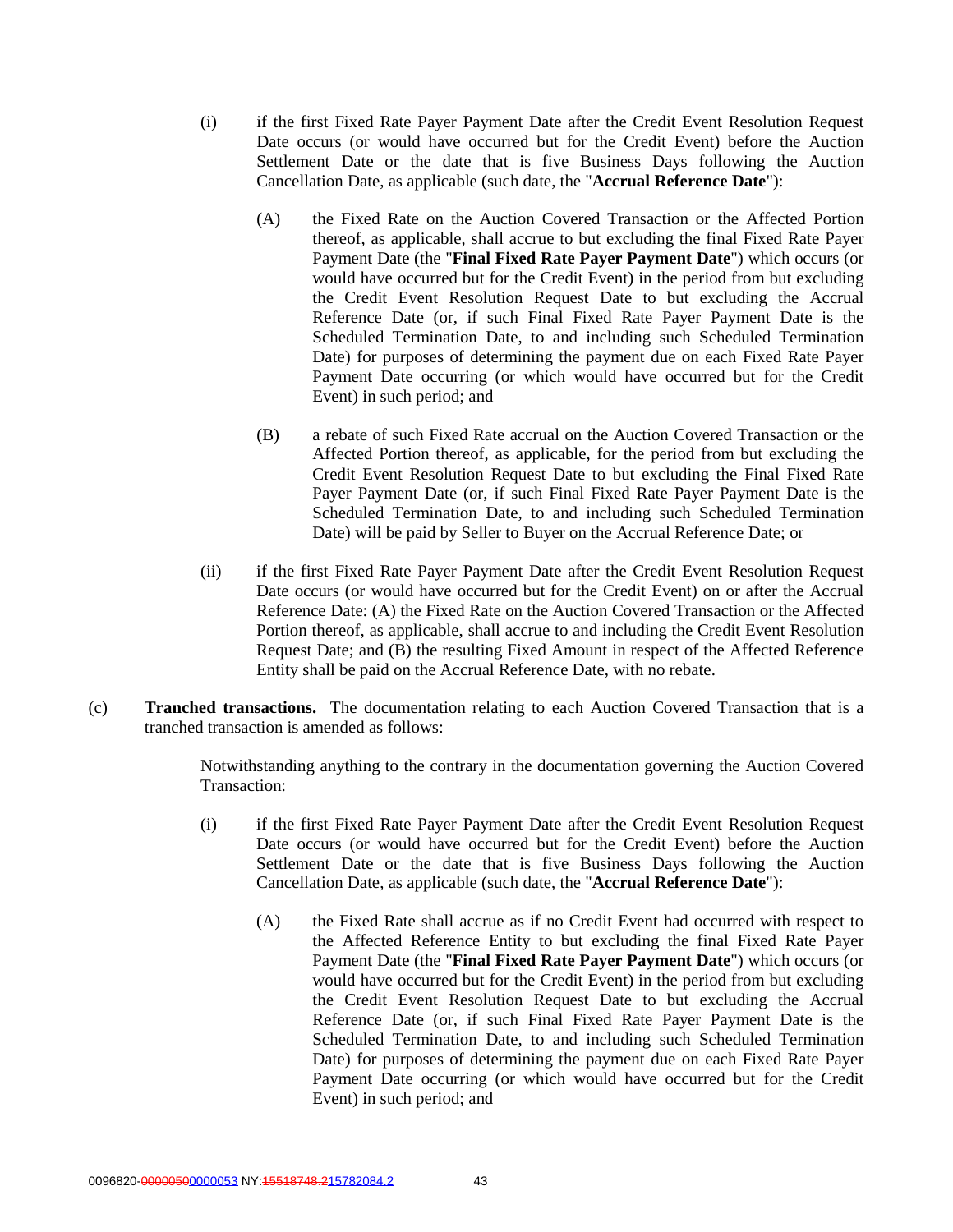- (B) without duplication of any rebate payable under the documentation governing such Auction Covered Transaction, a rebate of such Fixed Rate accrual on the Affected Portion equal to the reduction in the Outstanding Swap Notional Amount for the Incurred Loss Amount, if any, and/or Incurred Recovery Amount, if any, with respect to the Affected Reference Entity for the period (if any) from and including the calendar day immediately following the Credit Event Resolution Request Date to but excluding such Final Fixed Rate Payer Payment Date (or, if such Final Fixed Rate Payer Payment Date is the Scheduled Termination Date, to and including such Scheduled Termination Date) will be paid by Seller to Buyer on the Accrual Reference Date; or
- (ii) if no Fixed Rate Payer Payment Date occurs (or would have occurred but for the Credit Event) in the period from but excluding the Credit Event Resolution Request Date to but excluding the Accrual Reference Date:
	- (A) the Fixed Rate shall accrue as if an Event Determination Date with respect to the Affected Reference Entity had occurred on the Credit Event Resolution Request Date;
	- (B) a Fixed Amount accrual in respect of the reduction in the Outstanding Swap Notional Amount for the Incurred Loss Amount, if any, and/or Incurred Recovery Amount, if any, with respect to the Affected Portion for the relevant Fixed Rate Payer Calculation Period through and including the Credit Event Resolution Request Date shall be paid on the Accrual Reference Date; and
	- (C) the Fixed Amount accrual payable on such Fixed Rate Payer Payment Date shall be calculated as if the Outstanding Swap Notional Amount were reduced by the Incurred Loss Amount, if any, and/or the Incurred Recovery Amount, if any, with respect to the Affected Reference Entity on the first day of the relevant Fixed Rate Payer Calculation Period, with no rebate.

Notwithstanding anything to the contrary in the relevant documentation, the Cash Settlement Amount (if any) in respect of the Affected Portion shall be payable on the Auction Settlement Date determined pursuant to these Credit Derivatives Auction Settlement Terms.

For the purposes of this Schedule 2, "Outstanding Swap Notional Amount", "Incurred Loss Amount" and "Incurred Recovery Amount" have the meanings specified in the relevant forms published by CDS IndexCo LLC, Markit North America, Inc., or any predecessor or successor thereto (or, if the relevant tranched transaction is documented under another form of documentation, meanings analogous thereto, to the extent applicable).

(d) **Recovery Lock Transactions.** The documentation relating to each Auction Covered Transaction that is a Recovery Lock Transaction is amended as follows:

> Notwithstanding anything to the contrary in the documentation, the final Fixed Rate Payer Calculation Period in respect of the Fixed Amount payable in respect of the Affected Reference Entity shall end on, and include, the Credit Event Resolution Request Date and the resulting Fixed Amount shall be paid on the Auction Settlement Date or the date that is five Business Days following the Auction Cancellation Date, as applicable.

(e) **Nth to Default Transactions.** The documentation relating to each Auction Covered Transaction that is an Nth to Default Transaction is amended as follows: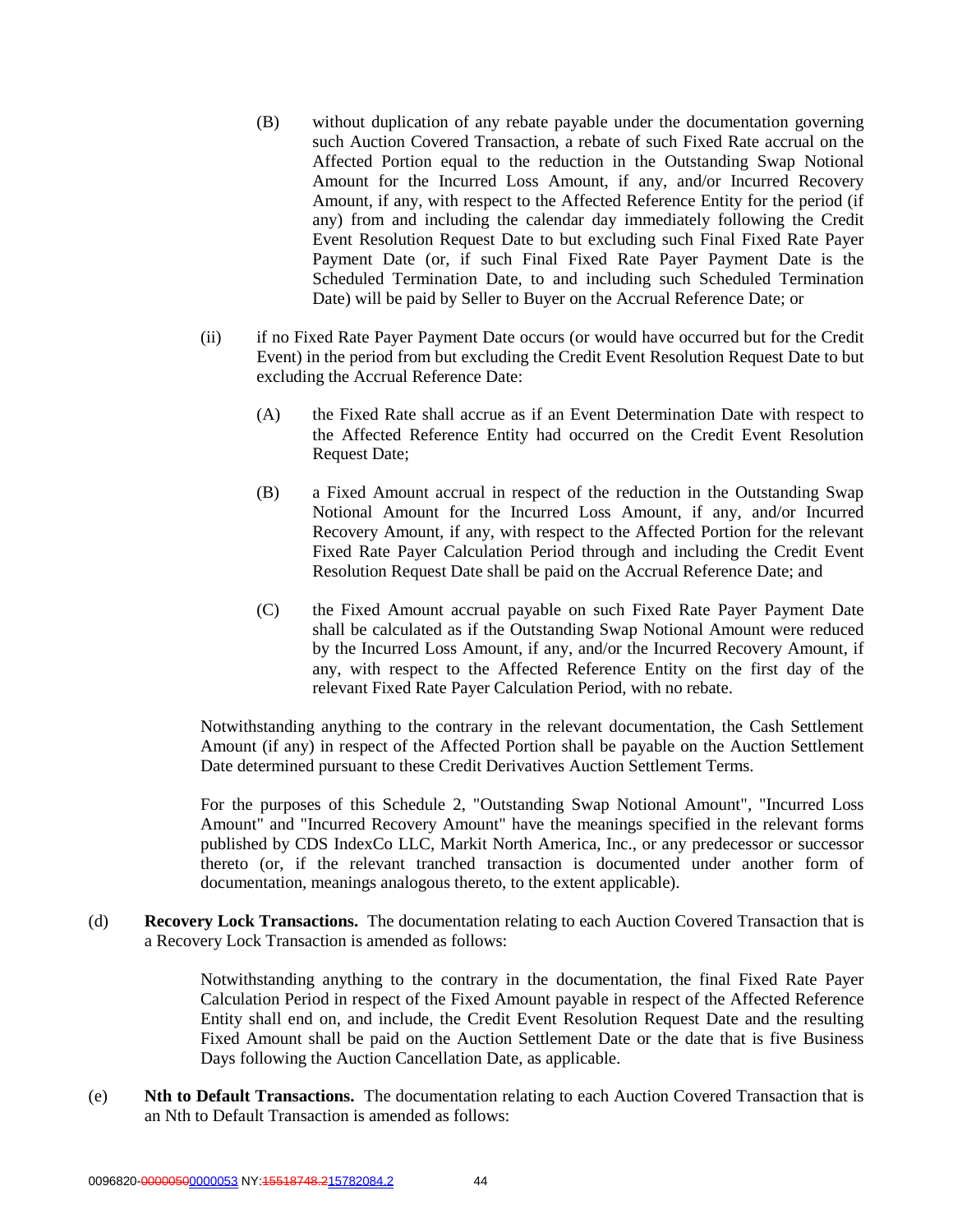Notwithstanding anything to the contrary in the documentation, the final Fixed Rate Payer Calculation Period in respect of the Fixed Amount payable in respect of the Affected Reference Entity shall end on, and include, the Credit Event Resolution Request Date and the resulting Fixed Amount shall be paid on the Auction Settlement Date or the date that is five Business Days following the Auction Cancellation Date, as applicable.

(f) **Portfolio Swaptions.** The documentation relating to each Auction Covered Transaction that is a Portfolio Swaption is amended to provide that: (x) no Accrued Amount in respect of the Affected Portion will be deducted from the Strike Adjustment Amount ("Accrued Amount" and "Strike Adjustment Amount" having the meanings specified in the relevant Swaption template (Master Confirmation as Underlying) published by CDS IndexCo LLC, Markit North America, Inc., or any predecessor or successor thereto, or, if the relevant Portfolio Swaption is documented under another form of documentation, meanings analogous thereto, to the extent applicable); and (y) the related Underlying CDS is deemed to be amended as follows:

> Notwithstanding anything to the contrary in the documentation for the relevant Portfolio Swaption or the documentation for the underlying credit default swap:

- (i) if the Portfolio Swaption is effectively exercised on or prior to the third Business Day prior to the Auction Settlement Date or the date that is five Business Days following the Auction Cancellation Date, as applicable (such date, the "**Accrual Reference Date**"): (A) the seller of protection in the underlying transaction will pay to the buyer of protection in the underlying transaction, on the third business day after the day on which such Portfolio Swaption is effectively exercised, the Fixed Amount in respect of the Affected Reference Entity (as defined in the documentation for the underlying credit default swap transaction) for the Fixed Rate Payer Calculation Period beginning on the Fixed Rate Payer Payment Date for the underlying transaction immediately prior to the date on which the Portfolio Swaption is effectively exercised and ending on, and including, the Credit Event Resolution Request Date; and (B) the buyer of protection in the underlying transaction will not pay to the seller in such underlying transaction any Fixed Amount in respect of the Affected Reference Entity; and
- (ii) if the Portfolio Swaption is effectively exercised after the third Business Day prior to the Accrual Reference Date, neither party will pay to the other any Fixed Amount in respect of the Affected Reference Entity.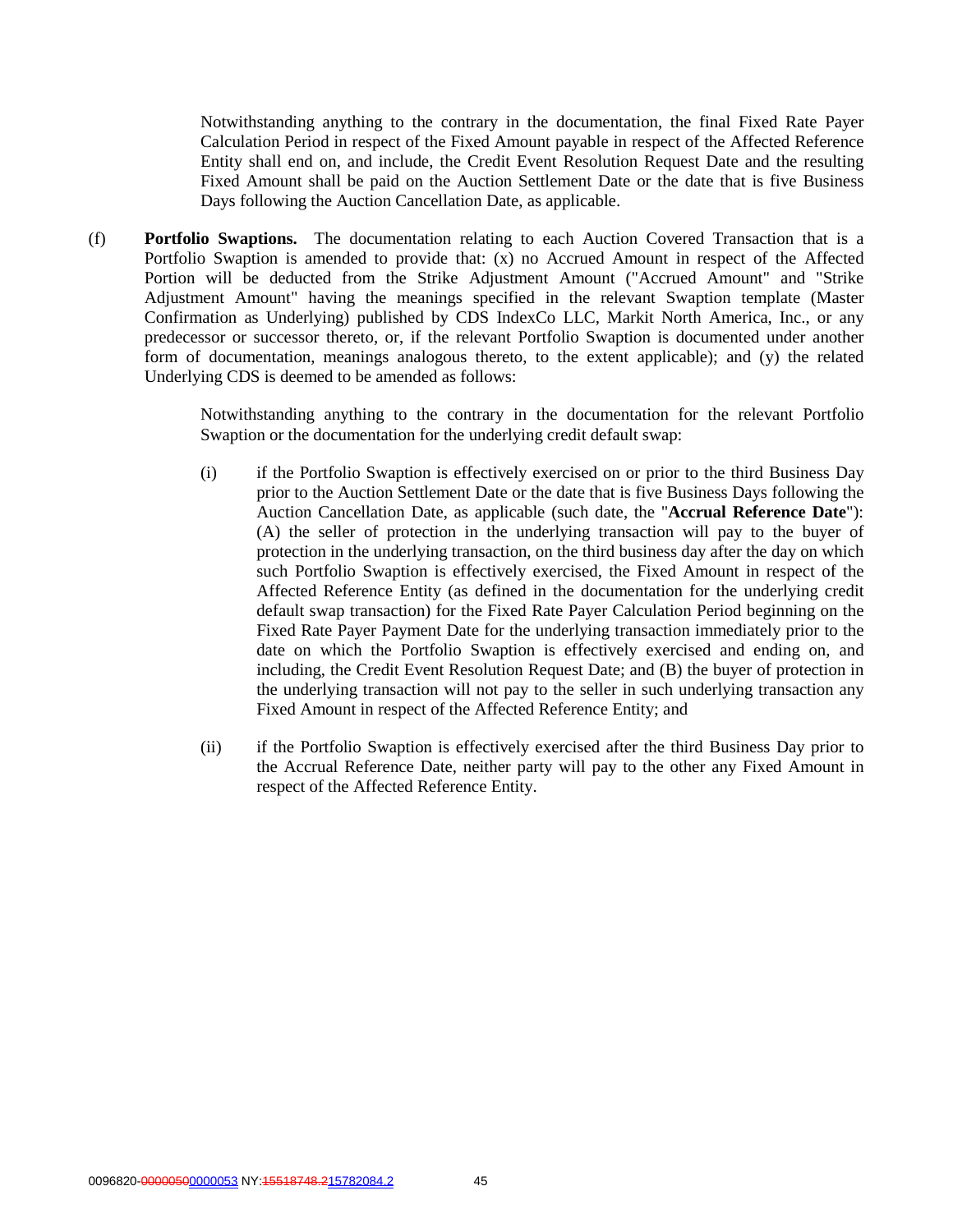EXHIBIT 1 to the 2012 Overseas Shipholding Group, Inc. 2013 Edison Mission Energy Credit Derivatives Auction Settlement Terms

# **Form of Participating Bidder Letter**

# **[Letterhead of Participating Bidder]**

**[Date]**

#### **Markit Group Limited**

**Send to: cea@markit.com**

**Creditex Brokerage LLP or Creditex Securities Corporation, as applicable, in its capacity as the Relevant Creditex Entity**

**Send to: CEA@creditex.com**

#### **International Swaps and Derivatives Association, Inc.**

#### **Send to: ceba@isda.org**

Dear Sirs,

We write to inform you that we wish to be a "Participating Bidder" with respect to each auction to be held for the purpose of settling credit derivatives transactions referencing Overseas Shipholding Group, Inc. Edison Mission Energy (each, an "**Auction**"). Capitalized terms used in this Participating Bidder Letter but not defined herein shall have the meanings specified in the Credit Derivatives Auction Settlement Terms governing such Auction as published by the International Swaps and Derivatives Association, Inc. on November 29, 2012January 7, 2013 (the "**Credit Derivatives Auction Settlement Terms**").

We hereby notify you that it is our intention that, pursuant to the Credit Derivatives Auction Settlement Terms, any Dealer Physical Settlement Request we submit with respect to an Auction will, at the time of submission, be, to the best of our knowledge and belief, on the same side of the market as, and will not exceed, our Market Position.

By signing and returning this Participating Bidder Letter to you, we represent, as of the date of this Participating Bidder Letter, that:

- (a) from time to time we regularly trade, or one of our Affiliates regularly trades, in one or more obligations of the types of obligations listed as Deliverable Obligations in the secondary market and/or we regularly trade, or one of our Affiliates regularly trades, credit default swaps with Overseas Shipholding Group, **Ine.** Edison Mission Energy as the Reference Entity;
- (b) either:
	- (i) we have, or one of our Affiliates has, and subject to Section 1.10(f) of the Rules, participated as a Participating Bidder in no fewer than either five or, if fewer, all Non-LCDS Auctions that have been held during the twelve calendar months immediately preceding the date of this letter and for which one or more of the Relevant Transaction Types specified in the Credit Derivatives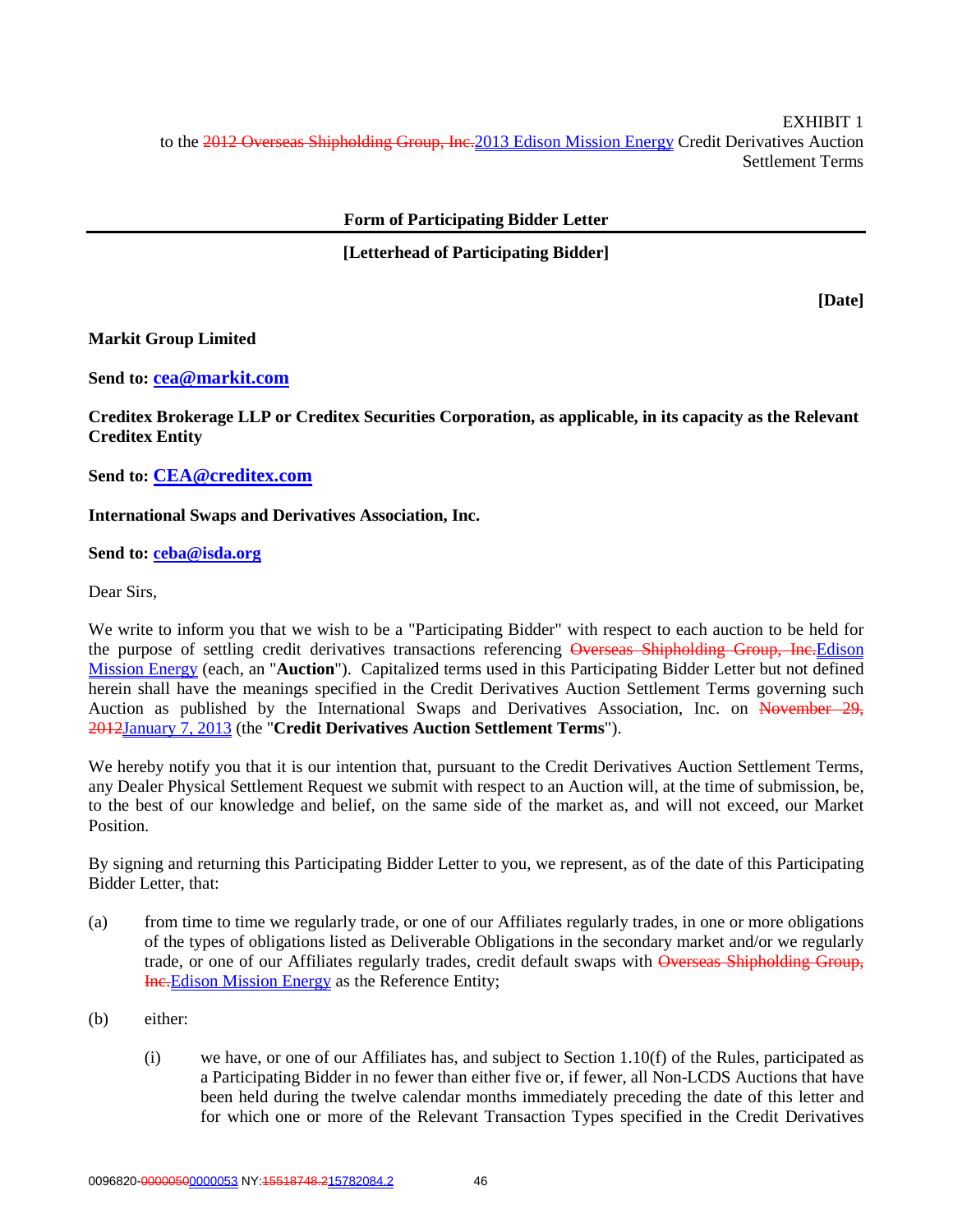Auction Settlement Terms was also a Relevant Transaction Type for purposes of each such Non-LCDS Auction; or

- (ii) we intend, subject to Section 1.10(f) of the Rules, to participate, or to procure that one of our Affiliates will participate, as a Participating Bidder in each Non-LCDS Auction that will be held in the future for which one or more of the Relevant Transaction Types specified in the Credit Derivatives Auction Settlement Terms will also be a Relevant Transaction Type for purposes of each such Non-LCDS Auction;
- (c) none of our Affiliates has previously submitted a Participating Bidder Letter to you or is otherwise a Participating Bidder; and
- (d) either:
	- (i) we are not subject to any requirement that would make it impossible or illegal for us to deliver or accept delivery of any of the Deliverable Obligations; or
	- (ii) if we are, as of the Delivery Date, subject to any requirement that would make it impossible or illegal for us to Deliver or accept Delivery of any of the Deliverable Obligations, we will procure a designee to whom the Participating Bidder with whom we enter into a Representative Auction-Settled Transaction (the "**non-designating party**") consents and for whom it is not impossible or illegal to Deliver or accept Delivery of the relevant Deliverable Obligations to Deliver or accept such Delivery, provided that we understand that the non-designating party will not unreasonably withhold its consent to such designation and provided further that we understand that such consent will be deemed given in the case where the relevant designee is a Participating Bidder for whom it is not impossible or illegal to Deliver or accept Delivery of the relevant Deliverable Obligations.

In addition, we agree that neither Administrator shall be liable to us for any indirect, special or consequential damages resulting from our participation in an Auction (including any Adjustment Amounts involving our Bid or Offer), and that each Administrator's maximum cumulative liability for direct and any other damages arising out of our participation in an Auction (including any Adjustment Amounts) is limited to USD10,000 in the aggregate per Administrator, other than damages resulting from gross negligence or wilful misconduct on the part of the relevant Administrator or breach of the representations made to the Participating Bidders in the letter from the Relevant Creditex Entity to the Participating Bidders in respect of the Credit Derivatives Auction Settlement Terms.

We agree to abide by the Credit Derivatives Auction Settlement Terms, including, for the avoidance of doubt, Section 15 thereof.

We also agree to pay to ISDA (i) to the extent not already paid in advance to ISDA, our share of any fees payable by ISDA to the Administrators or to ISDA's legal advisors in connection with the administration of each Auction or the development of the relevant lists of Deliverable Obligations and (ii) any Adjustment Amounts payable by us pursuant to the Credit Derivatives Auction Settlement Terms (any such fees together with any such Adjustment Amounts, "**Auction Costs**"). We agree to pay any Auction Costs to ISDA within twenty-one (21) days of receipt of a written invoice submitted by ISDA for such Auction Costs.

Our contact details for purposes of this Participating Bidder Letter are:

Name:  $[\bullet]$ 

Address:  $[•]$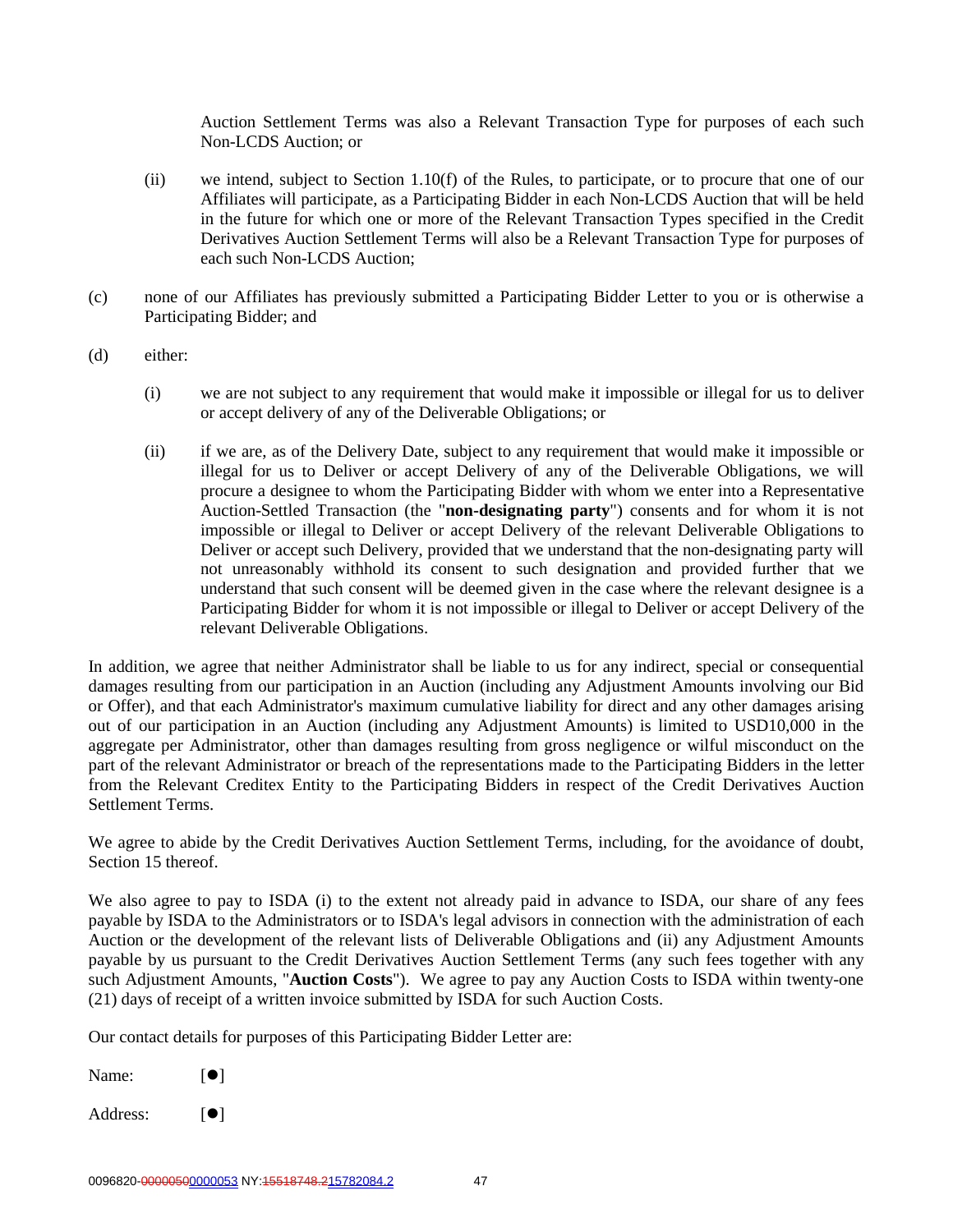| Telephone: | $\lceil \bullet \rceil$                                                                   |
|------------|-------------------------------------------------------------------------------------------|
| Fax:       | $\blacksquare$                                                                            |
| E-mail:    | $\blacksquare$                                                                            |
|            | Our contact details for purposes of receiving any invoices relating to Auction Costs are: |
| Name:      | $\blacksquare$                                                                            |
|            |                                                                                           |

Address:  $[•]$ Telephone:  $[\bullet]$ Fax:  $\lceil \bullet \rceil$ E-mail:  $[\bullet]$ 

We acknowledge that, if certain conditions are satisfied, our participating in any Auction as a Participating Bidder is subject to a Resolution by a Majority of the Global Dealer Voting Members and Regional Dealer Voting Members of the relevant Convened DC approving such participation in accordance with Section 3.2(b)(ii) of the Rules.

This letter and any non-contractual obligations arising out of it will be governed by and construed in accordance with New York law.

We agree that any dispute arising out of, concerning or relating in any way to, this letter's interpretation, administration or performance, including our rights and liabilities under it, will be resolved before the Civil Branch of the Supreme Court of the State of New York, New York County, or if diversity of citizenship and the then-required amount in dispute be satisfied, the United States District Court for the Southern District of New York. We waive any objections to *in personam* jurisdiction by the aforesaid courts and consent to their respective jurisdiction. Such relevant court shall apply New York law to resolution of such dispute, without regard to New York's conflict-of-laws principles.

We consent to the publication of a conformed copy of this Participating Bidder Letter by ISDA and to the disclosure by ISDA of the contents of this letter.

 $\mathbf{D}$ 

|  |  | Yours faithfully, |
|--|--|-------------------|
|--|--|-------------------|

[PARTICIPATING BIDDER]<sup>[1](#page-47-0)</sup>

| ву         |  |  |
|------------|--|--|
|            |  |  |
| Name:      |  |  |
|            |  |  |
| Title:     |  |  |
|            |  |  |
| Signature: |  |  |
|            |  |  |

<span id="page-47-0"></span>

 <sup>1</sup> Specify legal name of Participating Bidder.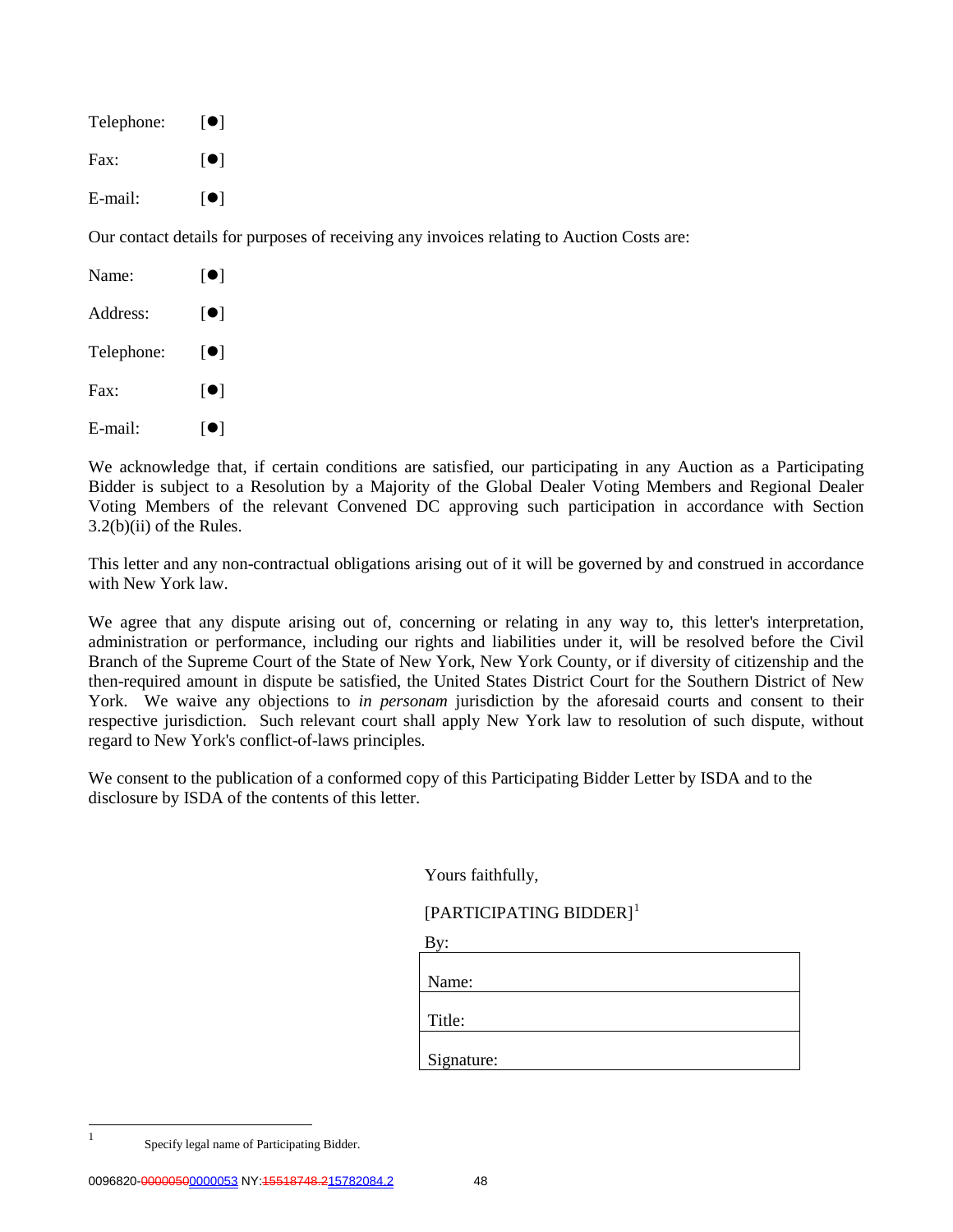EXHIBIT 2 to the 2012 Overseas Shipholding Group, Inc. 2013 Edison Mission Energy Credit Derivatives Auction Settlement Terms

# **Form of Customer Physical Settlement Request Letter**

# **[Letterhead of Customer]**

**[Date]**

# **Send to: [Participating Bidder]**

Dear Sirs,

We write to inform you that we wish to submit a Customer Physical Settlement Request as defined in the 2012 Overseas Shipholding Group, Inc.2013 Edison Mission Energy Credit Derivatives Auction Settlement Terms, as published by the International Swaps and Derivatives Association, Inc. on November 29, 2012January 7, 2013 (the "**Credit Derivatives Auction Settlement Terms**"). Capitalized terms used in this letter but not defined herein have the meanings specified in the Credit Derivatives Auction Settlement Terms.

By signing and returning this Customer Physical Settlement Request Letter to you, we represent and agree that:

- (a) a Governing Master Agreement has been entered into or otherwise put in place between you, or one of your Affiliates, and us;
- (b) the Customer Physical Settlement Request set out below is, to the best of our knowledge and belief,
	- [(i) on the same side of the market as and not in excess of our Dealer-Specific Market Position, and
	- $(iii)^2$  $(iii)^2$  on the same side of the market as and (when aggregated with all Customer Physical Settlement Requests submitted by us or our Affiliates to one or more Participating Bidders) not in excess of our Market Position; and
- (c) either:
	- (i) we are not, as of the date of this Customer Physical Settlement Request Letter, subject to any requirement that would make it impossible or illegal for us to Deliver or accept Delivery of any of the Deliverable Obligations; or
	- (ii) if we are, as of the date of this Customer Physical Settlement Request Letter, subject to any requirement that would make it impossible or illegal for us to Deliver or accept Delivery of any of the Deliverable Obligations, we will procure a designee to whom you consent and for whom it is not impossible or illegal to Deliver or accept Delivery of the relevant Deliverable Obligations, provided that by your acceptance of our Customer Physical Settlement Request, you will be deemed to agree that you will not unreasonably withhold your consent to such designation and provided further that such consent will be deemed given in the case where the relevant designee is a Participating Bidder for whom it is not impossible or illegal to Deliver or accept Delivery of the relevant Deliverable Obligations.

<span id="page-48-0"></span> <sup>2</sup> Delete as applicable.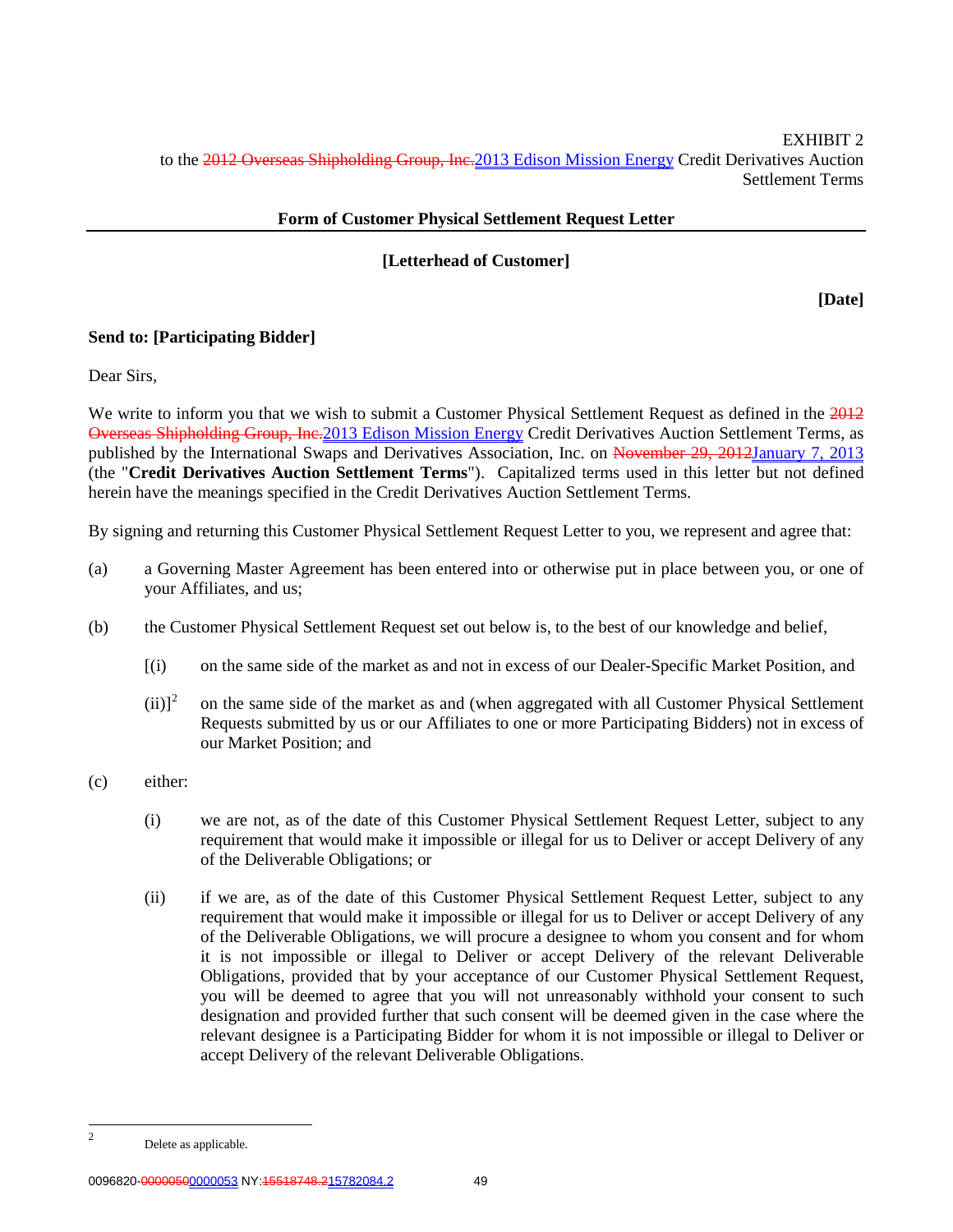The Customer Physical Settlement Request is a Physical Settlement [Buy][Sell] Request of [*Relevant Currency and amount*].

We agree that you may verify our Dealer-Specific Market Position by requesting information from any of your Affiliates in respect of any Auction Covered Transactions and/or any Auction-Linked Cash Settled Transactions we have entered into with such Affiliate or in respect of which such Affiliate has acted as a clearing member.

We acknowledge and agree that the acceptance of this Customer Physical Settlement Request is contingent on satisfaction of your internal credit approvals.

Our contact details for purposes of this Customer Physical Settlement Request Letter are:

| Name:                   | $\lceil \bullet \rceil$ |
|-------------------------|-------------------------|
| Address:                | $\lceil \bullet \rceil$ |
| Telephone:              | $\lceil \bullet \rceil$ |
| $\text{Fax}:$           | $\lceil \bullet \rceil$ |
| E-mail:                 | $\lceil \bullet \rceil$ |
| Yours faithfully,       |                         |
| [CUSTOMER] <sup>3</sup> |                         |
| By:                     |                         |
|                         |                         |

Name:

Title:

Signature:

<span id="page-49-0"></span> <sup>3</sup> Specify legal name of customer.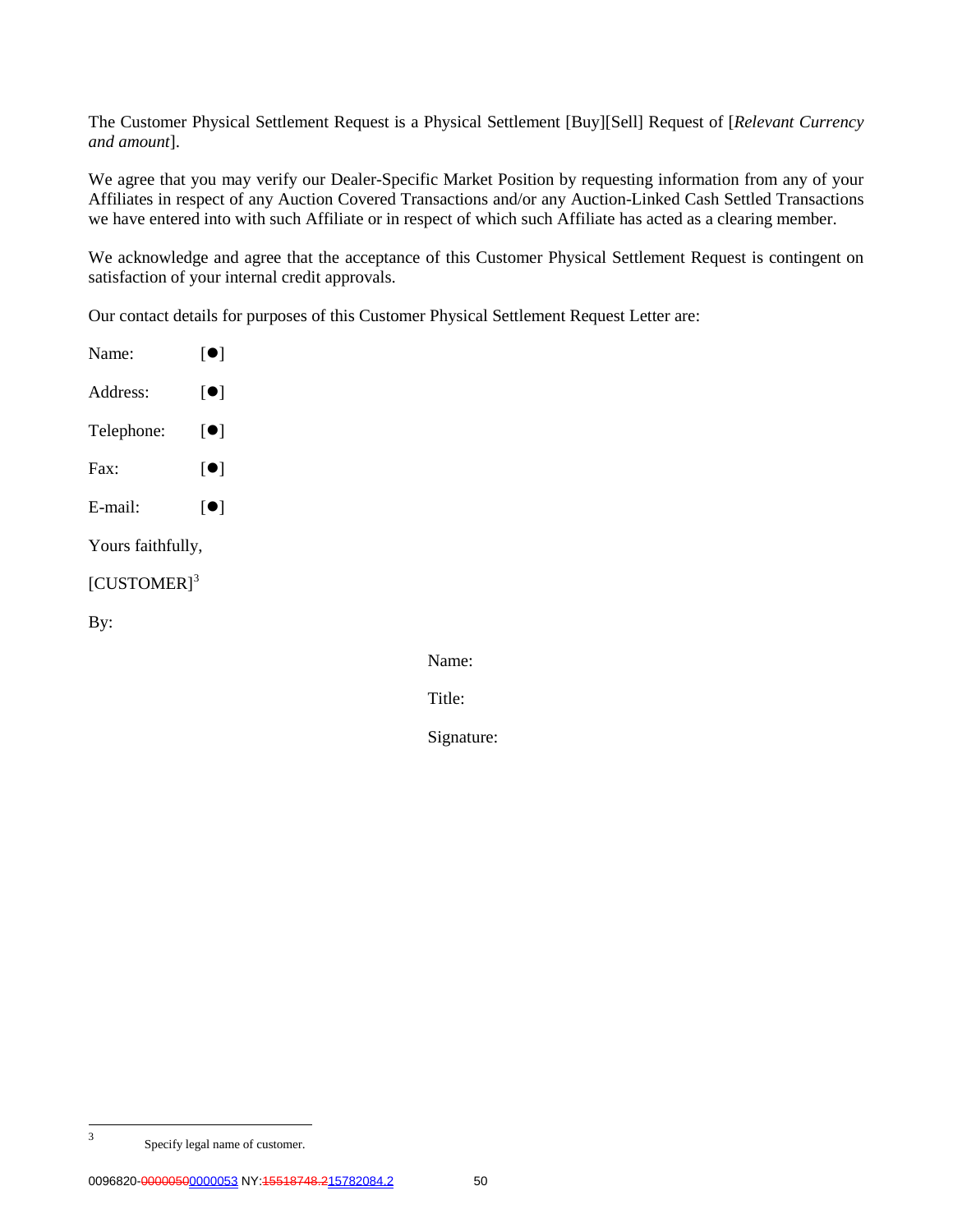EXHIBIT 3 to the 2012 Overseas Shipholding Group, Inc.2013 Edison Mission Energy Credit Derivatives Auction Settlement Terms

# **Form of Notice of Physical Settlement**

- Attention: [client contact]
- By Fax: [facsimile]

By Phone: [telephone]

[Recipient of Notice of Physical Settlement]

Dear Sirs

# **NOTICE OF PHYSICAL SETTLEMENT**

Credit Derivative Transaction Details:<sup>[4](#page-50-0)</sup> Representative Auction-Settled Transaction, formed pursuant to the 2012 Overseas Shipholding Group, Inc.2013 Edison Mission Energy Credit Derivatives Auction Settlement Terms, published by the International Swaps and Derivatives Association, Inc. on November 29, 2012January 7, 2013 (the "**Credit Derivatives Auction Settlement Terms**") entered into between [SELLER], as Seller (i.e., the party identified by the Auction Administrators as having an obligation to accept Delivery of Deliverable Obligations), and [BUYER] as Buyer (i.e., the party identified by the Auction Administrators as having the obligation to Deliver Deliverable Obligations), and for which the Floating Rate Payer Calculation Amount is [*Relevant Currency and amount*] [5](#page-50-1) .

Reference is made to the Credit Derivative Transaction described above (the "**Transaction**").

- (1) Pursuant to the Credit Derivatives Auction Settlement Terms, the Credit Event Resolution Request Date for the Transaction is the date specified as such in Schedule 1 to the Credit Derivatives Auction Settlement Terms.
- (2) Any capitalized term not otherwise defined in this Notice of Physical Settlement will have the meaning, if any, assigned to such term in the Credit Derivatives Auction Settlement Terms or, if no meaning is specified therein, in the Definitions.
- (3) We hereby confirm that we will settle the Transaction and require performance by you in accordance with the terms relating to Physical Settlement in the Definitions. Subject to the terms of the Transaction, we

<span id="page-50-0"></span><sup>&</sup>lt;sup>4</sup> These Transactions Details will need to be adjusted appropriately where this form is used with respect to a transaction between a customer and a Participating Bidder.

<span id="page-50-1"></span><sup>&</sup>lt;sup>5</sup><br>The Quotation Amount of the Transaction identified by Auction Administrators or, in the case of a Representative Auction-Settled Transaction between a Participating Bidder and a customer, the amount specified by such Participating Bidder.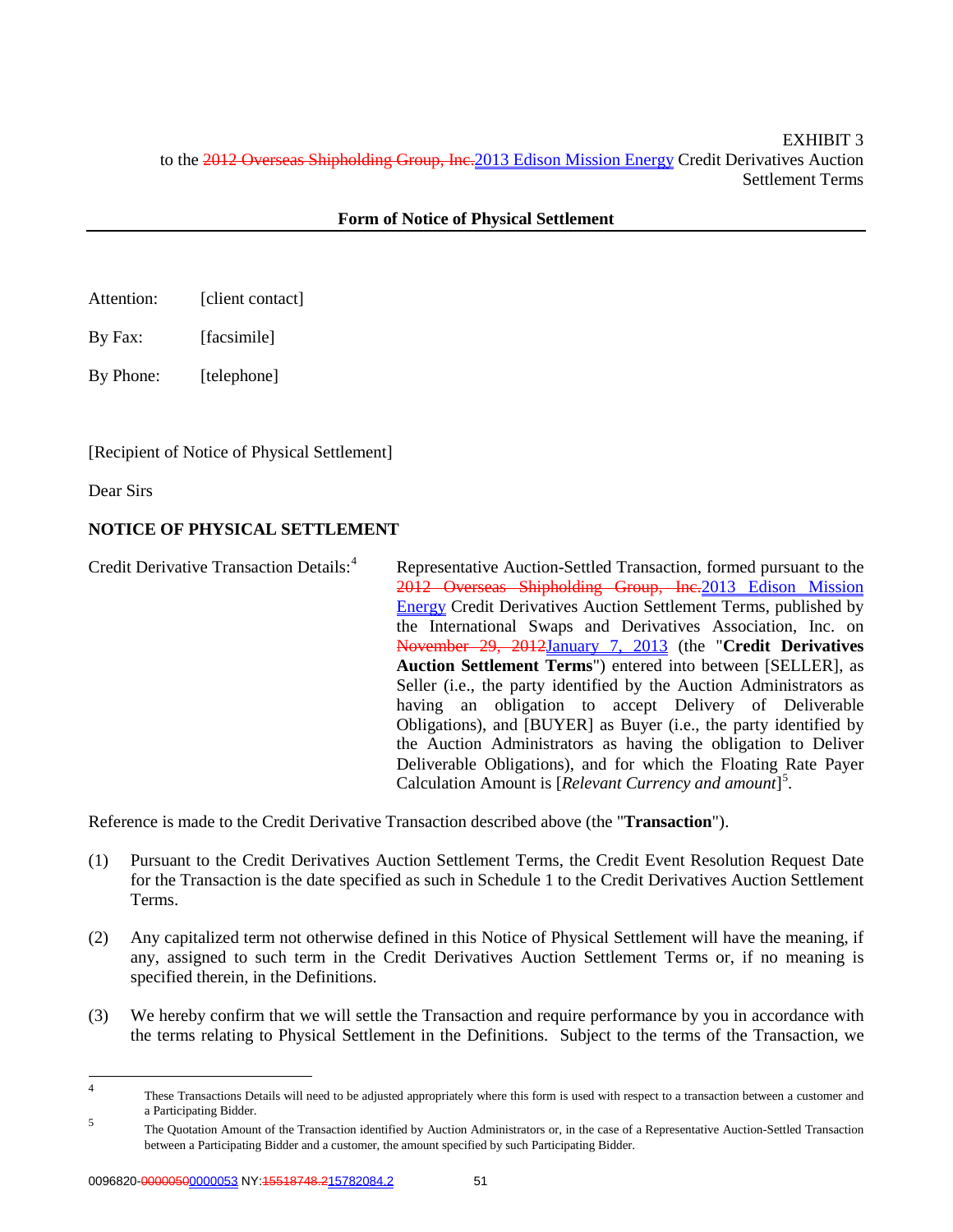will deliver to you on or before the Physical Settlement Date the following Deliverable Obligation(s) against payment of the Floating Rate Payer Calculation Amount multiplied by the Auction Final Price of  $\left[ \bullet \right]$  percent<sup>[6](#page-51-0)</sup>:

- Outstanding Principal Balance:  $[①]$
- **Original Face Amount:** [ $\bullet$ ]
- **Primary Obligor:** [ $\bullet$ ]
- **• Maturity: []**
- **• Coupon: []**
- **• ISIN/CUSIP: []**
- **• Type: [Bond/Loan]**
- (4) This letter and any non-contractual obligations arising out of, or in connection with, it shall be governed by and interpreted in accordance with the law that governs, or is deemed to govern, the master agreement that the Transaction supplements, forms a part of, and is subject to.

Very truly yours,

 $\lceil \ \ \rceil$ 

By:\_\_\_\_\_\_\_\_\_\_\_\_\_\_\_\_\_\_\_\_\_\_\_\_\_\_\_\_\_\_\_

Name:

Title:

<span id="page-51-0"></span>

 <sup>6</sup> Adjustment of this provision will be required where Buyer is delivering Deliverable Obligations with a Principal Balance equal to less than the relevant Floating Rate Payer Calculation Amount.